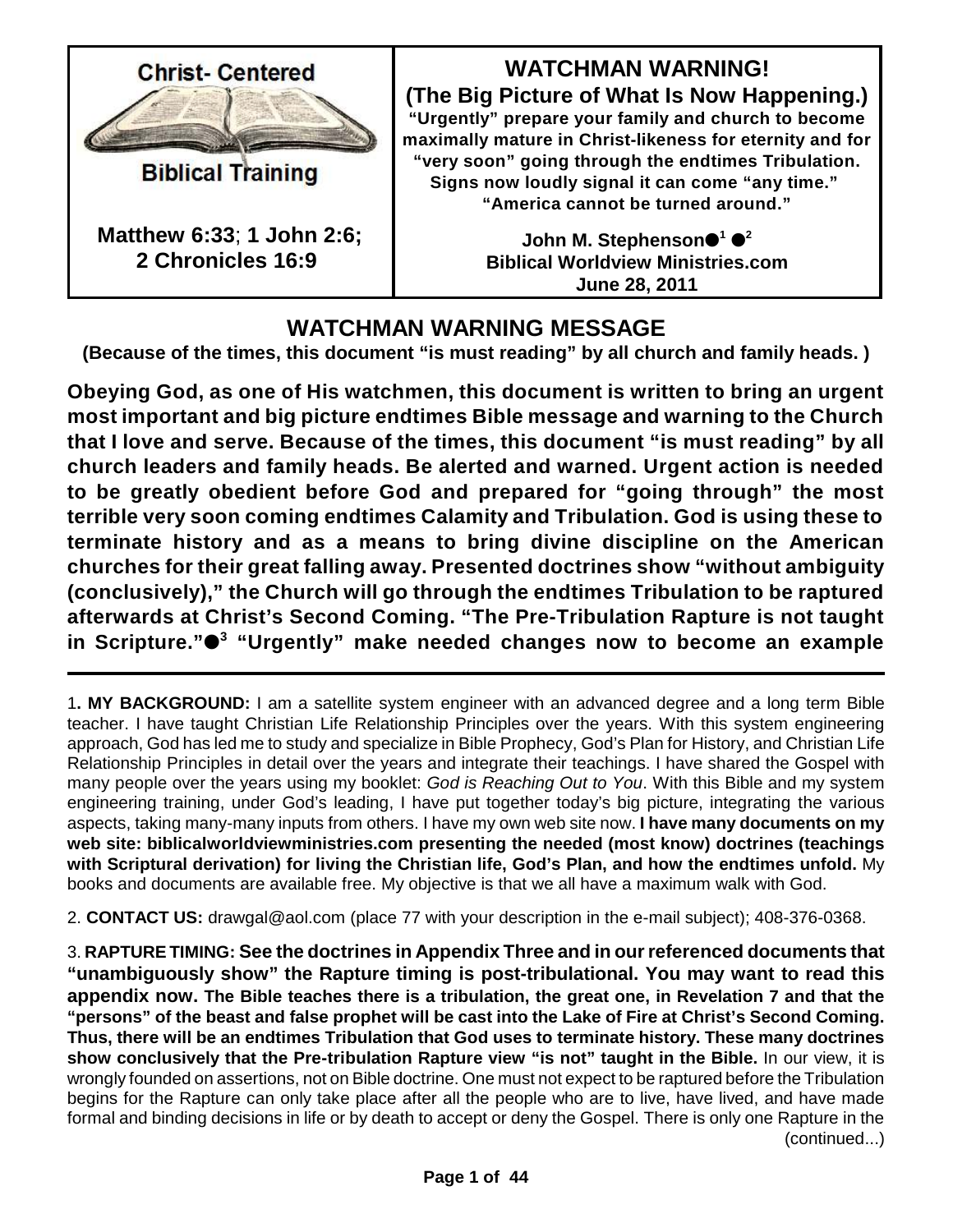**church before God in great obedience gaining His best and to be prepared for these endtimes. Churches not enduring sound doctrine generally may (do) notrealize their falling away. How they are (can be) falling away is presented later. Church and family leaders should be watching the trends for where things are going and why, and what will (can) be happening to them by the soon-coming events. They should make preparations now ("before") for what is coming. They, urgently, should particularly examine what they are doing spiritually in obedience to God and make needed changes including additions to maximumly become and gain God's best, needed now, but especially in eternity. Signs loudly signal the endtimes CAN come in the next few months to few years. Only God knows the timing. 4** 5

# **DOCUMENT ORGANIZATION AND CONTENT**

**PART ONE: CONCEPTS:** Our document presents topics in sequence as follows for the main discussion: **(1)** *Key Background*; **(2)** *Must Know Key Aspects;* **(3)** *What is Now Happening*; **(4)** *What We Must Urgently Do Now*; **(5)** *Summary of Today's Big Picture*; **(6)** *The Spiritual Warfare*; **(7)** *How the Endtimes Might (Can) Unfold;* and **(8)** *Summary, The Bottom Line*.

**PART TWO: MUST KNOW (GREATLY NEEDED) DETAIL BACKGROUND:** These topics under CONCEPTS are followed by a series of key "must-read" APPENDICES presenting mustknow detailed information and background that is needed to understand the big picture of what is happening, what will happen, and what we must now do as churches and families. These appendices actually constitute the main report. They are: **(1) Appendix One**: *The Overview of Revelation's Endtimes Sequence: How the Endtimes Will Unfold in a Pattern Sequence* **(this is a "must read" Appendix to know the overlay for what is coming)**; **(2) Appendix Two**: *Warning Signs that Signal the Coming of the Endtimes Tribulation is Imminent*; **(3) Appendix Three:** *Many Doctrines Taken Together Teach Unambiguously a Post Tribulation Rapture* (It also presents doctrines that show the Pre Tribulation Rapture is not taught in the Bible); **(4) Appendix Four:** *Minimum Necessary Principles We must Live Out to Become and to Live Maximumly Mature in Christ-likeness*; **(5) Appendix Five:** *We Can Better Understand How We Are to Live as God Requires When See That All of Life Is Lived as a Triunity, Patterned after the Triunity of God;* **(6) Appendix Six:** *Our Doctrinal Statement of Biblical Beliefs;* and **(7) Appendix Seven:** *Need-to-Read References on My Web Site*.

#### 4. **REFERENCE DOCUMENTS: Appendix Seven lists my many web site documents from which information was taken to help prepare this document. They should be read next.**

5. **REDUNDANCY:** Please overlook redundancy. It was hard to keep out because of the interrelated aspects that share the same principles. Many of the same aspects were needed for explanation and greater understanding in the different topics, and categories. The redundancy can be used for reenforcement.

<sup>3(...</sup>continued)

Bible, not two (one before and one after the Tribulation) that would be required for a Pre-Tribulation Rapture. See our book: *Watchman Warning,* particularly chapters 4 ans 5*,* and the many documents on our web site for detailed Scriptural development of Bible Prophecy. (The Rapture is the name given by Bible interpreters to the event when Christ takes all believers from the earth to meet Him in the clouds (in the air) at His Second Coming.)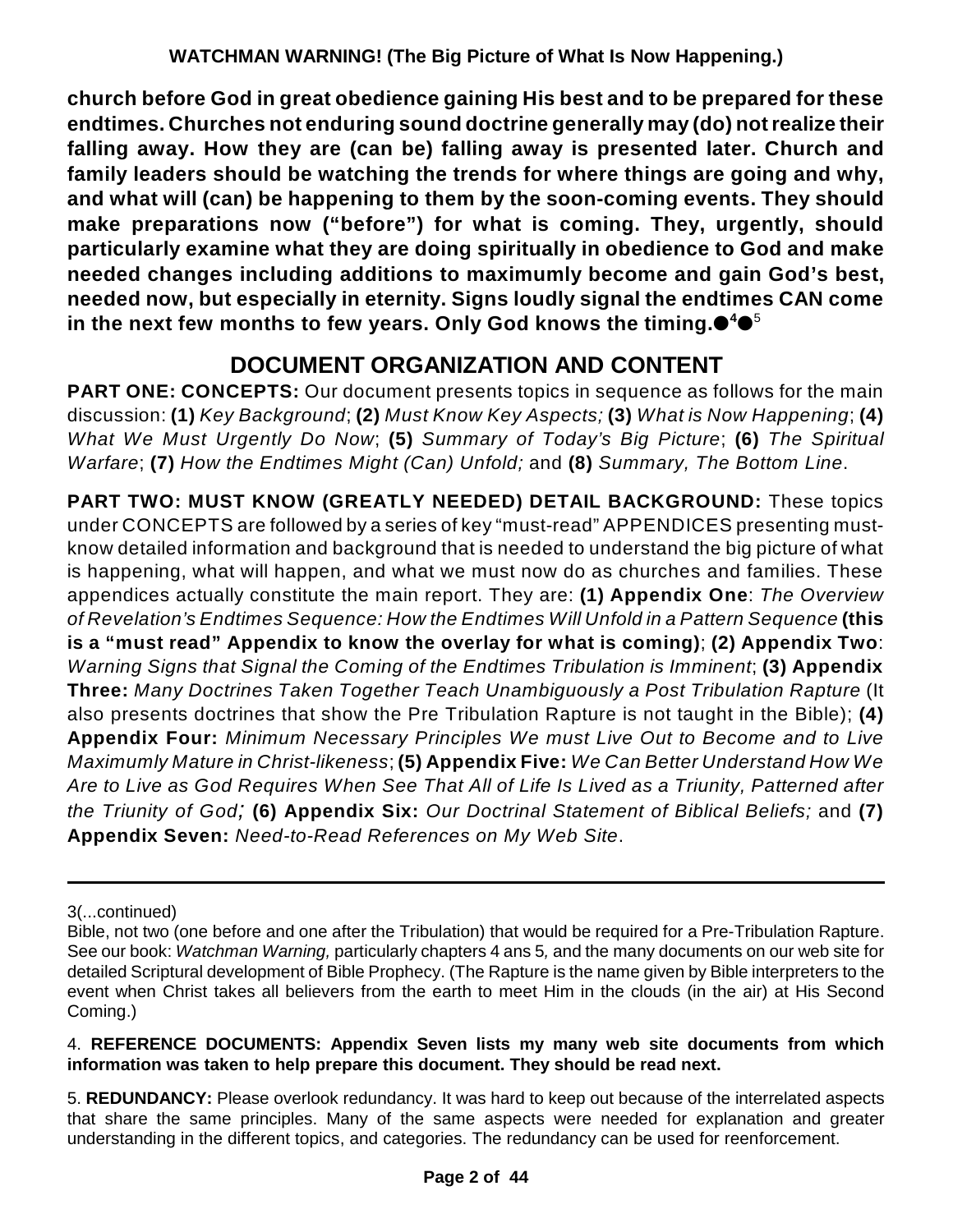# **PART ONE: CONCEPTS**

### **KEY BACKGROUND**

We are presenting the many aspects that we need to grasp, know, and integrate in order to appreciate and understand the big picture of what is and will be soon happening. We must appreciate God's infinite Greatness such that we search the Scriptures for all He wants us to become and live out to get there."We need to do the preceding now to insure we are becoming high-skill maximumly mature in Christ-likeness needed for when we enter eternity." **We are purposely here now to gain this maturity**. In our perspective, as derived in detail later, the main reason our churches do not greatly mature their people in Christ-likeness is that they, not realizing what God wants us to become, are not eternity (outcome) oriented. They do not see that the key thing important is that we have a maximum relationship with God in eternity for which a maximum maturity is needed. So they work for spiritual growth, but do not have a curriculum to maximumly mature their people. This is a most terrible mistake from an eternity perspective.

**In order to understand how the endtimes come, we must see that God has chosen the United States as His endtimes most favored nation to be used in a special sequence (like He chose Israel in O.T. times) bywhich He is now terminating history. (The sequence is how we discover (find) the United States indirectly in, and thus known to be in, endtimes Bible Prophecy.)** Because of this favored nation relationship, the falling away of our U.S. churches is most largely responsible for the endtimes coming and as a method to bring the endtimes Tribulation as divine discipline on our churches followed by Christ's Second Coming. (The relationship details, with reasons why, are discussed later.)

**Signs now in the U.S., according to the sequence, signal most loudly that Revelation's endtimes can come very soon at any time.** Many-many people now sense that God's 6 judgment is coming soon, bringing very difficult times. These signs, described later, include massive inflation, extreme weather, increase in sex sins, the coming of world government, and our churches falling away by no longer enduring sound doctrine (famine of God's Word). Many churches now can no longer determine the difference between the holy and the profane. **We are no longer in cyclic history, but instead in the sequence that God is using to terminate history.** One main purpose for why we are here (presented periodically) is to gain the needed maximum high-skill maturity in Christ-likeness in the midst of spiritual warfare so we can know and relate to God toward His maximum throughout eternity. Our U.S. churches in this endtimes sequence, as shared several times, teaching mainly the basics, are being (have been) transformed (have fallen away) to become an immature church with a loss of biblical intellect and with but a low plateau of Bible knowledge. Fewer and fewer, especially our

<sup>6.</sup> **ENDTIMES SEQUENCE: One must know the endtimes sequence in order to best know and recognize the signs that signal the soon coming endtimes and the overview for how the endtimes will come.** See Appendix One for its description. The sequence is developed in detail from the Scriptures in Chapter Five of my book: *Watchman Warning.* The chapter is on my web site.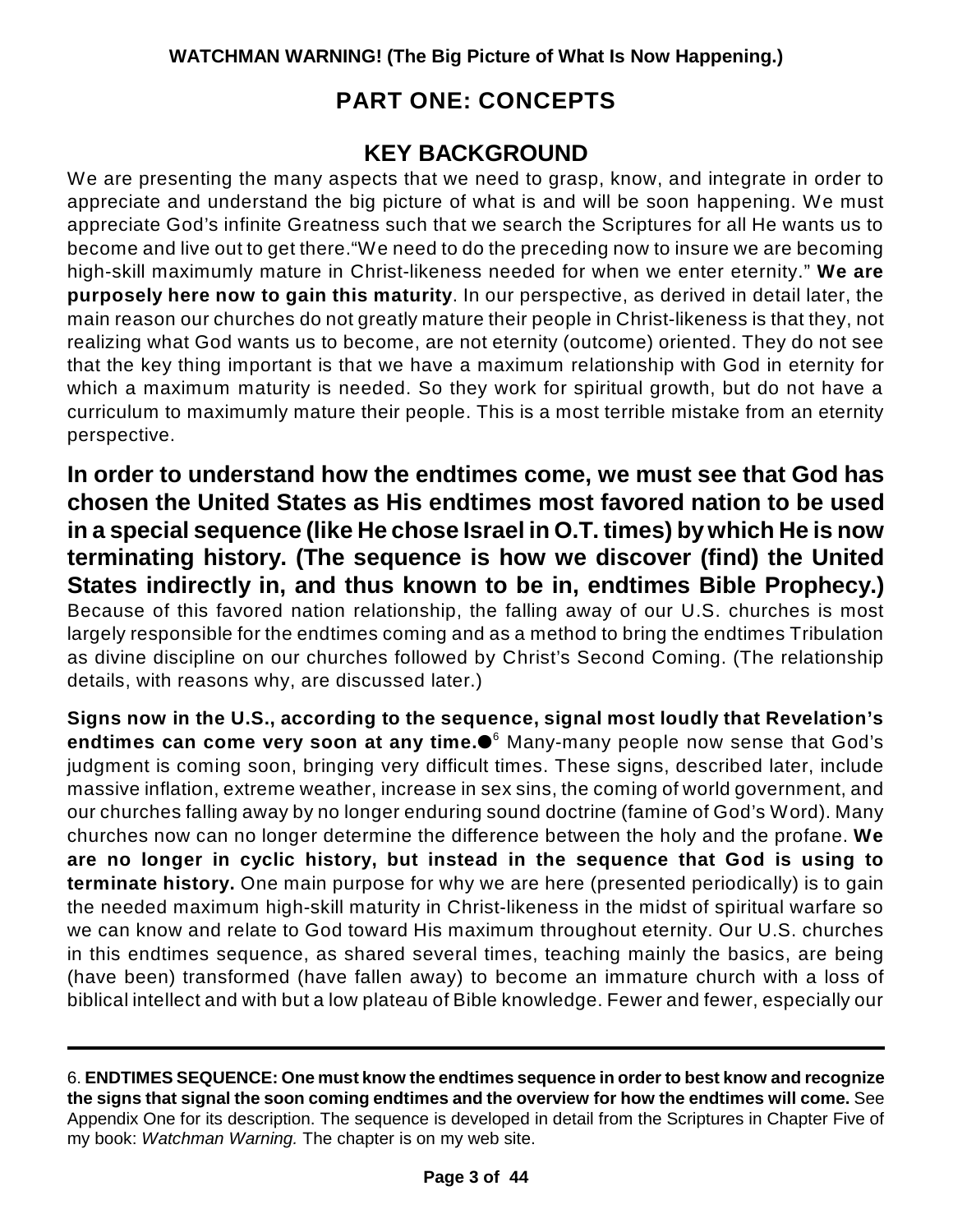young people, now know the Bible in any depth-breadth, even though they may be involved in one or more great ministries. **We are now headed into the times of the darkest period in history where almost no one (especially our younger people and young married) will know God's Word in any depth, and where those who do, will be warred against**. **This is satanic strategy**. **Will not God severely judge our American church leaders and pastors?? 7**

Because this document presents what is now happening, what will happen, the causes of why things are happening, and what we as families and churches must "now" urgently do, **please read the entire document, including especially the appendices and footnotes. There are "many" aspects and doctrines to know and integrate to gain the overall understanding of what is now happening and will happen. It takes time! There are doctrines that signal that our maturity most likely will not increase in heaven. We are now here on earth to** 8 **become Christians and, as a main purpose, to gain this maturity so we can know and relate to God toward His maximum throughout eternity - forever and ever.**

# **MUST KNOW KEY ASPECTS**

Our churches must be trained to gain maximum maturity in Christ-likeness (not just trained with the fundamentals for mainly some Christian growth). $\bullet^{\circ}$  They must now work with excellence before God to be an example church. We need desperately example churches now for others to follow. This maturity is needed in order to have God's very best for entering eternity and to be greatly prepared for going through the very soon coming endtimes Tribulation. When the Calamity and Tribulation come, the America we love will be taken away (destroyed), never to return. Our freedoms and free enterprise, we love, will be taken away and will be gone forever. There will be great (severe) persecution. **Get (Be) Ready. Make needed obedient changes NOW. Make a list of needed activities and immediately begin to live them out. When in**

7. **CORRECTNESS AND STATISTICS:** We may not be correct on all things about what will be soon coming. We present what we see happening according the endtimes sequence, including from the internet and from books. We do not have detailed statistics. But if you will purse becoming maximumly mature in Christ, prepare to walk by very strong faith, and put in some provisions to get through the soon-coming most difficult times, you will be ready for whenever and however the endtimes come. But not to do these things????

8. **OUR MATURITY MOST LIKELY WILL NOT INCREASE IN HEAVEN:** We are now commanded to pursue maturity (Hebrews 6:1). The development environment of the world, flesh, and the devil along with our sin natures will not be in heaven. We will not sin in heaven - make spiritual mistakes - breaking spiritual laws. If we do not now pursue becoming maximumly mature, we can be making a most terrible eternal mistake. This can (may) limit the way and degree (amount) God will deal with us and the degree we can know and relate to God forever and ever. He wants to deal with us in a maximum way. We should greatly want this. **Thus, a great main reason we are on the earth is to gain this needed high-skill spiritual maturity.**

9. **MUST MATURE OUR PEOPLE WITH A VERSION OF GOD'S WHOLE COUNSEL (NOW LONGER USE ONLY THE FUNDAMENTALS THAT MANY OF OUR CHURCHES ARE DOING):** *Hebrews 6:1 Therefore leaving the elementary teaching about the Christ, let us press on to maturity, not laying again a foundation of repentance from dead works and of faith toward God,*; *Acts 20:26-27 "Therefore, I testify to you this day that I am innocent of the blood of all men."For I did not shrink from declaring to you the whole purpose of God.; Colossians 1:28 We proclaim Him, admonishing every man and teaching every man with all wisdom, so that we may present every man complete in Christ.*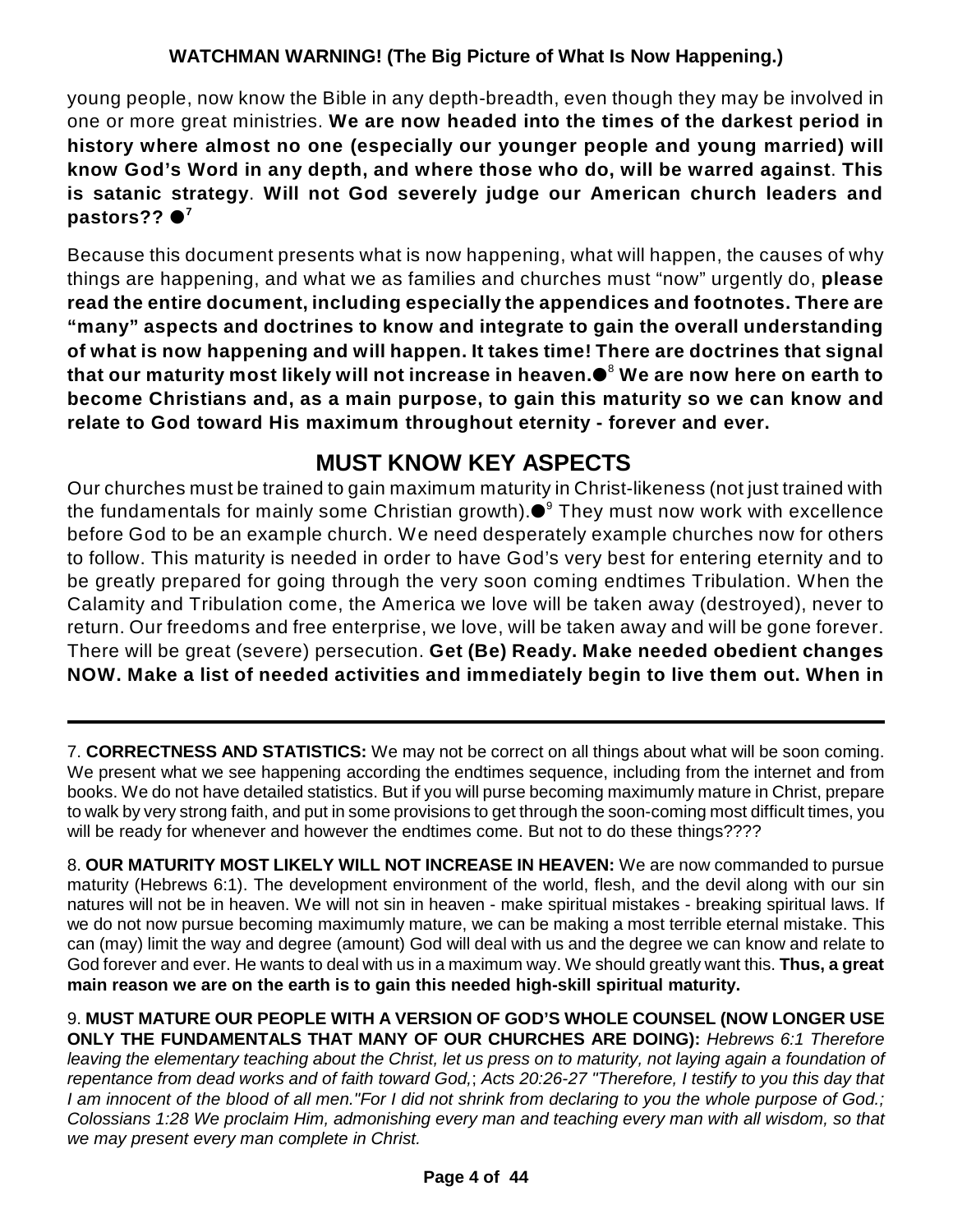**the Tribulation, we will be under socialistic world government that will attempt to control all things. The government will make war against all Christians and those (others) who oppose its direction and purposes.**

**As presented, we need to know that the endtimes unfold in a similar sequence that happened to O.T. Israel. (See Appendix One for more description.) Things are now** 10 **happening according to this sequence, being used to terminate history. Knowing this sequence allows us to know the signs that signal when the Tribulation will be coming.** This sequence in summary is as follows. (1) contains a God chosen most favored nation to be greatly blessed by Him (was Israel and now is the U.S.) in her general obedience; (2) warning of soon-coming judgment that comes with great disobedience of her people in the favored nation (now happening in our churches and country); (3) invasion by world government with increased disobedience taking her under the rule of world government for divine discipline (the endtimes Tribulation in these endtimes); (4) return of God's people to God (the Rapture of the Church (all believers) now after the Tribulational disciplinary period); and (5) then destruction of the world government and all unbelievers. **Knowing and understanding this sequence, we can know positively the Rapture comes "after" the endtimes Tribulation, and there definitely is an endtimes Tribulation.** Thus, in our perspective, the doctrines presented (See Appendix Three and the referenced documents in Appendix Seven) teach a Post-Tribulational Rapture and totally refute a Pre-Tribulational Rapture view.

**The "only thing" that, according to the endtimes special sequence, can turn things around (bring our America back) and once again have the U.S. as a great nation under God and to have general peace in the world, is to have the majority of our U.S. churches have massive revival,returning to God in great obedience, before the Tribulation comes. (This U.S. church falling away has allowed Satan to cause the rest of the nation and world to go bad - thus being major responsible (a major cause) for the endtimes Tribulation coming.) Because of what Bible prophecy teaches, this return of America will not happen (except possibly in pockets). But you and I with our family, friends, and church "must" turn around as needed.**

What is presented are my biblical views, including Bible Prophecy and the Christian walk. They are founded on God's calling and having read tens of books re Bible Prophecy and many many books re the Christian life. (There are over 6 different views of endtimes Bible prophecy.) My gift is to take many teachings from many sources such as books, people, and most particularly from many Bible verses, and integrate them into the overall biblical view. This is why I read the works of many others. **I realize we do not all believe the same regarding the sequence of endtimes Bible prophecy. But if you will investigate the doctrines presented, you will become or remain a Post-Tribulationalist and have the desire to urgently mature and prepare your loved ones for what is coming. Key needed topics are shared later.** I share this Rapture view, not to put anyone down who believe differently, but so

<sup>10</sup>**. ENDTIMES SEQUENCE**: This endtimes sequence is presented in more detail later and is developed in detail from the Scriptures in Chapter Five of *Watchman Warning*. This chapter is on our web site. Its description is also in many of my web site documents including the referenced ones in Appendix Seven.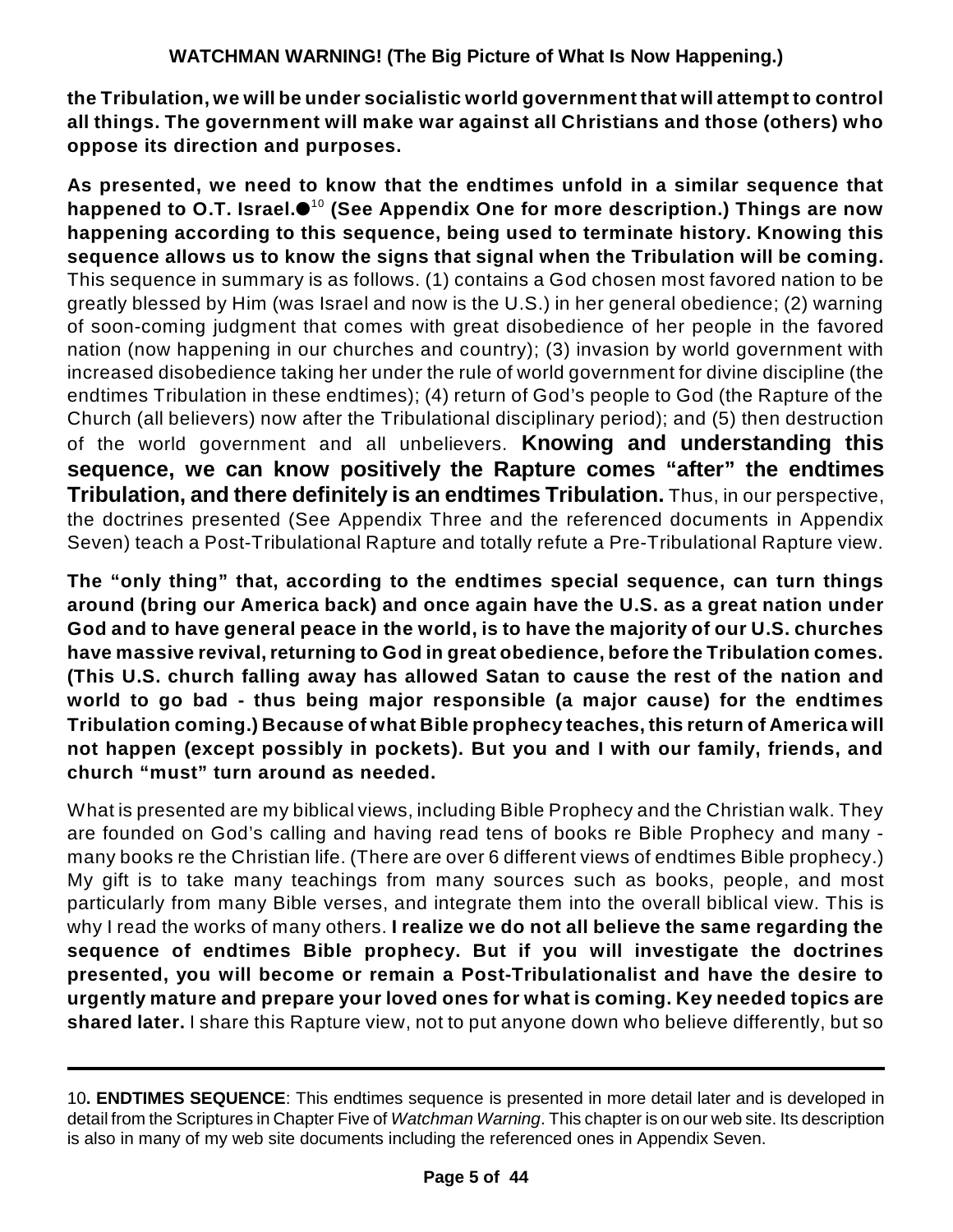readers will be careful to read the doctrines presented that teach the Post-Tribulational Rapture understanding and view such that they will act immediately to warn, alert, and prepare their people for going through the soon-coming endtimes. (We do not want our loved ones and ourselves to be caught blind sided and unprepared.) It is so they will act to mature their people in Christ-likeness and train with endtimes Bible prophecy. $\bullet^{_{11}}$  This is so they will not be caught unaware and blind-sided. **In any case, we must prepare our people anyway as a hedge in case we are wrong. We must not let our churches and loved ones under any conditions be caught unaware and blind sided when the Calamity and Tribulation suddenly, without warning, come. We must now urgently warn, alert, and prepare them.**

**We must know and greatly appreciate that all of life now and in eternity comes from our infinite and most perfect always existing God. He is in charge of everything, both now and in all eternity. We are: (1) to become a Christian in order to go to heaven; (2) to become a mature person in Christ-likeness, walking close in His ways to fellowship with and know Him in His Greatness; and (3) to learn to actually live only by His ways, as now presented in a good "accurately translated" Bible (No paraphrases.). In my perspective, (by what I observe to the degree I can - I do not have statistics), what our churches appear to be doing and not doing is that they do not see the requirement to maximumly mature their people and/or to warn, alert, and prepare them for going into the sooncoming Calamity and Tribulation. They do not know or recognize the signs. Thus, they act wrongly as if the present good times will continue long term. These grieve me.**

The problem we have today is that we do not adequately appreciate God's Greatness $\bullet^{ \text{\rm \small 12}}$  such

11**. TEACH ENDTIMES BIBLE PROPHECY:** Many churches have not taught Bible prophecy for many years. Some may have never taught it, or know any of its details. (It is a complex subject.).

12. **DISCUSSION RE GOD'S GREATNESS: Most churches today do not appear to appreciate God's infinite Greatness demonstrated by what they leave out of their ministries and by their not being eternity (outcome) oriented so they do not train their people to become "maximumly mature" in Christlikeness. (Do they know how with a sufficient recorded curriculum with the needed steps, topics, and doctrines? Do they have a sufficient experiential walk as Christ walks?) They do train for some Christian growth and are doing some good things. But, they appear to have lost their excellence before the Lord, to no longer seeking His best and "all" His requirements with a sense of excellence.** They instead are very often numbers oriented to gain the youth so they wrongly use mostly limited teaching and the world's (the devil's) loud rock beat type structured music to draw the youth. **As a result, our churches are being (have been) transformed to become immature churches with a loss of biblical intellect with few knowing the Bible in any depth-breadth. (Many churches have been transformed and greatly changed from what they were in late 1980's. What has greatly changed our churches is their acceptance and use of the devil's loud rock beat structured music (an unrecognized major sin.)** This is great compromise, and can be a catch 22. If we do not use this wrong approach, most of today's youth most likely will not attend church. And even so, as being presented, many who attend, leave the church when going to college. We are in the endtimes!!!

Churches can use programs designed to reach the youth. But they also must have advanced training to mature their people towards the maximum, including training them for doing ministry and in preparation for going (continued...)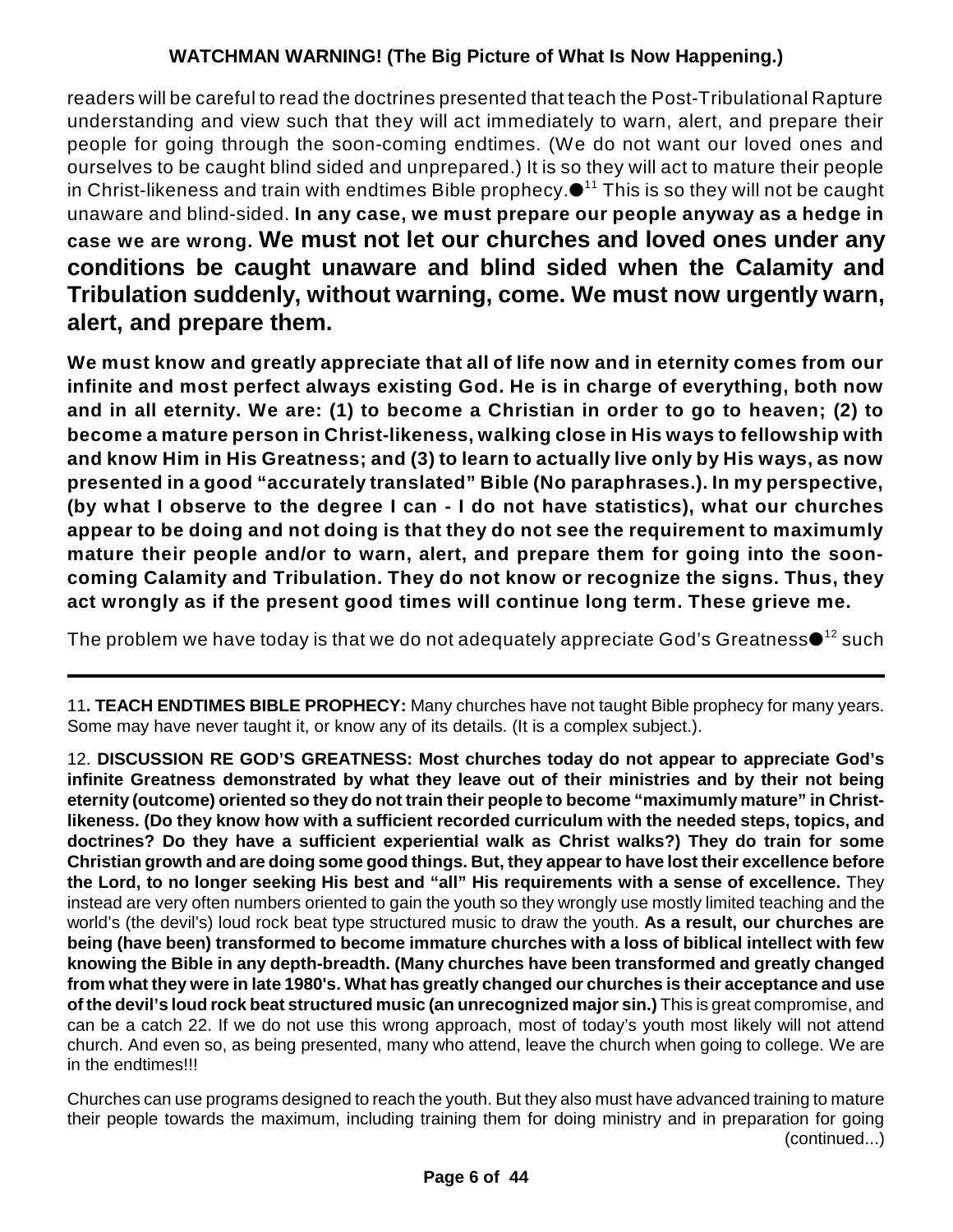that we trust Him alone to direct our paths and have Him work all things together for our present and eternal good. Having these problems, we do not search all the Scriptures for all that God wants us to become and for all the steps that we are to live out experientially to get there. $\bullet$   $^{13}$  We want to add our own and the world's ways, thus, working things together for good ourselves. Thus, we work for Christian growth, but not to gain maximum maturity. Church leaders and teachers, especially, not working to find and live out the needed topics, can have sin that results in bad conditions that are now happening in our churches, country, and world. Does your church have or know the curriculum (Biblical topics) needed to maximumly mature her people in Christ-likeness? Has she recorded it? (A beginning list of minium set of topics is presented in Appendix Four. A beginning set of characteristics of a mature person is found in our reference document: *Summary Document: Signs, Characteristics, Beliefs, and Practices of Being or Becoming Highly Mature in Christ-likeness*. You may want to read this document for personal use, reenforcement, and for giving us your thoughts for things we have missed.)

**We have fallen away from God's best. If we are to have God's best and great lives, we must return to Him in great obedience and have Him direct everything in our lives. (Hopefully, many of our churches are doing it. But are they???)** We must not now mainly work for Christian growth as many of our churches are doing now. We instead must train and live out a complete curriculum, His whole counsel, to gain a maximum maturity in Christlikeness (Christ is our most perfect role model) so we can know and relate to God toward His maximum now and especially throughout eternity. This means we must know what the needed description is. By what our churches are doing now, we must act (may have) to learn what it is. To find out, as presented, we must search the Bible for all He intends we become and for all the steps to live out to get there and do nothing else. We must know and appreciate that the endtimes are coming because of our failure (refusal) to live sufficiently by His ways. Because most of us and our churches will not change what they (we) are doing, God is bringing (and allowing) steps to bring the endtimes world government that leads to the termination of history.

**Please understand that apart from becoming maximumly mature in Christ-likeness and living out God's ways in excellence so we can know and relate to Him toward His maximum both now and all throughout eternity, "there is nothing." We must train our own people to become maximumly mature in Christ-likeness in priority over reaching new people. If we do not take care of our own, we can be worse than unbelievers (infidels). We need to do both. (But observation indicates this is not what many 14 churches are now doing. They are training with mostly the fundamentals to bring in the youth, and/or to have a weekly low level sermon. Thus, they, over time, are establishing a church that knows but little of the Bible, even with having some good ministries. This implements satanic strategy that is needed for when world government comes.)**

<sup>12(...</sup>continued)

through the soon-coming endtimes. Without maturing their people, their people will not be able to interface with God toward His maximum. This is most terrible from an eternity perspective.

<sup>13.</sup> **GREATNESS OF GOD:** I present the Greatness of God in my web site document: *The Attributes of God.*

<sup>14</sup>**. MUST TRAIN OUR OWN AT HIGH PRIORITY**: *1 Timothy 5:8 But if anyone does not provide for his own, and especially for those of his household, he has denied the faith and is worse than an unbeliever.*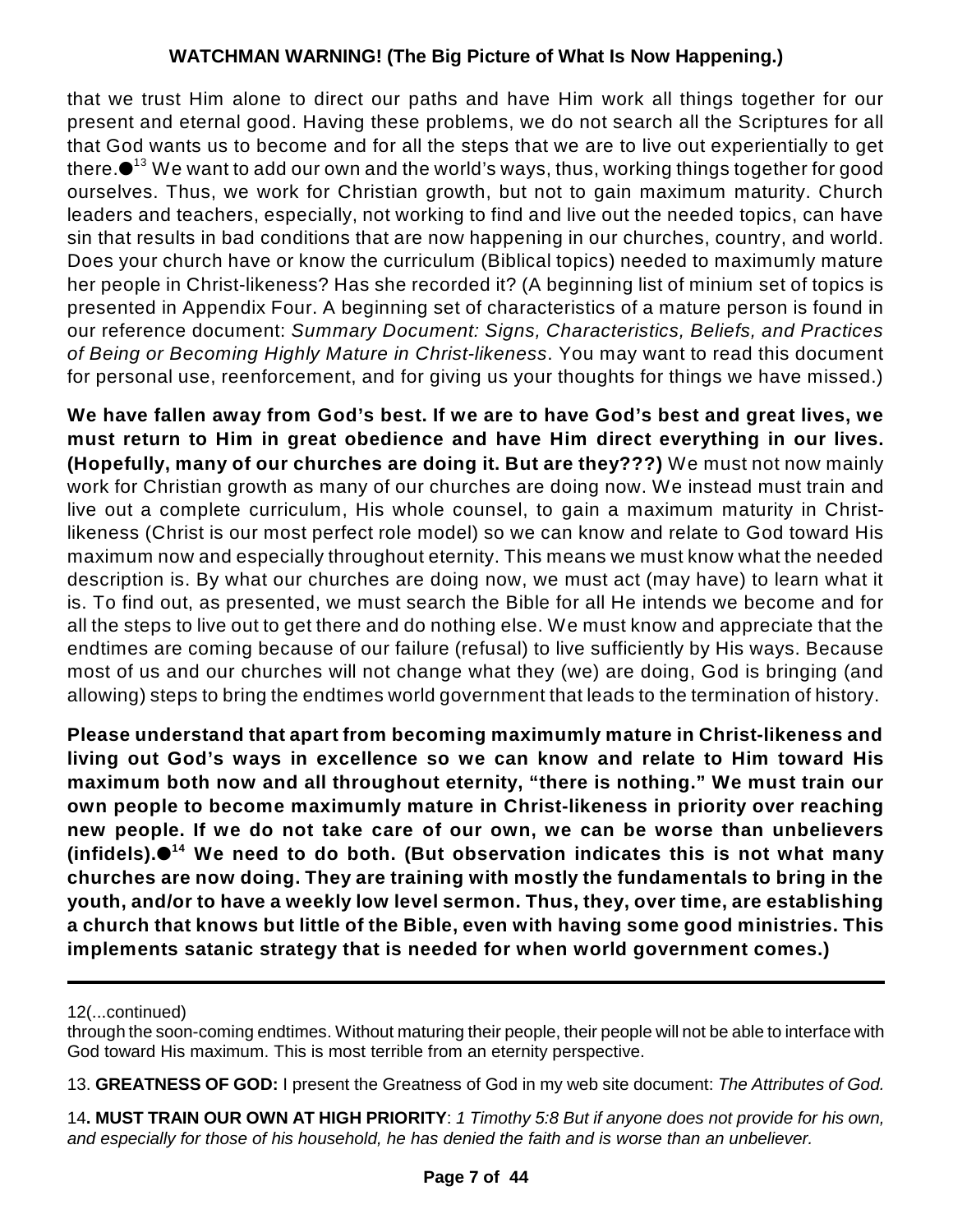### **WHAT IS NOW HAPPENING?**

### **(Current events placed under the overlay of Endtimes Bible Prophecy.)**

**THE SITUATION: Current conditions as signs now signal most loudly that God's endtimes Tribulation judgment is at our doors (with only God knowing the exact timing).** The secular news now report that: **(1)** War can be imminent in the Middle East; **(2)** Islam is making great strides now in the world including in the United States;●<sup>15</sup> **(3)** The U.S. budget is beyond repair with extreme debt, and failure can be imminent, bringing an inflationary depression; **(4)** There is discussion about replacing the U.S. dollar as the world currency that would bring great inflation in the U.S. (this is an endtimes phenomenon); **(5)** Our young people are now growing up wearing the most casual clothes (young ladies giving much exposure) using the devil's loud rock beat structured music, including now in our churches (great sin). $\bullet^{16}$ This loud and beat structure was used in Voodooism to call up evil spirits and demons (this situation is not generally recognized by our churches - church and family heads need to do the needed research $\bullet$ <sup>17</sup> that shows this); Live experiments show that loud music draws the rough necks and soft music drives them away;**(6)** Many of our young people are wrongly living together in fornication and adultery. **Many of them are now leaving our churches, particularly when they go to college; (7)** There is a great increase in sodomy and **18**

15. **PURPOSE OF THE ADVANCE OF ISLAM:** The advance of Islam is most likely being used by Satan to hasten the coming endtimes war and calamity when Russia and China must hurry to make war and put Islam down so they, not Islam, can rule the world with world government.

16. **WHAT OTHERS SAY:** Gordon Sears was right when he said: *"When the standard of music is lowered, then the standard of dress is also lowered. When the standard of dress is lowered, then the standard of conduct is also lowered. When the standard of conduct is lowered, then the sense of value in God's truth is lowered."* **Someone said:** *"Contemporary Christian Worship music is spreading across all denominational lines, and when it enters a church it brings more than a change in music. It brings a worldly philosophy of Christianity and a gradual lowering of all standards of morality and doctrine."* **This is what is happening now as our churches are being transformed.**

17**. LEADERS MUST RESEARCH THE SOURCE OF ROCK TYPE LOUD MUSIC:** If leaders will research the source and use of rock music, they would never by choice ever use it in our churches. There is an idiom: Do not **think what you want to think** that rock music is of God for our churches until you do research and **know** it was used in Voodooism to call up evil spirits and demons. Thus, it is not of God.

18. **WHY MANY OF OUR YOUTH ARE NOW LEAVING OUR CHURCHES AND NO LONGER FOLLOWING CHRIST, PARTICULARLY WHEN THEY GO TO COLLEGE** (Parents and Church leaders are the central problem.)**REFERENCE:** *ALREADY GONE*; *Why your kids will quite church and what you can do about it* written by Ken Ham and Britt Beemer with Todd Hillard. **You may want to read this book.** 

**Here are key reasons why many of our young people are leaving our churches: (1)** They receive little spiritual life, ministry, and Bible training at home and parents do not show sufficient testimony and the importance of the Christian life and being in ministry - they let their youth grow up making their own decisions without giving them the needed spiritual life biblical training; **(2)** Churches just have a routine of a weekly sermon and Sunday School and have much of the world that give little relevance to life; **(3)** Our Sunday Schools (continued...)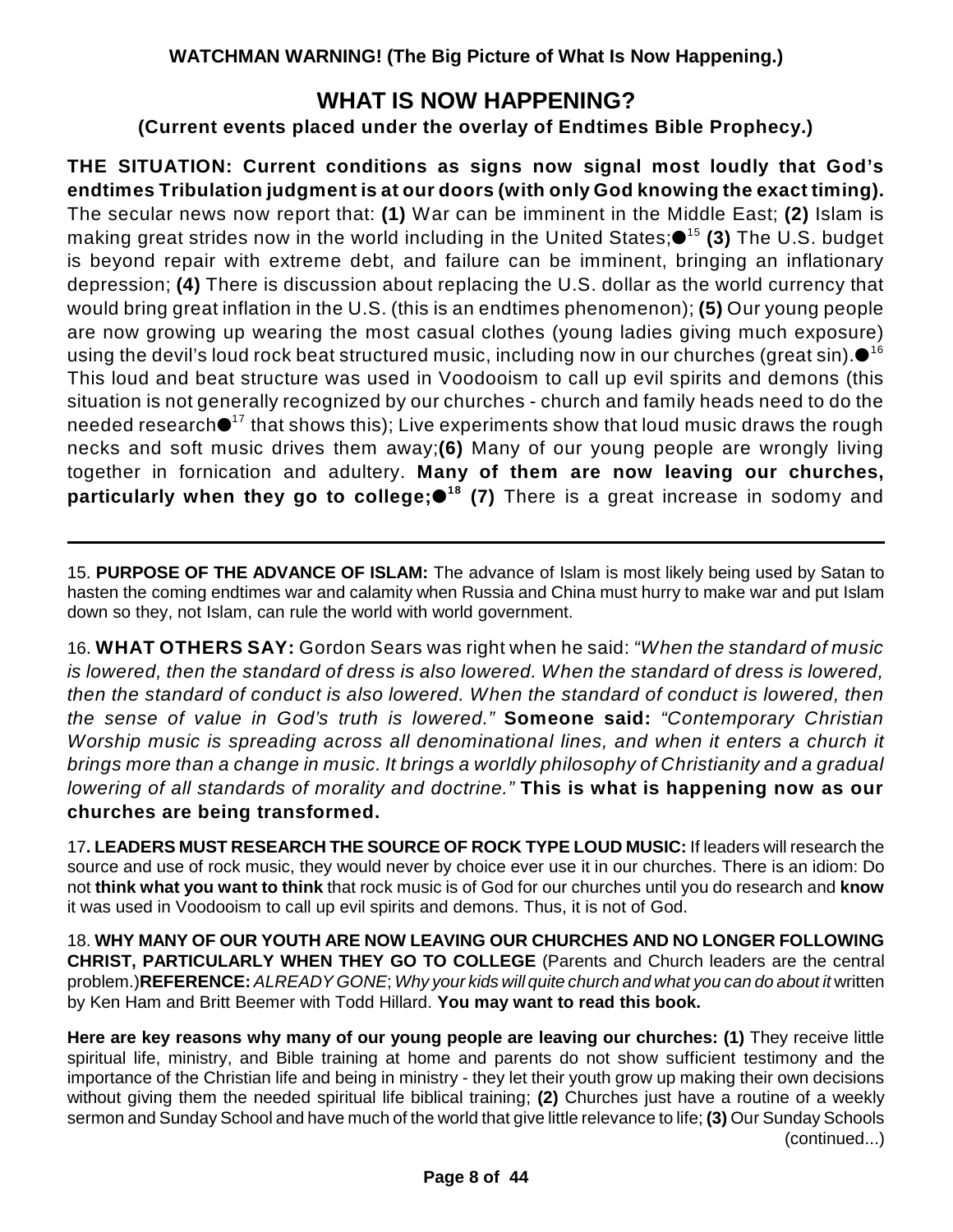abortion (keep the elect from being born and accomplishing God's work); **(8)** Where there are no doubt exceptions, our churches, as being shared, are falling away (being transformed) from God's best and requirements to become an immature church with a loss of biblical intellect and with a low plateau of biblical knowledge. (Our churches are not training with sufficient living-life and Christian Faith doctrines and walking by the needed faith to sufficiently know God's requirements and how and what to train to gain maximum maturity.) (There is much famine of God's Word now coming on our earth, particularly now in our younger people - this is helping to transform our churches and bring the endtimes, when but very few (then and now) will know the Bible in any depth-breadth.); and **(9)** we are now having "extreme" weather in the US, including heavy rain, flooding, earthquakes, fire storms, and tornadoes. People behind the scenes are working (have been working for some time) together to help bring world government that the Bible teaches will exist in the endtimes (allowed as our churches fall sufficiently away), such as especially later in the final Mark-of-the-Beast Period.

In summary, our American churches are falling away from God's best and requirements in great compromise by: **(1)** Now teaching mostly (only) first level Bible teaching (their problem is what they are leaving out of their teaching - no longer teaching God's Whole Counsel); $\bullet^{^{19}}$ **(2)** Using the world's (devil's) rock structured music; instead of, as the Bible teaches, singing the hymns and similar music with "dominate melody" unto the Lord from the heart; (Who are (might be) we actually worshiping when we use rock music?);●<sup>20</sup>●<sup>21</sup>●<sup>22</sup> (3) Using the world's

19**. GOD'S WHOLE COUNSEL:** *ACT 20:26-27 "Therefore, I testify to you this day that I am innocent of the blood of all men. "For I did not shrink from declaring to you the whole purpose (counsel) of God.* 

<sup>18(...</sup>continued)

are teaching mostly first level, insufficient of the Christian life; **(4)** Our youth are not involved in ministry where they can experience God using them; **(5) Our youth do not realize the Greatness of God and that He is in charge of both life now and eternity (Heaven and Lake of Fire) and is the only One that can bring a righteous and purposeful life - we must do things His way or pay the consequences; (6)** The worldly influence of their friends and colleges and that they want to run their own lives (this was the great sin of Satan); **(7)** Church leaders do not live out what they preach; **(8)** Church and ministry are boring, they have no purpose; **(9)** They do not realize God's Greatness and that they are here to gain maximum maturity in Christ for the sake of eternity; and **(10)** There are many religious books, why is the Bible the only correct one. Being under loud rock beat music desensitizes them to the leading of the Holy Spirit. **One big reason our youth are leaving our churches is that they are teaching at the lowest common denominator. There is very little growth. So why attend?** Perhaps another of the biggest reason is that the youth do not see sufficient testimony in their parents, and church leaders and church attendees. So why come to church? Why live out a Christian life that is not real, and a life that has no great importance or purpose - a life that is not going anywhere? **Churches and parents do not demonstrate, teach, or train the maximum Christian life!!!!!!!!** Why worship a God that people do not appear to greatly appreciate demonstrated by their teaching, lives, ministries, and choice of music.

<sup>20.</sup> **REFERENCES TO THE EVILS OF USING ROCK MUSIC AND WHAT IS GOOD MUSIC**:(1) Lucarini, Dan: *Why I Left the Contemporary Christian Music Movement*; **(2)** Wheaton, Dr. Jack: *Crisis in Christian Music*; **(3)** Garlock and Woetzel (Drs'): *Music in the Balance*; **(4)** Institute of Basic Youth Principles: *Ten Scriptural Reasons Why Rock Beat is Evil in Any form*; and **(5)** Youth Who have Found Freedom: *How to Conquer the Addiction to Rock Music*. *Music in the Balance* (Pages 57, 63) teaches that good music has the melody dominate, the harmony next, and the rhythm under control. (This agrees with the Bible.) The melody reaches (continued...)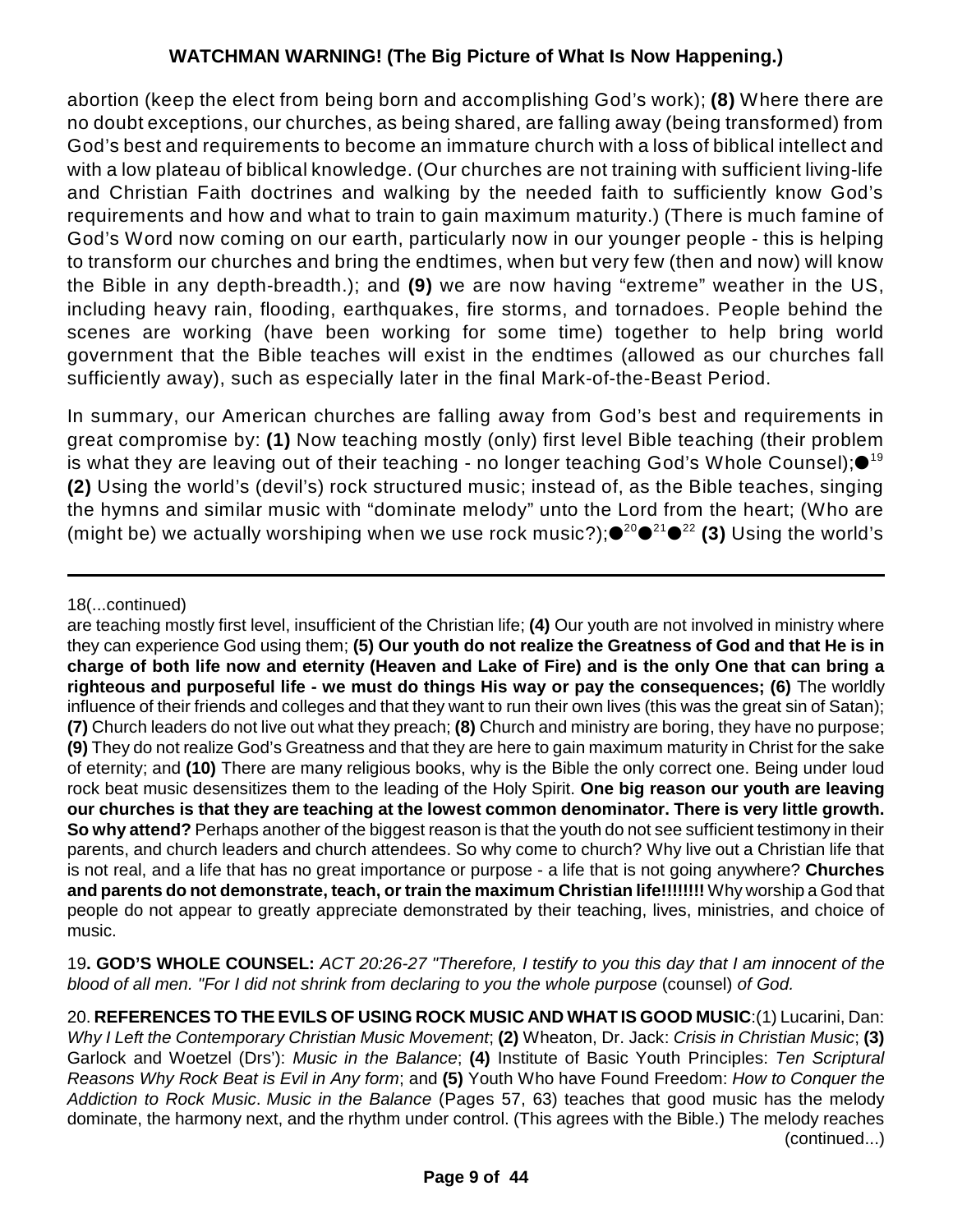symbols on church signs and in bulletins; and **(4)** Doing little to "maximumly" evangelize the children out in the community. They now work mostly within their own church property boundaries and from their own directed ministries - not greatly working with extra church organizations such as CEF. **The churches are doing some good things. We all see this.** 23 **The greater issue is what they are not and should be doing and teaching (training) to have great obedience (with great ministry) to the Lord. (Fortunately, there are**

#### 20(...continued)

the spirit, the harmony reaches the soul, and the rhythm reaches the body*.* (Therefore the melody must be dominate as the Bible teaches.) References from the Internet: **(1)** *Is There a Connection Between the Rock Music and Voodoo or African Music;* **(2)** *Rock and Roll;* **(3)** *Rock Music: Good or Evil?*; **(4)** *Christian Rock Music*; and **(5)** *Christian Rock, Blessing or Blasphemy?*

21. **QUOTE FROM** *CRISIS IN CHRISTIAN MUSIC* **BY DR. JACK WHEATON (Showing where rock music comes from, and how and why it has been used.) (Page 107)**: *Most cults that use repetitious music reinforce and intensify the experience with accompanying drum patterns. Whether these be the conga drums of Cuba, the tabla drums of India, or the drum set of the rock drummer, all syncopated, repetitious rhythms in church music are suspect, particularly when accompanied by drums. No one knows exactly why demons can be summoned up by certain drum patterns, but there is a mountain of field research, including film and video that proves this is the case. Once again, that is why in Christ's Church must be alert to the types of rhythm used in worship services.*

22**. REASONS FOR WHY ROCK MUSIC IN OUR CHURCHES IS WRONG AND SHOULD NEVER BE USED (It is sin and false worship.):** People, like myself, do not attend contemporary church services with loud rock repetitive type beat music for at least seven reasons - **(1)** They do not like the music; **(2)** They believe the structure of the music is not of God, being developed from the satanic cults; **(3)** They believe it, with our "purposely worn casual dress," deters our worship of God (dishonors God) and our growing in maturity and misleads our youth; **(4)** It denies and disobeys the Bible teaching that one sings melody from the heart when filled with the Holy Spirit; **(5)** Using the rock music brings disunity into the Church which disobeys God and tends to cause a loss of fellowship; **(6)** Using it, this (our) music, in my view, because it is not found in the Bible and for the bad effects it brings, we cannot bring glory (or worship) to God when we use it. This is because, it came from Satan and not from God as a source; and **(7)** It causes a desensitization to the leading of the Holy Spirit: so it greatly lessens our singing melody to the Lord; greatly lessens our understanding of Scripture; and greatly lessens our commitment to attend special church meetings and be in ministry, especially in the evenings. It helps to cause our young people to leave the church when going to college. What spirit are we following when we use loud rock beat structured music and/or are we, ourselves, just trying to work all things together for good? Remember, God will only lead us (particularly in our spiritual relationships), and we can only know things spiritually happening are from God if they are in the Bible directly or in biblical application. Rock music is not in the Bible. Rhythm, without dominate loudness, in the music is okay and desirable for it brings life and fun to the music, but the melody must remain dominate. This rock music separates the older more mature people to the hymn service (obeying Scripture) and the younger and less mature people to the contemporary service (not obeying God for His music to use). Is this disunity of God? Many who become mature under hymns and then go under rock music may remain mature. But this is not the case for the youth who begin under rock music. There may be some exceptions**.**

23**. REFORMED THEOLOGY CHURCHES:** These churches believe that Christ will save the chosen elect regardless of what they do in evangelism. As a result, they often may do (wrongly in our understanding) but little evangelism out in the community, including of the children. I have witnessed some of this. **To me, this can be satanic strategy so the elect might not be saved.**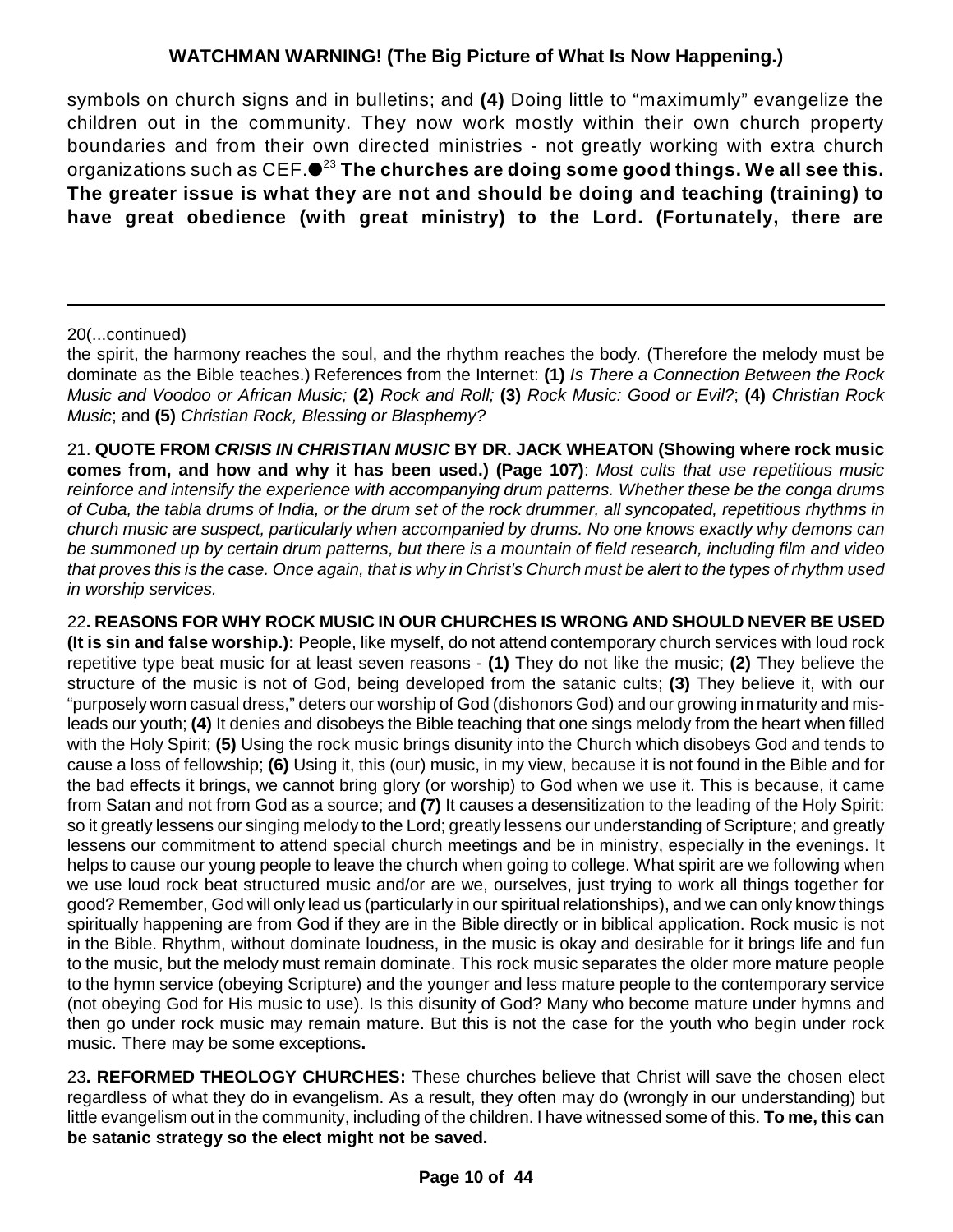**exceptions. ) As a result, as being presented, large numbers of our church youth are 24 growing up with but little knowledge of the Bible leading to few in time knowing but little of God's Word.●<sup>25</sup> This is a reason the world government (Satan's strategy), as being** presented, will make major war against the older people who know more of the Bible. (In such conditions of disobedience, God brings (or allows) a famine of His Word that is beginning to greatly happen now. This reduces the number of those in the ministry, those greatly mature in Christ, and few will know what is happening and will happen when the endtimes come. This will lead to a great falling away from the faith when the endtimes persecution comes. Thus, we are heading into times where but very-very few will know God's Word in much depth-breadth. This can only be Satanic strategy for the endtimes.)

**Because of what is and will be soon occurring, taking away our country and bringing martyrdom and the termination of history, our young people, including those now graduating from high school and our young married, will not have a normal life and/or life span such as we older people have had.** Their life experiences will be different and their lives will be truncated by the endtimes conditions, world government, and the truncation of history. **This will be most unfortunately also true especially for our younger children.** Our youth in this now time period will not gain the needed maturity in Christ-likeness needed in eternity to have a maximum walk with God and to get to know Him in His depth-breadth, unless we urgently help them now. We must now: **(1)** urgently inform them of the current circumstances; and **(2)** train them to become mature in Christ, especially training them to walk by very strong faith. We, as a minimum, must be sure we and our church and family people are Christians and are gaining maximum high-skill maturity in Christ-likeness. **We must do this training "before" the endtimes come. Thus, we must act now "with urgency" for the time remaining with freedom appears to be most short indeed. However, by having proper and needed training now, we can gain more maturity in the endtimes Tribulation under its difficulties and persecution.**

### **WHAT WE MUST URGENTLY DO NOW, BASED ON ETERNITY AND THE SOON-COMING ENDTIMES!**

**Ministries, Training, and Tasks That Need "Now" to Be "Urgently" Carried Out For Maturing Our People and/or for Their Reenforcement Throughout Our Lifetimes.**

1. **Go All Out To Train Our People (especially our children and youth) to Become**

25**. WHAT OUR YOUTH KNOW**: We can investigate what topics our youth know and do not know.

<sup>24</sup>**. MANY EXCEPTIONS:** However, thankfully, we have exceptions of young people who have great commitment to the Lord. Many go the contemporary services. They may know varying amounts of the Bible. Many may know little beyond salvation and the fundamentals of the faith. Those with great commitment include those working in Vacation Bible School (VBS) in the summer and taking the CEF Christian Youth in Action (CYIA) training and have worked in summer 5-day clubs, growing in Christ and leading children to believe the Gospel. **I have learned of many youth who take the CYIA training that have great ministries in the 5-day clubs for example. These young people have great commitment to Christ, particularly after God has used them to lead a child to Christ. They most likely will not fall away. But never the less, we should train these to live by very strong faith in greater preparation for the most difficult times ahead.**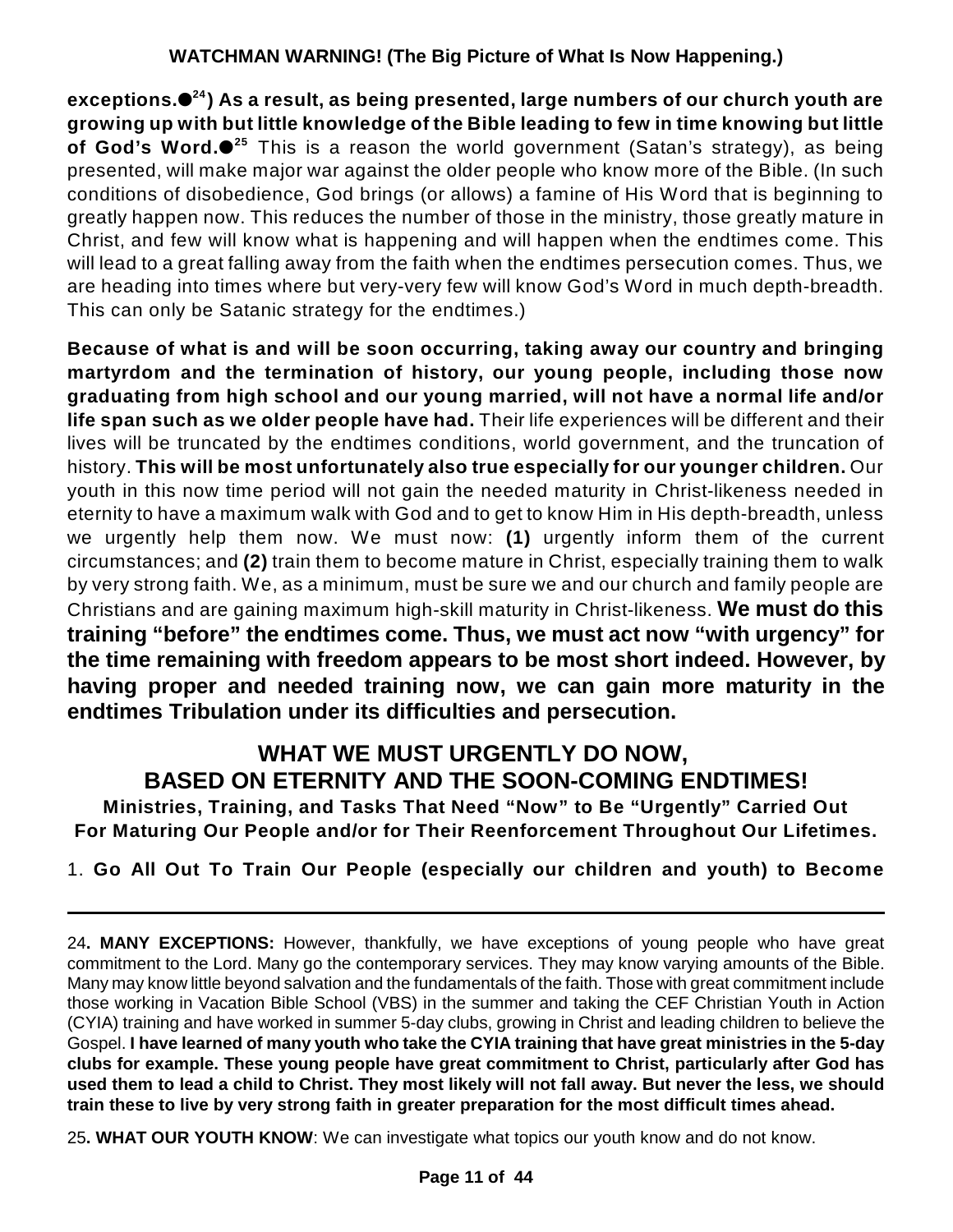**Maximumly Mature in Christ-likeness using at least the minimum set of topics presented in Appendix Four.** Many ppt charts are on my Web Site. See our reference document: *Keys to Becoming Mature in Christ-likeness In Godly Relationship Living* for needed topics by which to train. Church and families should know and live out the principles and train their people to live them out.) When we train, we should teach what to do, how to do it, examples for how we do it, testimony of how the teacher and others did it (live out the principles), and then place our trainees into various ways of on-the-job training. One does not become mature until the trainee lives out the training - not just know the concepts.(This is why CEF CYIA training is very good.) **We must especially train to have an experiential very mature and strong faith-walk to trust God to fulfill His promises to us. This will help mature us in Christ-likeness, and keep us from falling away under the coming intense persecution, including martyrdom.**

2. **Go All Out To Evangelize and Disciple the Children (and Adults) Out in the Community with High Priority and "with Urgency**." (One can work especially with Child Evangelism Fellowship (CEF) for worker training and to establish after School and summer 5-Day Bible Clubs.) (CEF world-wide led over 5.6 million children to Christ in the past 12 months.) (Our children will be controlled by the world government when the endtimes come, preventing their evangelization and their learning the Bible. **We must reach them now while we still can.**)

3. **Urgently Train Our People with Bible Prophecy - Alerting, Warning, and Preparing Them Urgently for Going Through the Soon-Coming Endtimes Tribulation That Will Start Very Soon with a Most Terrible and Devastating Calamity.** Many churches, as being presented, do not know Bible prophecy and have not taught endtimes Bible prophecy for many years including what happens in the Tribulation. (And much of what is being taught such as a Pre-tribulation Rapture is "greatly" in error and which can greatly mis-lead people.) Our church people generally do not know endtimes Bible prophecy and how it unfolds. So when the endtimes come, they will not know what is happening and why. And they (as presented), not being warned, alerted, trained, and prepared "will be caught blind sided" when the endtimes come like a sudden earthquake. Many or most, not being greatly mature in Christ-likeness, will all fall away under the coming extreme persecution and martyrdom. **We must "now" put in living-life supplies to last about 3 or many more months (longer time would be better, even without dependence on the grid) without needing to go to the grid for anything including for electricity, and gasoline. 26 27 28**

26**. ELECTRICAL POWER:** During the coming Calamity and for a period afterwards, we can expect massive electrical power (and gas) outages (blackouts) so no one will know what is happening and give opposition.

27. **COMMUNICATIONS:** Without electricity as the Calamity comes, our telephones (including cell phones), TV, internet, and radios will not function. We will not know what is happening, and we will not be able to contact our families and friends. (Do the telephone companies have backup power systems?) One can use amateur ham radio with stored (including solar) power to contact family and friends. This means "all" must use amateur ham radio. We should maintain our car gas tanks between half and full so we will have sufficient gasoline when the endtimes come. Of course, we can also store some. It is most easy to store it in our car gas tanks.

28. **GASOLINE**: With high inflation and the shortage of gasoline coming, people who drive long distances to work may have great difficulties. These people may have to move closer to their jobs or find jobs closer to (continued...)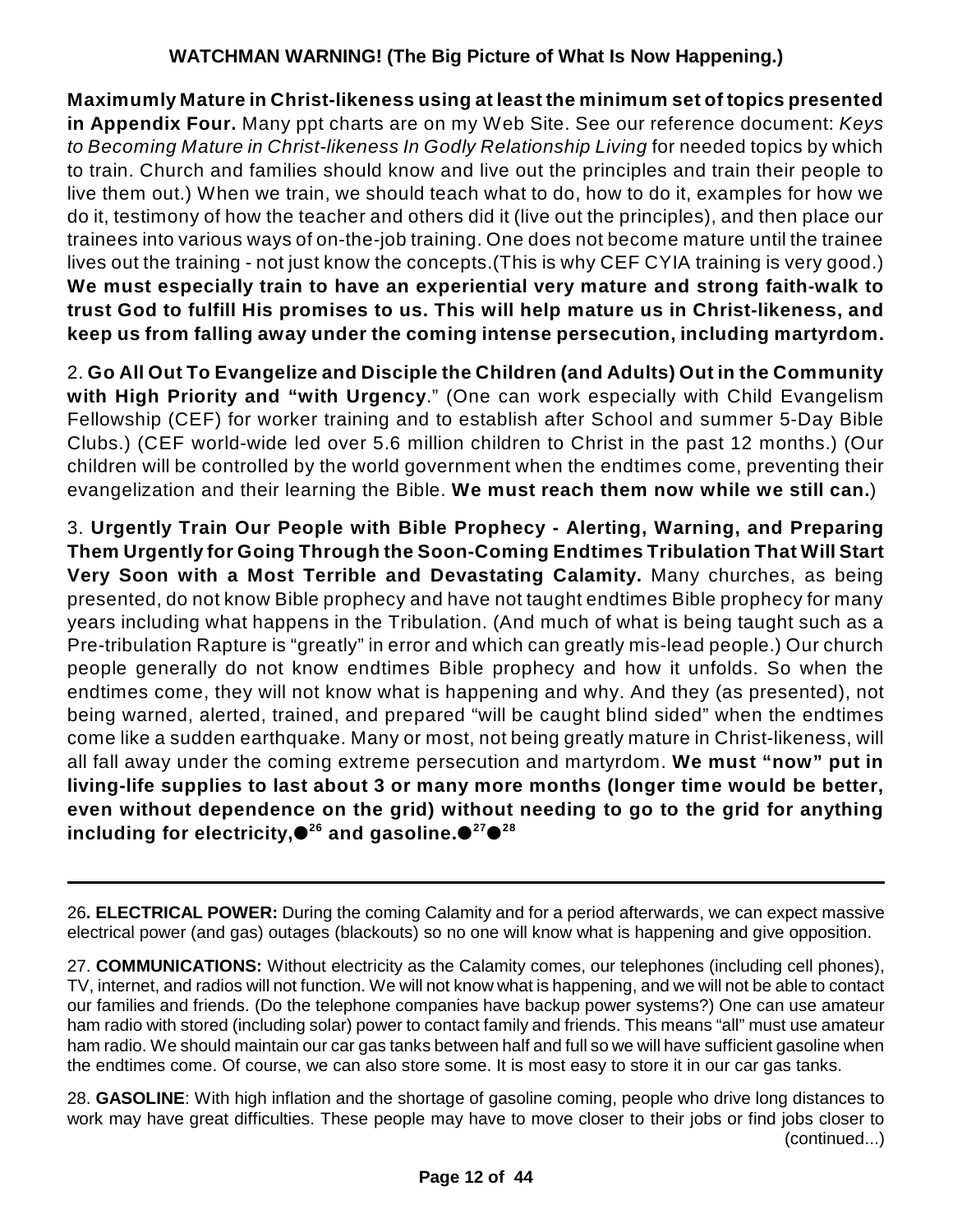**4. We should now place our church and family people "who live near each other" into secret small home churches (to become the underground church) where they can support each other in the coming endtimes, and continue the ministry, Bible training, and worship when our church doors are closed by the government. (Christian and missionary workers should now get jobs and/or other additional means of support for when their current income support will cease or greatly decrease as the Calamity and Tribulation come. We can train the locals to help take over.)**

**5. Teach Basic Bible Doctrines of the Christian faith, endtimes prophecy, and the Greatness of God (His attributes).** Church people need to know the Christian faith doctrines with their details. Our churches are falling away because they do not know God's Greatness, that He is in charge, and are not eternity oriented so as to greatly mature their people to have a maximum walk with God in eternity. Those who believe and greatly appreciate God's infinite Greatness will have more incentive to obey God, become mature in Christ, be involved in ministry, and be prepared for the soon-coming endtimes.

6. **Do what we can** to pull people, particularly the youth, to the degree we can, out of the rock music contemporary church services using special teaching into the hymn services so they can become more mature in Christ and can give God greater worship in spirit and in truth. In the traditional hymn services, we need to go to in-depth expository verse by verse teaching with much application and testimony to both draw our youth and to more greatly mature our people. (The situation we have is that our young people want to jump and move around in their worship rather than stand singing the hymns in melody from their hearts.)

**BIBLE DESIGNATED MUSIC: NEW TESTAMENT: The music of the Bible is to sing the hymns and spiritual songs from the heart in melody to the Lord: (1)** *Ephesians 5:18-19: ....but be filled with the* (Holy) *Spirit speaking to one another in psalms and hymns and spiritual songs, singing and making melody with your heart to the Lord;* **(2)** *Matthew 26:30: And after* singing a hymn, they went out to the Mount of Olives; (3) Colossians 3:16 Let the word of Christ *richly dwell within you, with all wisdom teaching and admonishing one another with psalms and hymns and spiritual songs, singing with thankfulness in your hearts to God;* **(4)** *Acts 16:25 But about midnight Paul and Silas were praying and singing hymns of praise to God, and the prisoners were listening to them;* **OLD TESTAMENT: (5)** *Isaiah 51:3: Indeed, the Lord will comfort Zion; He will comfort all her waste places. And her wilderness He will make like Eden, And her desert like the garden of the Lord; Joy and gladness will be found in her, Thanksgiving* and sound of a melody; and (6) Psalm 98:5 Sing praises to the Lord with the lyre; With the lyre *and the sound of melody.* (In my perspective, God does not accept our worship using rock music worship - it is not from Him.) $\mathord{\bullet}^{29}$ 

28(...continued) them.

<sup>29.</sup> **WE MUST SING MELODY FROM THE HEART TO GLORIFY GOD:** Our Lord said that He glorified His Father when He accomplished all the work the Father gave Him to do (John 17:4). Thus, we can only glorify God in music that comes from the Father (now from the Bible) as a source. This means we are to sing hymns (continued...)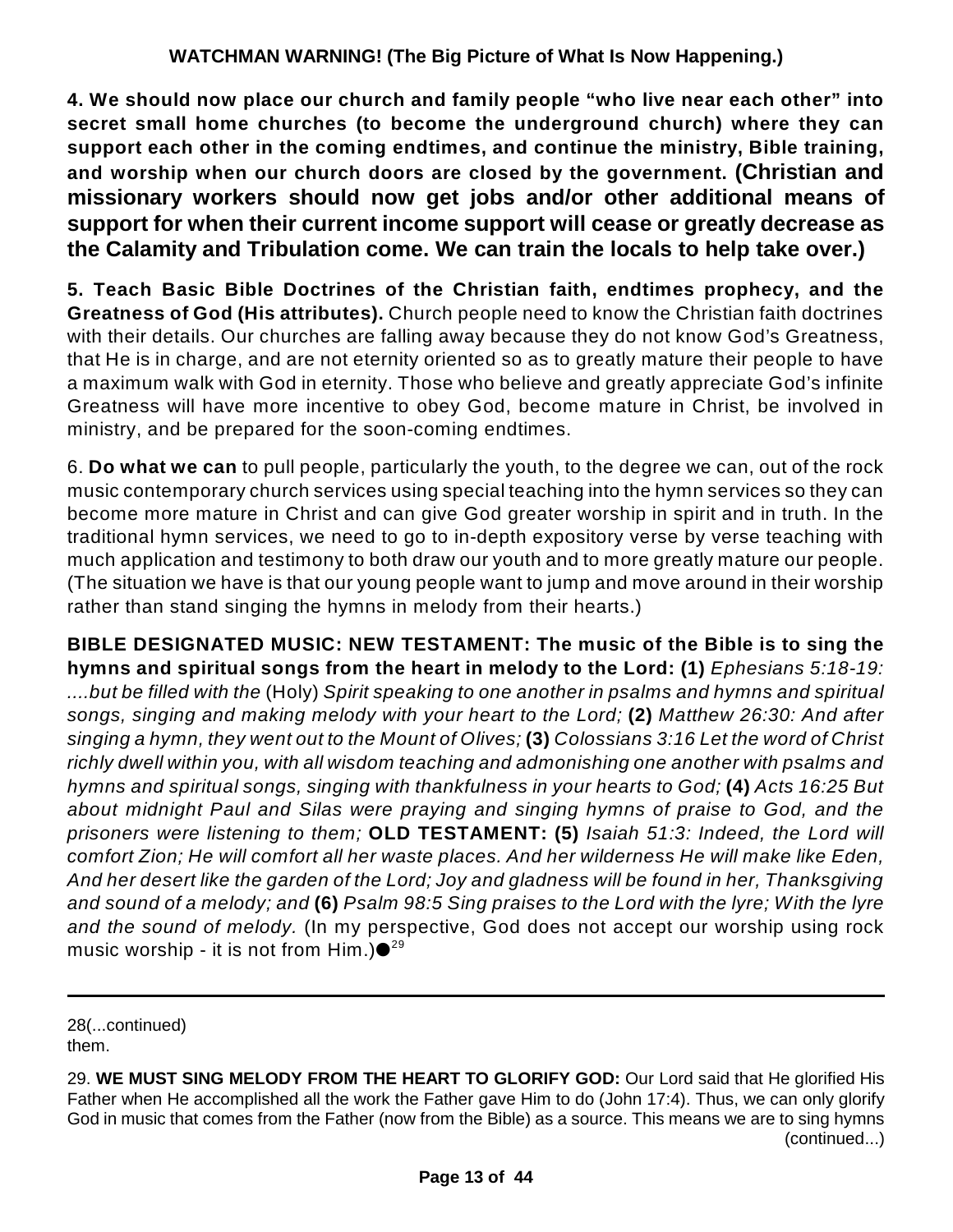Some of the greatest worship, using the hymns, I have ever experienced was at an international CEF conference. $\bullet^{30}$ 

**Consequences and Penalties for Not Carrying Out the Above Ministries:** Our Perception (numbers matching those above): **(1)** Our people will very likely not know and relate to God as much in eternity (forever and ever) as they otherwise could, and church leaders (we) will now be disobeying God for not maturing their (our) people; **(2)** Many of our children will not become believers and in time our Church attendance and ministries will greatly decrease. The government will control the children under world government not letting them near Bibles. (However, the children who die not having reached the age of God accountability, God will most likely save and give some minimal amount of maturity.); **(3)** Our people (particularly our youth and children) will be caught blind sided and unprepared for when the Calamity and endtimes Tribulation suddenly come. They will not know what is happening when they come they will not have the needs of life by which to live throughout the coming Calamity - many will die; They will massively fall away under the coming severe persecution; **(4)** our church people will be scattered without mutual help and the ministry can suffer; **(Without jobs, when the Calamity comes with the Tribulation, our ministries can greatly decrease and many will be without the needs of life - this can be especially true for other's supported ministries such as for pastors, Christian workers, and missionaries. Christian workers, as introduced, "should get jobs NOW" and/or additional alternative support if they want their ministries to continue when the endtimes come.); (5)** people will not know Bible doctrine, the Greatness of God, or endtimes prophecy; they will, as presented, not know what is happening when the endtimes come; and **(6)** Those in the contemporary music services will be disobeying God, not singing melody to the Lord, not be greatly glorifying God, and will not gain maximum maturity - many will not be in ministry or take advanced training. (There can be exceptions with many of our people.) **Overall, as presented, we are heading into the darkest period in all of history where very few will know or can teach much of God's Word (Satanic strategy). And Church leadership and pastors will be greatly responsible and can be facing serious judgment.**

29(...continued)

in melody from our hearts unto the Lord as the Bible teaches. There is no rock loud beat structured music in the Bible. If it is not in the Bible, it cannot glorify God. God does not accept glory from us from us as a source, such as when we do things our way or when we use the world's music (John 5:41). A friend of the world is not a friend of God (James 4:4). There are many instruments (drums are not listed) in the Bible to make music, but no rock music, particularly in the New Testament in the Church period. Using instruments today, including drums, are okay maintaining the melody dominate. Rhythm brings fun and life to the music.

<sup>30</sup>**. GREAT WORSHIP:** I attended a CEF international conference a few year ago in NC where there were 1100 people from 87 different nations attending. "ALL" the people were in the ministry, "ALL" the people were Christians and "highly committed" to Christ with great love for God, and "ALL" the people had led tens of kids to Christ. When they together sang the great hymn: *To God be the Glory*, it was absolutely awesome. They were singing in spirit and in truth with melody from their hearts, souls, and spirits unto the God they love and serve. They remembered His Greatness at work when He worked through them as He brought salvation to people, especially to the children. **This is true and great worship of God.**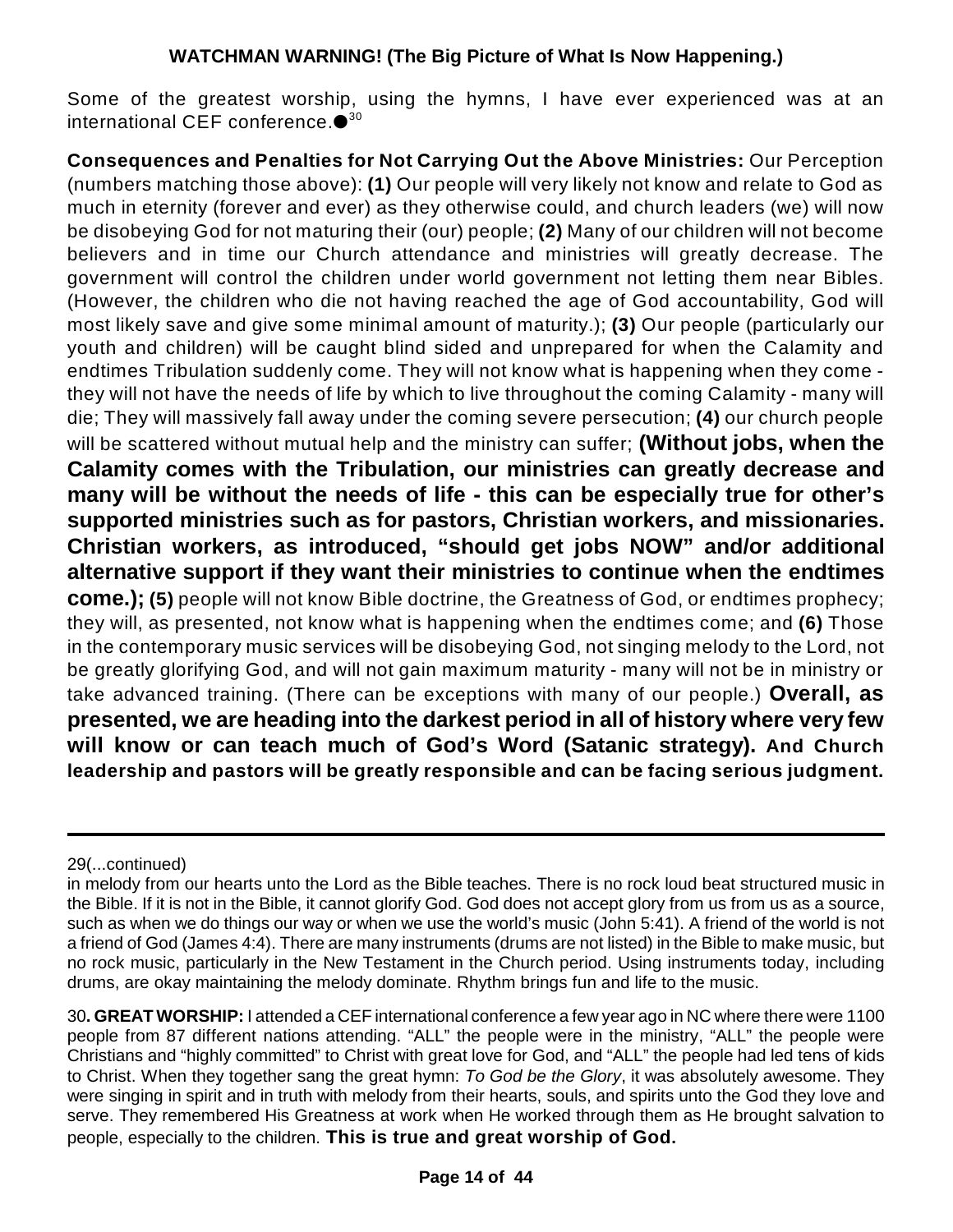**I ask many of our young people from time to time several fundamental questions, and they stumble to answer any of them.** These questions include how do we walk by faith, why are we on the earth, how do we walk by love, what is redemption, how do the endtimes unfold, why (how) do we have eternal security in Christ, and what did the Cross accomplish to bring us salvation? Very few may have led anyone to believe the Gospel to become a Christian unless they have worked with CEF and/or VBS. Of course, there can be (are) exceptions. Our young people generally are growing up with but little knowledge of the Bible including how to become mature and accomplish ministry. (Those studying on their own will know much more.)

# **SUMMARY OF TODAY'S BIG PICTURE**

The conditions now in the United States and the world signal most loudly that the coming of God's endtimes judgment (Revelation's events) can be most imminent. We will go under world government with socialism for divine discipline, losing our great nation (discussed in detail later) having the most difficult of times, including great persecution. Great persecution will come for Christians and those actively opposed to world government, its religion and/or its purposes. **As being presented, according to God's Plan for the endtimes sequence, the falling away of large numbers of our U.S. churches from God's best and requirements (in the now endtimes sequence) is the primary cause that allows the many things going wrong in the world that are now helping to bring world government.**

**Many Bible interpreters believe and teach "wrongly" that the Church will be raptured before the endtimes Tribulation comes (or that there is no endtimes Tribulation).** There are many doctrines, having read many-many prophecy books of all the major views, that "unambiguously" refute these views and teach "unambiguously" that the Rapture comes after the endtimes Tribulation at the single Second Coming of Christ, and there will be an endtimes Tribulation. Many of these correct doctrines (as I see them) are summarized in Appendix Three, discussed in my web site documents, and developed in detail in Chapter four of my book: *Watchman Warning*, available free from my web site.

The Bible presents the overlay for what will happen (in these coming endtimes) and current events (with the Bible's teachings), placed under the biblical overlay, show what the details will (can) be. The timing, only known by God, can only be determined (estimated) (by us humans) by knowing and observing the signs (See Appendix Two) in the Bible that signal when Revelation's endtimes special sequence will come with the endtimes Calamity and Tribulation and eventually the Rapture. **(The Bible teaches declaratively that no human can know the time of Christ's Second Coming. (Mark 13:26-33; Revelation 3:3) But we can know the approximate timing of the coming Tribulation by recognizing the warning signs.) Most churches and families, demonstrated by what they now are and are not doing (e.g. not warning and getting prepared), very likely do not know or recognize the signs. Without thinking to look ahead and observe the trends that will seriously effect them, they act as the present good times will continue indefinitely. Many churches, as stated, very likely have not taught Bible prophecy in depth from their pulpits for many years. We will never get "exact" data for when the endtimes will come, and what precisely happens when they do come. We have to walk by faith to act on the signs, and the understanding of the endtimes sequence. We should now prepare even if we are a few years early. But**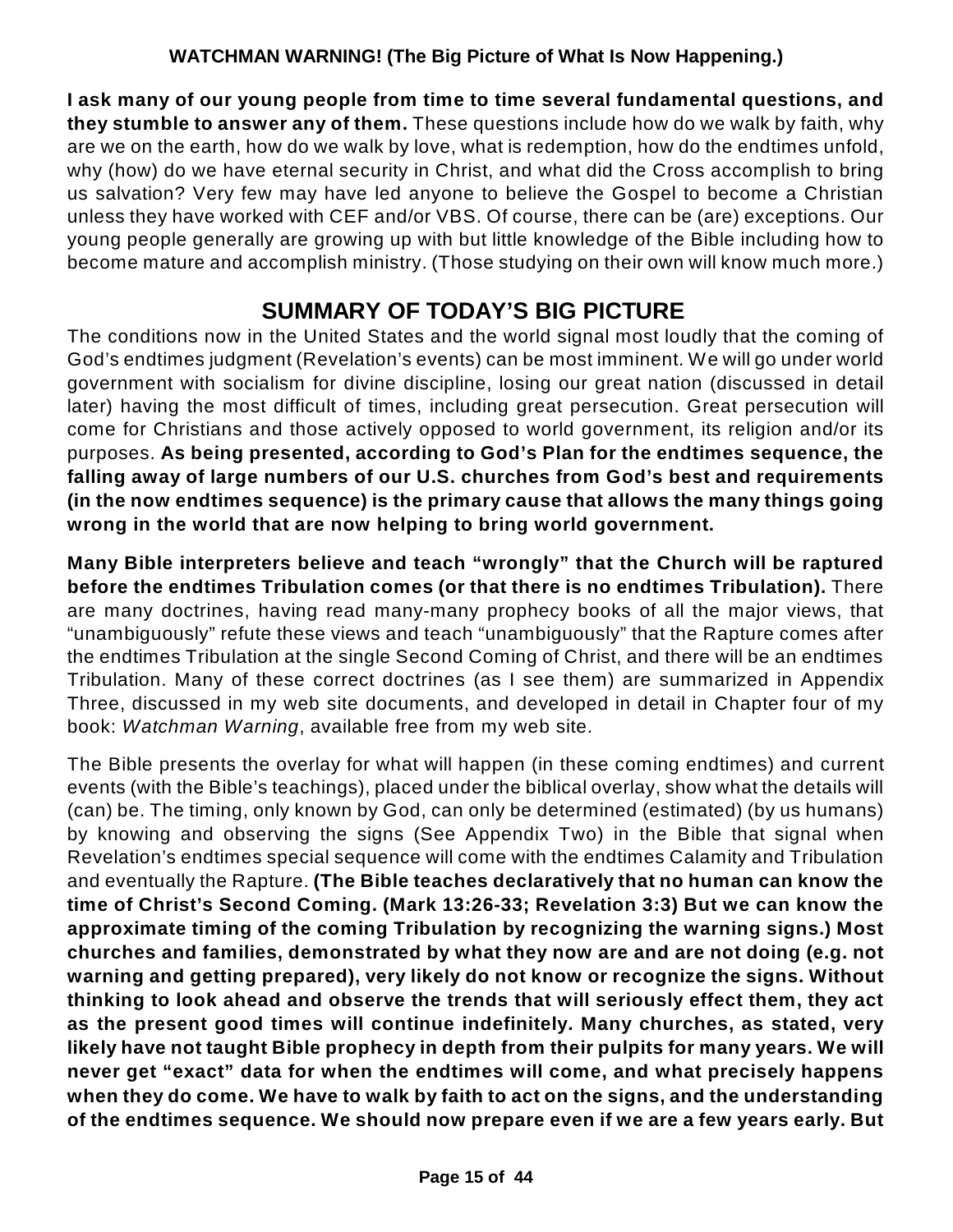**to be one second too late!!!! Those who wait for "precise information to know the "precise" timing (living by sight)," that will never come, before they act, will be caught blind sided and unprepared. This most likely will be the case for most churches and families. Do not let this happen to you, your church and family.**

### **THE SPIRITUAL WARFARE**

**There is great spiritual warfare between Christ and Satan. We must understand the spiritual warfare, in concert with the endtimes sequence, with its strategies and happenings, to know what and why things are happening. In the warfare, Christ is to bring the elect to believe and to accomplish God's work. Satan works to prevent both.** If he can, he will not have to go the Lake of Fire, and he can rule over all angels and **people forever. However, Christ will win the warfare. (God is using the spiritual warfare for our testing and maturing environment and as a means to terminate history.) ("Must** read" footnote<sup>31</sup> for the needed background for knowing and **understanding the spiritual warfare.)**There is much background re the spiritual warfare in my referenced documents. Satan works to have sodomy and abortion so the elect will not be born. He gets the churches to dumb down their teaching, use loud rock music, and not greatly evangelize the children to reduce the evangelic ministry - transform the churches so few will know the Bible in any depth (this is happening now and will result in many falling away under the coming persecution) and much fewer will be saved in the endtimes Tribulation. As is allowed by God, he works to bring world government over which he will rule. **The Rapture, as presented, cannot occur until after all the people who are to live, have lived, and have made formal and binding decisions in life or by death to**

<sup>31.</sup> **THE SPIRITUAL WARFARE:** Before people came on the earth, God placed the names of all the elect (those who will choose to receive Christ as Savior) in one book. He placed all the names of all who would live in the Book of Life. If a person formally denies the Gospel in life or by death, their names are erased from the Book of Life. He placed the works the elect will do in another book. He records all the works that everyone actually do in the Book of Works. At the end of history, God judges all of us according to our works, including lack of them. To win the warfare, Satan must prevent at least one of the elect from believing and/or prevent at least one of the works of the elect from being accomplished. Thus, his strategies are to dumb down the churches in their teaching and training, have them use rock music, get the youth involved in immorality, and have the churches do little to (not) evangelize the children and the youth. He uses sodomy and abortion so the elect will not be born and have the sin give him more power. After the Tribulation, the books will be opened and will show that Christ has won the warfare. All the elect did actually believe and did actually accomplish all of God's work. Thus, the heavenly court, now having determined that Christ has won the warfare according to the spiritual warfare rules, God then through Christ now acts to rapture the Church and to terminate history. He casts Satan with his angels into the Lake of Fire. The works indicate the type and amount of rewards for believers and judgments for unbelievers, people will get as they enter eternity. **The Rapture cannot occur until after the Tribulation when (after) the heavenly court determines that Christ has won the spiritual warfare over Satan and has given Christ the authority to rapture the Church and bring the final judgments, according to the spiritual warfare rules.** For reference see our web site document: *God's Plan over History for Man to Become Mature in Christ Needed to Eternally Know and Relate to Our Perfect God in His Greatness*, and also *Watchman Warning* pages 96-100 for detailed development.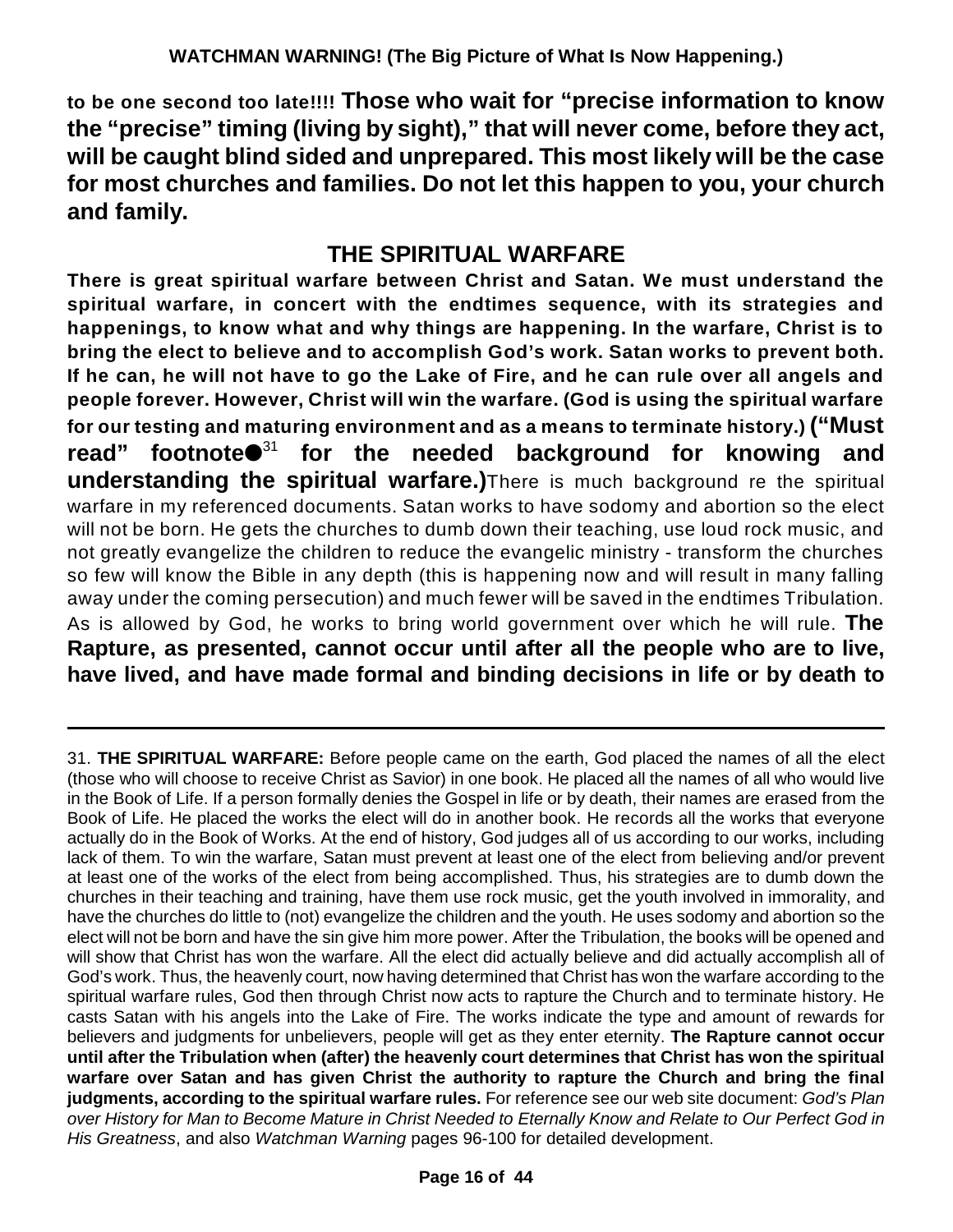**accept or deny the Gospel. (The wheat cannot be separated from the tares until after all the tares are bundled for the fire. The bundling is completed in the Markof-the-Beast Period. There is a "single" harvest at the end of the Mark-of-the-Beast Period. This harvest action, gathering the wheat (the Church), occurs at the very end of the Beast Period at Christ's Second Coming. The tares are harvested soon afterwards.)**

*Matthew 13:30, 39 'Allow both to grow together until the harvest; and in the time of the harvest I will say to the reapers, "First gather up the tares and bind them in bundles to burn them up; but gather the wheat into my barn."'" (39) and the enemy who sowed them is the devil, and the harvest is the end of the age; and the reapers are angels.*

### **HOW ENDTIMES EVENTS MIGHT (CAN) UNFOLD**

**Combining Biblical Teachings as an Overlay (Including for How the Endtimes Unfold) and Placing Current Secular Conditions under the Overlay Show How Endtimes Events Will Place the World under The Coming Disciplinary Endtimes Tribulation With Socialistic World Government** 

**INTRODUCTION:** The Bible clearly teaches that as the endtimes come, bringing the Tribulation with world government, there will be calamity, food famine, little knowledge (famine) of God's Word, war, disease and pestilence, great persecution with martyrdom, and teaching to have people believe wrongly about needing to be saved by the Cross. The coming world government will train all the children for world government and world religion without parents being able to do anything about it. (In times of apostasy, the government acts wrongly against the children (Ezekiel 16:20-21).) There will be shortages of many or most needs of life. The happenings under Revelation's seals of the seven-sealed scroll (book) contain the events for how Christ wins back the earth's title deed from Satan (lost in the Garden of Eden with the sin of Adam and Eve; (concept presented in Jeremiah 32:6-15)) that allows Him, according to the rules of the spiritual warfare, to Rapture the Church and bring the final judgments.

**WHAT CAN HAPPEN: We do not know all the details or exactly how they will come. What follows in the next section is a possibility that fits under the Bible's overlay, especially under the endtimes special (pattern) sequence. This possibility will come or something like it. Although we cannot know when Christ will come, we can know by the signs when the Tribulation can (might) begin. It is very likely (though we do not know for sure) the Tribulation will begin in some spring in the next few years. In any case, we need to** 32

32**. TIMING OF CHRIST'S COMING AND THE TERMINATION OF HISTORY (We cannot know the time of Christ's Second Coming.):** Although we can not know the exact time, we can expect (guestimate - but not know) the termination time of history and Christ's Coming to be near 2030 (some say 2033). This is based on the number of man being 6 and its multiples. Dr. Anstey in his book; *Chronology of the Old Testament* shows from the Bible there were about 2000 years from Adam to Abraham and about 2000 years from Abraham to Christ's Crucifixion in AD 30 (Some say AD33.). This leaves about 2000 years to the end of history or near 2030. There will be very few Christians alive at that date. Most will have been martyred or otherwise killed. Those alive will know but little Bible doctrine, and will not know when Christ will return. (Based on what happened to Israel, the Tribulation may last about 20 years. This understanding being true (and it may not be), (continued...)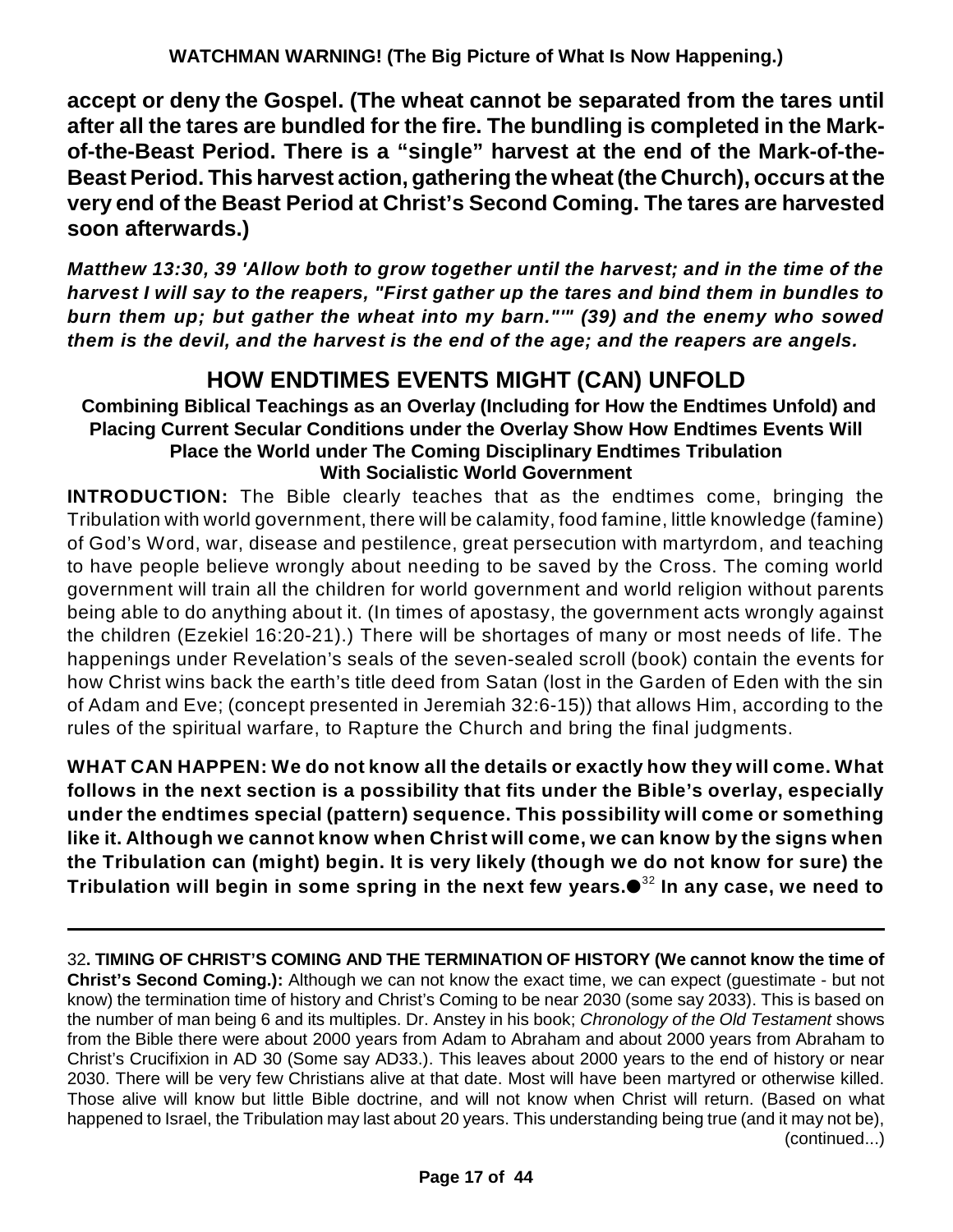**be mature in Christ and prepared now regardless of its timing, so we will be prepared with needs of life and experience of walking by faith.**

**EXPECTATIONS IN SUMMARY FOR HOW THINGS WILL COME (These expectations (estimations) are based on the Bible's teachings and current events, shared by many on the internet, under the Bible's overlay. We cannot know now the exact happenings. At least I do not know. (Some items were previously presented under The Big Picture.) The country we love will be taken away from us forever. We will live in socialism under the control of the coming government.):** The U.S. currency as a world currency will be replaced. This will bring massive inflation in the US. The economy will fail, bringing an inflationary depression. This great depression will (can) cause thousands to lose their jobs, but with many jobs continuing for the country to continue. People will be unable to buy things at the high prices. This will reduce production and the infrastructure will break down. Goods and food (especially organic grown foods) etc. will not get to the market place, thus bringing very large shortages. This is part of the plan to reduce the population so fewer will believe the Gospel. (This is allowed by God as the American church is falling (falls) away.) The stock market for the most part will crash and people will lose their investments and savings. We will end up with the very rich who control and have provisions, and the rest of us, now the very poor, who they control. (Many on the internet now suggest that possessing silver and gold coins along with Swiss Franc investments should be held now to preserve and increase one's investment. But these investments and others being good assumes some version of freedom will continue to exist and the coins will not be confiscated. (This can be true for the rich and not for us.) We need to know how the rich who control are placing their investments.) As the Calamity comes, the remaining government in the U.S. will declare martial law and bring military rule. There will be great disease and pestilence in our lives and farms. Much of the viruses etc. that cause most severe disease especially in our toxins (when the organs do not function optimally), developed in the laboratories, will be brought in by design. $\bullet^{33} \bullet^{34}$  The purpose is to kill people so fewer of the elect might be born and/or accomplish God's work. Fewer people are more

33. **IN ORDER TO STAY HEALTHY AND GENERALLY FREE FROM DISEASE AND SICKNESS:** In order to stay healthy and have great strength from getting disease, we must detoxify our bodies and keep our body ph alkaline. Bugs, viruses, and germs feed on toxins in our bodies. Having low level of toxins, helps to prevent disease. Keeping an alkaline ph strengthens our immune systems and thus, helps to prevent disease (and to get well faster). This means we must eat most of our foods raw fruits and vegetables organically grown. We can use colloidal silver that kills most bugs, viruses, and infestations. We must get some in advance. **We can use Hulda Clark's Zappers to help kill the bugs and viruses. We must do these preparations urgently now to condition our bodies particularly before the endtimes come with their infestation problems.**

34. **TYPE OF JOBS:** In these endtimes when the calamity and world government come, we need to have jobs now that are needed in both good and bad times and have some inter-nation need.

<sup>32(...</sup>continued)

the Tribulation, as the signs now loudly signal, can begin any time. Of course, only God knows the time.) According to Jewish traditions, Christ will come at the last trumpet (1 Corinthians 15:50-58) such as the time of the Feast of Trumpets which occurs in the fall of the year. The last trumpet will be either the seventh trumpet after the Tribulation or one after it. The Tribulation being (not know) a non fraction number of years except for the 6 months during the Mark-of-the-Beast Period, one can expect (not know) the Tribulation to begin in some spring, 6 months apart from the Feast of the Trumpets.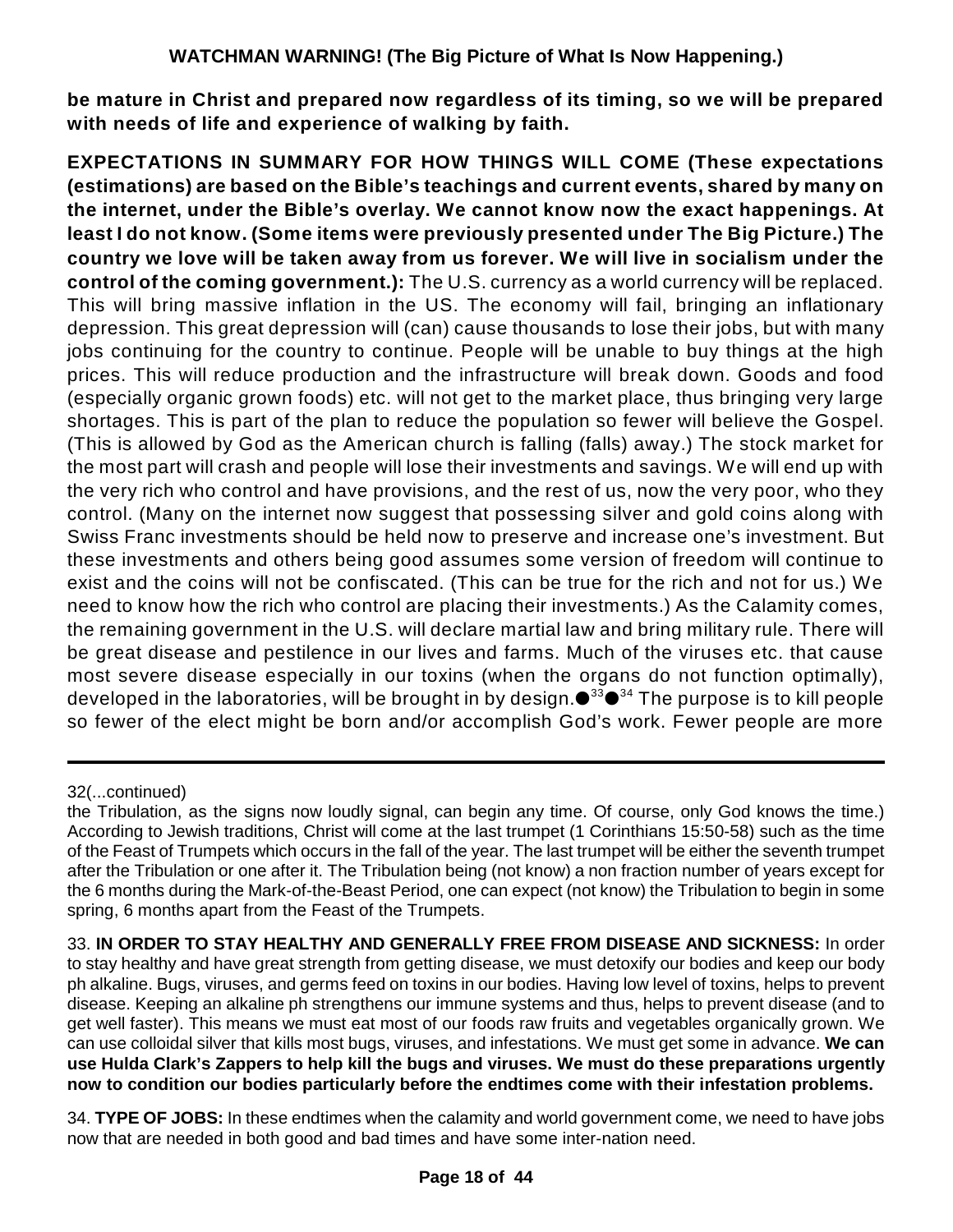easily controlled. (People now need to know how to gain and maintain good health and to prevent and get well from serious disease. $\bullet^{35})$  At this time, with the country in great chaos, there will very likely come nuclear bombing of several of our American cities (but most likely not including those which build satellites, nuclear weapons, and missiles - military weapons to be used by world government - the internet has listed candidate cities). There can be missile attacks from submarines. There will most likely be long term electrical power outages being without telephones, TV, and the internet. People will not know what is happening and will not be able to contact their loved ones, unless they use some form of amateur ham radio with back-up primary power. Reports warn that military in black helicopters, during the blackout, will come (soon) beginning with the Calamity over time to arrest, imprison, and martyr many or most, particularly the more well known and influential, Christian leaders, pastors, key conservatives, and key conservative radio-TV people. Such an attack can greatly reduce ministry and can scatter the rest of the people. These key ministers etc. should have a (secret) place in which to go immediately to when the Calamity comes so they can continue their ministries. Otherwise their ministries, most likely, will be over. In any case, they will need to revise the ways they do ministry. The government then will place us under world government rule, very likely under Russia and China. Loaning money, China owns over 1/3 of American land now, runs the Panama Canal, and has military bases in southern Mexico and Long Beach. (Russia, and China have had much military with vehicles in training in the U.S. for some time. (I have an older document with photos.) We can look for military build up. There will be major war in the middle east and Islam's control is expected to be taken out, there and in the U.S. A

35**. BASIC RULES AND NECESSARY PROCEDURES FOR GOOD HEALTH (PRESENTED SIMPLIFIED) FROM MANY BOOKS: (1)** Detoxify our bodies regularly (most every disease as we get older occurs from a toxin build up in our organs where they malfunction, no longer able to protect our bodies from disease intruders come and feed on the toxins causing disease and body malfunctions); (Cancer is a symptom of a malfunctioning body. The cure, if the disease is not too close to terminal, is not to remove the cancer, but to get the body to function normally by diet, and then, the body, it self, will get rid of the cancer. I have many books that teach these things.) (There has been a new discovery for helping the body do what the right foods would do to get of and prevent cancer when we have inadequate diets or especially when we are close to terminal when foods cannot act fast enough.) Both or combination of approaches may need to be used.) **(2)** Keep the body PH alkaline so the immune system works properly and strong; **(3)** Eat 85% of our foods raw fruits, greens, and vegetables "organically grown" to gain the needed vitamins and minerals; **(4)** Get needed exercise; and **(5)** Drink sufficient liquids (water and raw vegetable juices) in fluid ounces equal to about one half our weight in pounds. I am now drinking much Barley, Carrot, and Beet juices. It is most good to take probiotic drinks that include raw Kombucha. This drink helps to rejuvenate, revitalize, and detoxify our bodies. Try to avoid (keep to a minimum) soft drinks, coffee, milk, green tea (we can use herb teas), much or any alcohol, and especially white flour and white sugar products. We should keep these bad things and cooked foods to much-much less than 15% of what we eat. We should not eat meat unless the animals were raised on grains and grass. These are guide lines. I have written a health paper. The problem we all have is that in our life style and schedules in a practical world, it is hard to follow all the good health rules. But if one gets cancer etc., there is little option. Be sure to visit and study www.hacres.com. George Malkmus, a retired pastor, cured himself of intestinal cancer and has a great diet for what we should and should not eat. He also sells products we all need. I have purchased many of them. **We can drink lemon water (no sugar) to detoxify our bodies including our liver, gall bladder, and kidneys (1/3 lemon juice; 2/3 water). Alternatively and additionally, we can (should or must) use Bragg's Apple Cider Vinegar with honey to alkalize and detoxify our bodies and providing many needed minerals and vitamins. This product gives us much potassium needed for our cells. See www.bragg.com.**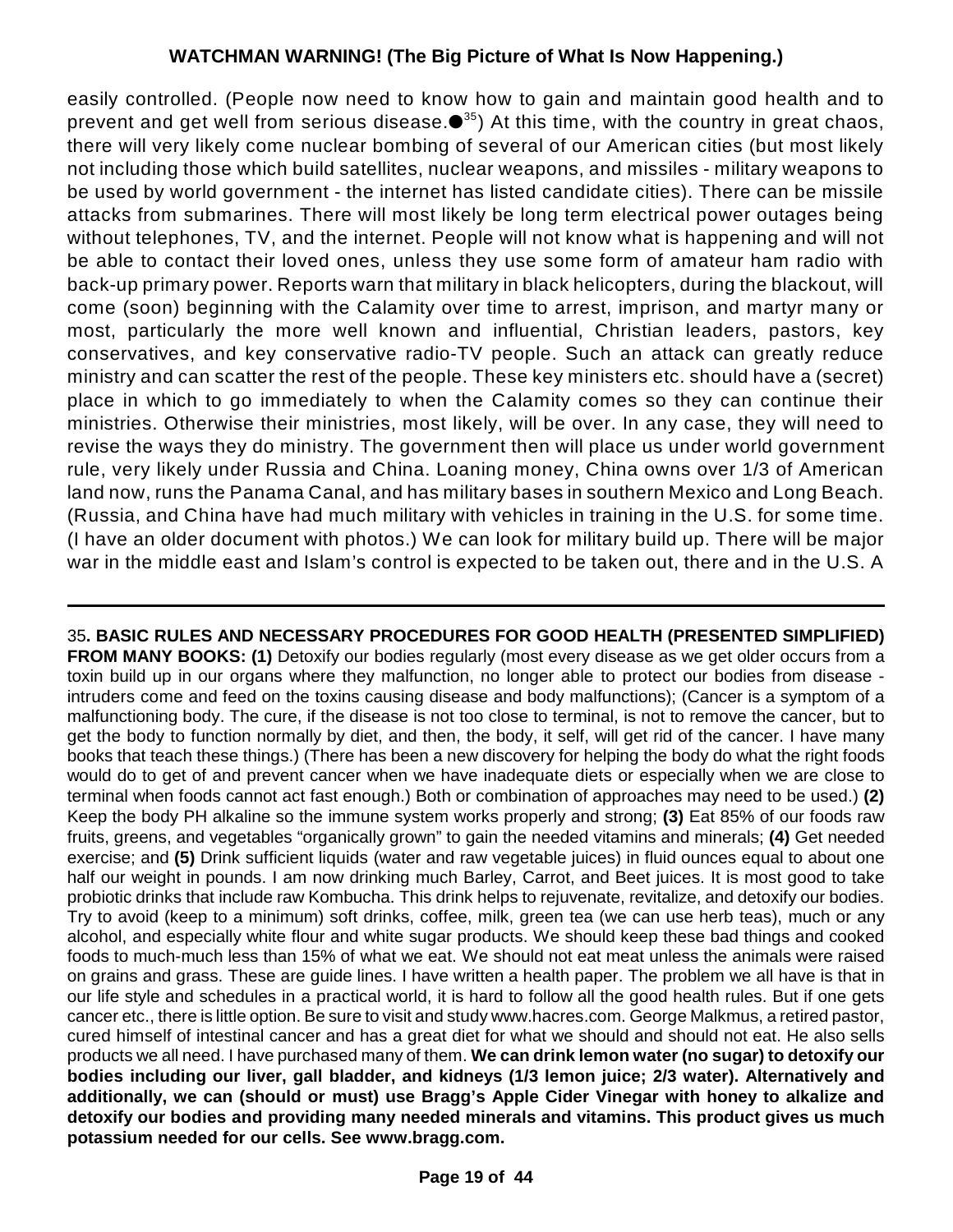new worship system will (can) come very likely in a form of a mother and child worship system based on Semiramis and Tammuz (the mother and child worship in the O.T. Babylonian world empire). $\bullet^{36}$  It will be a worship system that world government controls. The government will make war against older and retired people who know the Bible, and will most likely no longer allow retirement. The government will make war against Christians and others acting in opposition to world government and its endeavors. They will be persecuted, martyred, and imprisoned. This persecution with Christians not knowing what is happening and not being mature in Christ will cause "a major falling away of the faith" that allows the Mark-of-the-Beast System to come. **There will come a great increase in adultery. People fall back to sex when they have little else. It is a great driver. (Most wonderful in a biblical marriage.)**

**We must understand (as satanic strategy), the world government is not interested in preserving our freedoms, free enterprise, and population. They are interested in control, being in charge. Of course, Satan does not want the elect to actually believe.**

**The country of the United States we now know and love will be gone forever. Freedom will be gone and world government using socialism will control everything. Things will become "much worse" than most of us know or can imagine. This leads to the termination of human history eventually using the Mark-of-the-Beast Period.**

**It does not matter when we die (after we finish the jobs God has planned for us) as long as we have reached a maximum maturity in Christ-likeness, walking by strong faith and love, needed to know and relate to God in His depth-breadth in eternity. Church leaders, pastors, teachers, and family heads pay attention here. We are talking about eternity forever and ever.** Urgently train your people with the needed sufficient topics that must be lived out experientially (we must know them) to gain this maturity now and also to stand strong without falling away in the coming persecution. (See Appendix Four and the reference documents under Training for minimum topics necessary for how to gain maturity. You can add some topics of your own. You can send them to us.)

### **SUMMARY: THE BOTTOM LINE**

**We must urgently maximumly mature our people for eternity and prepare them for (and before) the soon-coming endtimes.** We must train them to walk by very strong faith and love. We need to put in provisions for going through the calamity and gain jobs that are needed in good and bad times and have an inter-world need or interface. Our church people and families must be warned about what is coming, and placed into small home churches, into underground churches. Our supported missionaries, pastors, etc. should "now" get additional or alternate financial support, even jobs.

36**. MOTHER AND CHILD WORSHIP**: See the book: *The Two Babylons (or The Papal Worship)* by Alexander Hislop. The mother and child worship is shown to be the worship of Nimrod and his wife (Semiramis) with a repeat of the system very likely in the endtimes. The mother and child worship system was brought into the church in about 425 AD to become the Catholic Church. See Ezekiel 8:14 and other Scriptures for Nimrod. For example, Christmas and Easter are not Christian holidays. These worship days were to celebrate the birth of Tammuz on December 25 and his death on Friday and his resurrection from the dead at Easter. Christ was actually born in the fall of the year and He was crucified on Thursday, not Friday.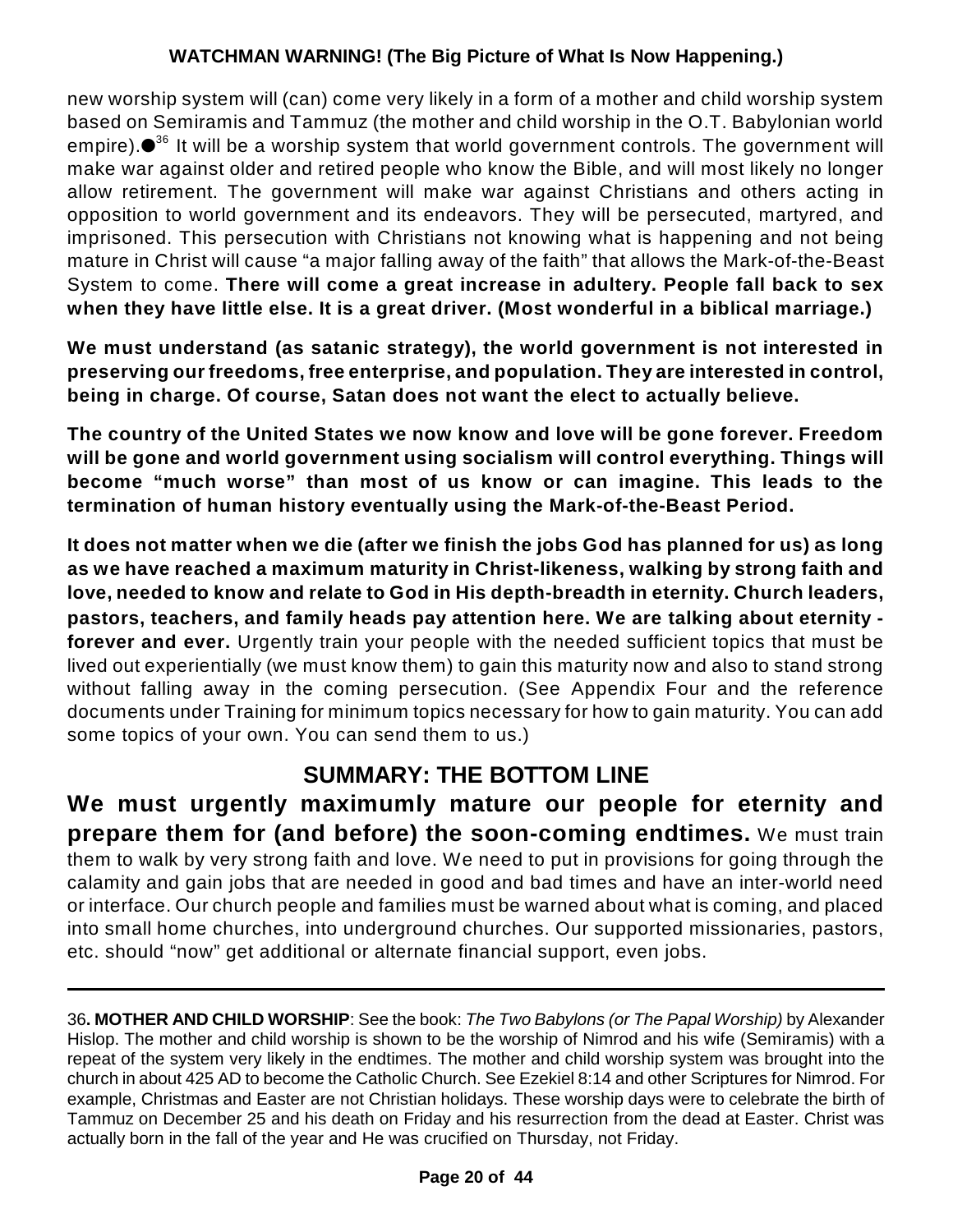**Now read now the Appendices that immediately follow for "vitally needed" understanding and background information. Theypresent need-to-know but hard-to-find information and aspects that need to be integrated together to understand and appreciate the big picture.**

# **PART TWO:**

### **MUST KNOW (GREATLY NEEDED) DETAIL BACKGROUND**

### **APPENDIX ONE THE OVERVIEW OF REVELATION'S ENDTIMES SEQUENCE; HOW THE ENDTIMES WILL UNFOLD IN A PATTERN SEQUENCE**

**INTRODUCTION: The Endtimes Unfold in a Similar Sequence as to What Happened to O.T. Israel. Thus, I call it a Pattern Sequence.** This sequence is discovered by comparing wording, entities, sequences, events, etc. in Revelation as to what happened to O.T. Israel. There is a match. So the general sequence with its type events (not necessarily all the details) that occurred in Israel will also occur in Revelation's endtimes, very likely in different ways. **This Pattern Sequence: (1) explains how the U.S. is found indirectly in endtimes prophecy; and (2) definitely shows the Rapture can only be Post-Tribulational.** (This sequence was developed in detail in Chapter 5 in my Book: *Watchman Warning;* This chapter, by itself, is also available on our Web Site.)

**THE ENDTIMES SEQUENCE (Much more detail than that summarized earlier):** The endtimes sequence in Revelation is as follows: **(1)** God chooses a most favored nation in history. The most favored nation was O.T. Israel and is now the United States in these endtimes (This sequence, as stated, is how the United States is found indirectly in endtimes Bible prophecy); **(2)** He greatly blesses the favored nation more greatly than any other nation in her time period in her general obedience. (The United States has been blessed by God by orders and orders of magnitude more than any other nation in history including much more than Israel and England.); **(3)** Then as the Church (God's people) and nation fall away, He brings warnings by His Watchmen (even from me) that severe judgment is coming if obedience is not restored. This is happening now; **(4)** Then as the Church (God's people) and nation continue to more greatly fall away (this is greatly happening now), God brings a world government military in calamity and places the favored nation under divine discipline implemented by the world government's rule. $\bullet^{37}$  (E.g. This happened to Israel for 70 years when under the rule of the Babylonian world empire.) This discipline period now will be the endtimes Tribulation. The United States then will lose forever her sovereignty and freedoms. They will be replaced by severe hard times, great persecution, and martyrdom. There will be, as presented, famine, water and gasoline shortages with much disease and pestilence. The world government will make war against Christians and the Church. The world government will control all things, including our churches and the education of our children and youth (there

<sup>37</sup>**. DURING THE CALAMITY**: *Revelation 6:8 I looked, and behold, an ashen horse; and he who sat on it had the name Death; and Hades was following with him. Authority was given to them over a fourth of the earth, to kill with sword and with famine and with pestilence and by the wild beasts of the earth.*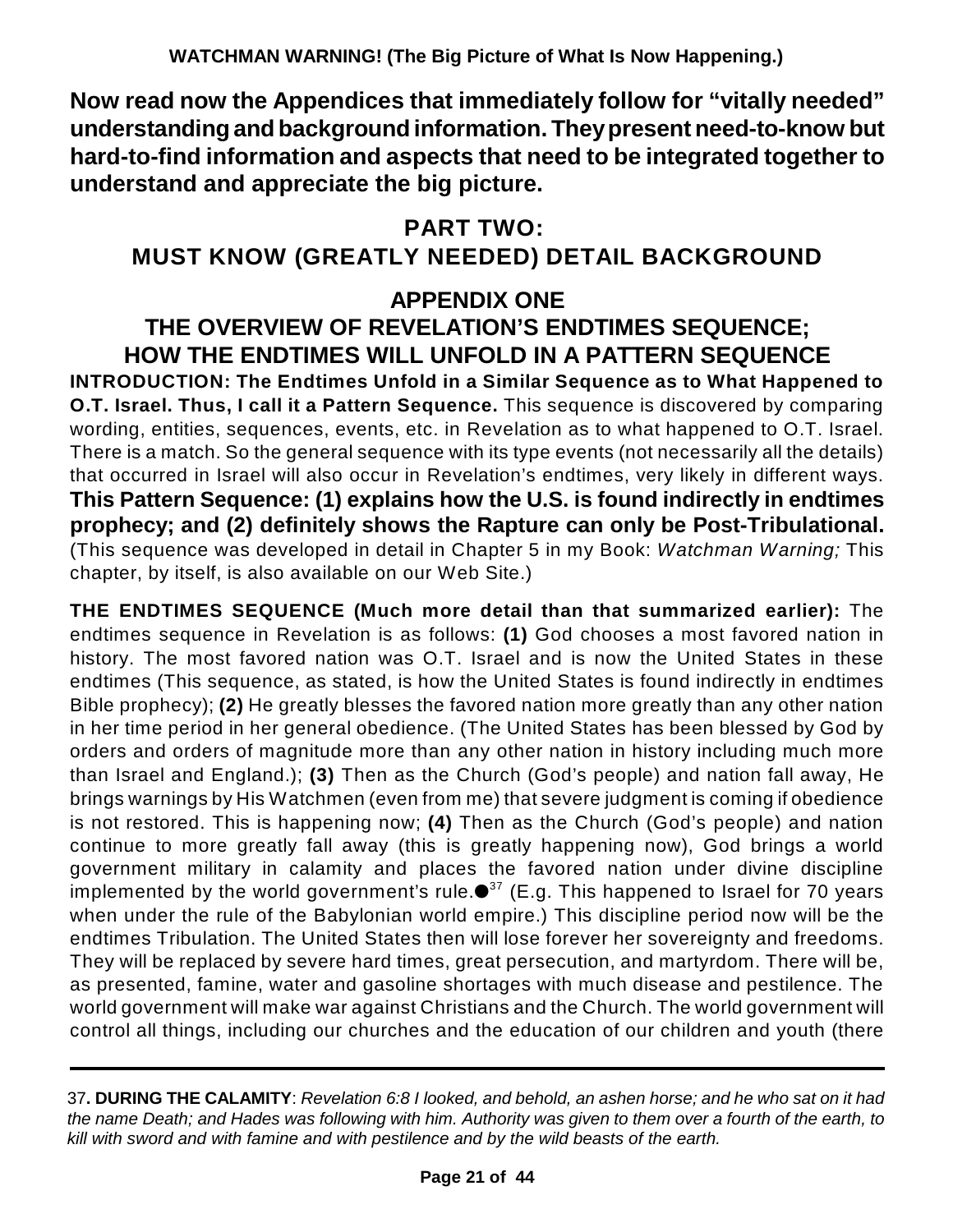will be no longer Christian Schools and home schooling). Our church buildings will be shut down (closed). The Tribulation can last as many (as long) as 20 more or less years, not 7 as many think (Daniel's Seventieth Week is history with Christ's Crucifixion in its middle); **(5)** After the divine discipline of the endtimes Tribulation is completed, God delivers His people to Himself. In Israel's case it was back to her land. In these endtimes, the deliverance is by the Rapture of the Church to Christ at the marriage supper of the Lamb, after it has been determined by opening and examining the books including the Books of Life and of Works that Christ has actually won the spiritual warfare over Satan (the Rapture cannot occur until after this determination is made); **(6)** The Rapture occurs at the last trumpet (the seventh trumpet occurs "after" the endtimes Tribulation - the last one is this one or one after this one); and **(7)** then God destroys the remaining unbelievers on earth, and we all go into our eternal states. (There is no Jewish Millennium coming. The 1000 years are most likely but a day or short period of time (2 Peter 3:8) when the Church reigns with Christ to determine whether or not any one remaining after the Rapture is saved or can be saved. Since the answer is negative, Armageddon comes to bring the final judgments. The Church is resurrected before the 1000 years (very likely being a short time period) and the unbelievers shortly afterwards.) $\bullet^{38}$ 

(The Tribulation will come in two sequential parts. The first part will be the longest and there will be a general world government. Then at some time after the falling away from the faith greatly increases from the severe persecution, allowing Satan more power and freedom, there will be major war killing a large majority of the world's population, taking us into the Mark-ofthe-Beast Period that lasts 3 ½ years. Then the Rapture occurs after the Tribulation at (with) the Second Coming of Christ. There will be very few Christians alive at this time.)

### **APPENDIX TWO WARNING SIGNS THAT SIGNAL THE COMING OF THE ENDTIMES TRIBULATION IS IMMINENT 39 (We do not know all of these in detail.)**

Some of these warning signs and conditions, especially in the favored nation of the United States, according to the endtimes pattern sequence, are (but not limited to): (1) the acts of God in areas of severe weather, flooding rains, fire storms, mud slides, hurricanes, tornados, earthquakes, tidal waves, *especially droughts that effect the food supply and amount of drinking water*, etc; (2) the coming of the endtimes International government (seventh head of Revelation's endtimes Beast); (3) the existence of the U.S. as the endtimes most favored nation (the characteristics of the United States match those of O.T. Israel) and the action of Internationalists as Babylon the Great that rule over International government needed for the

38. **TURN AROUND OF THE US (As presented):** The endtimes sequence teaches that the current falling away of the United States as a nation is allowed and caused by the falling away of our American churches. **The "only way" the direction the country is going can be changed (turned around), as presented, is that our churches across the country must have massive revival. Because the Bible teaches the endtimes will come, this will not happen apart from pockets.** The pockets will not change the end results, but they might slow down the coming of the Tribulation.

39. **SCRIPTURE REFERENCES: See** *Watchman Warning,* **pages 30-34, for more details, development of the signs, and many Scripture references.**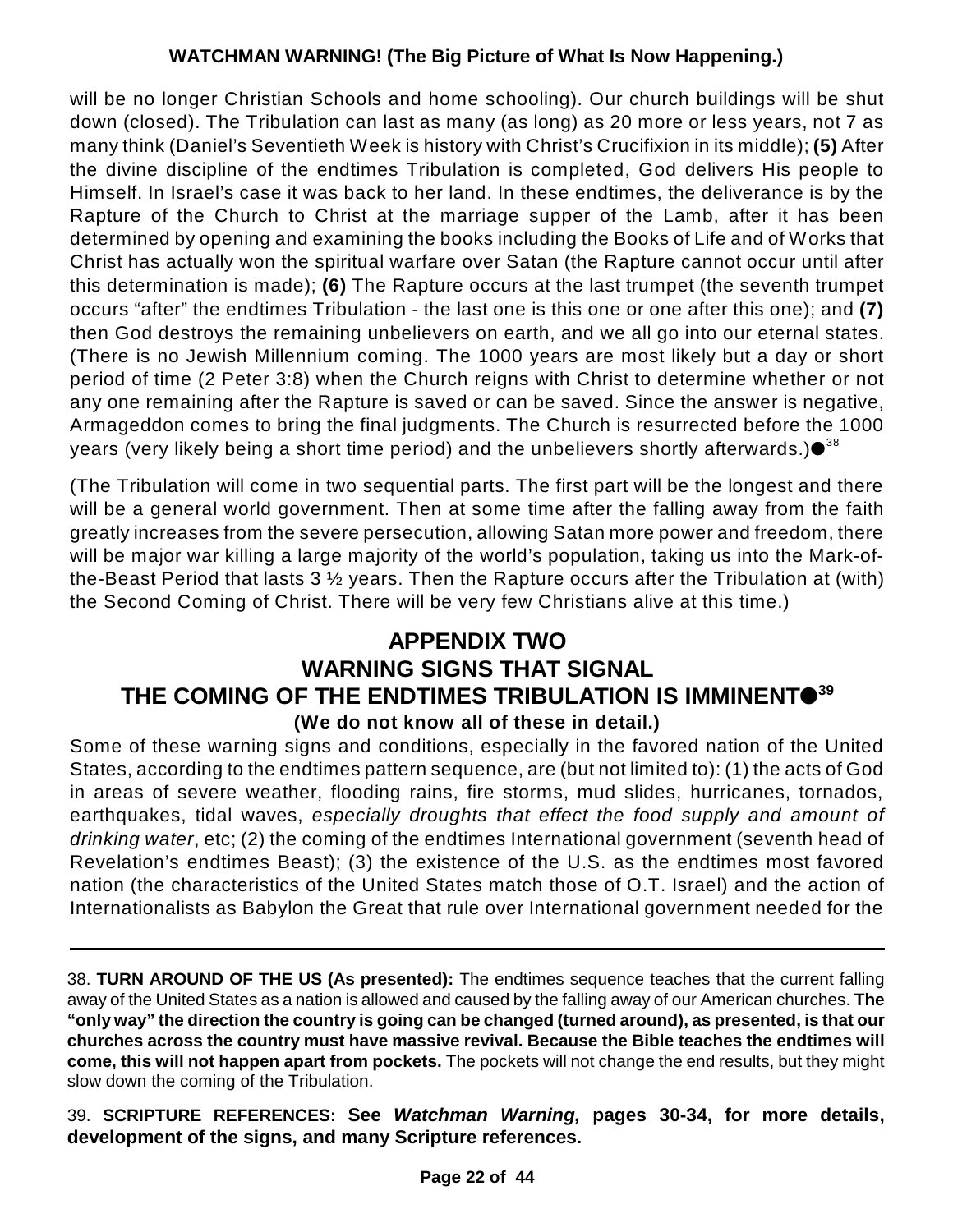Pattern Sequence; (4) great increase in immorality, *particularly sodomy - same sex marriages like in the days of Sodom and Gomorrah*; (5) people calling evil good and cannot discern the difference between the holy from the profane (churches "now" using false tongues, $\bullet^{_{40}}$  world symbols, and the world's (the devil's) loud rock-type repetitive beat music?) and churches and people doing what is right according to their own eyes and teaching mostly pablum to reach the youth, instead of teaching God's Whole Counsel in breadth with depth; (6) the falling away of our American churches from carrying out the scope and intent of the Great Commission and the increased sin of the people especially in the favored nation; (However, the Gospel is being now greatly being taken to other nations by people of the other nations and to some extent to our own (U.S.) children in church VBS, CEF 5-day clubs, and CEF after-school Bible clubs); (7) the famine of God's Word in our churches; churches are now teaching but little of God's Word (mostly the fundamentals which disagrees with the Bible. We are to mature our people in depth-breadth with a complete version of God's Whole Counsel - not continue to teach "only" fundamentals.); $\bullet^{41}$  They no longer know sound doctrine; $\bullet^{42}$  (8) the build up of "the northern army" for the invasion of the favored nation (limited numbers of foreign troops (Russian, Chinese, and German) are now (have been) deployed throughout the United States, Mexico, and Canada for some time, acting under the United Nations for training - watch for sudden larger build up of military forces - more can be brought in gradually; watch for nearby submarines with nuclear missiles; (the internet in 6-11 reported that the Chinese are training to kill U.S. troops - to what degree?); (9) unholy reforms are being planned and implemented in our public schools transforming our children to be ready for world government. They are also teaching sodomy in the grammar schools; (10) the peace-peace policy without war in the Russian Glasnost, the wrong Pre-Tribulation Rapture Theory; and a general peace condition without war; (11) great severe debt in the favored nation and in the world; (12) many gods in the land of the favored nation; people hold the favored nation more important than God; (13) people are worshiping the work of their hands, such as products from the chip industry; (14) there are many terrorists groups now (including the foreign military that have been here for over 20 years) in the United States that could bring the plague and incurable disease; (5) Foreign nations (now China) are owning much property in the favored nation (U.S.); and (16) people have forgotten the true God and no longer fear God, so they increase their disobedience. (The gods of America include the gods of freedom, prosperity, wealth, and free

40**. BIBLICAL TONGUES:** Biblical tongues were always "actual foreign languages" that others understood. They were never ecstatic utterances (not understood by any other). They were used as a sign to the Jews that the Gospel was now going to the Gentiles and that the exclusive Jewish period was now over. Jews were always present when tongues were spoken in the New Testament. No one has spoken in biblical tongues since about AD70.

41*. Hebrews 6:1 Therefore leaving the elementary teaching about the Christ, let us press on to maturity, not laying again a foundation of repentance from dead works and of faith toward God,*

42**. NO LONGER ENDURING SOUND DOCTRINE:** God said that in the endtimes, the people would no longer endure sound doctrine (2 Timothy 4:3) and that He would bring a famine of His Word (Amos 8:11). This famine has begun by the ever growing Church Growth Movement that is now going world wide. This causes churches to go on their own, using things from the world. The churches involved are using the world's loud rock beat structured music to bring young people into the churches and are teaching them mainly only first-level training with much of the world mixed with it. The problem is what they are leaving out of their teaching and training.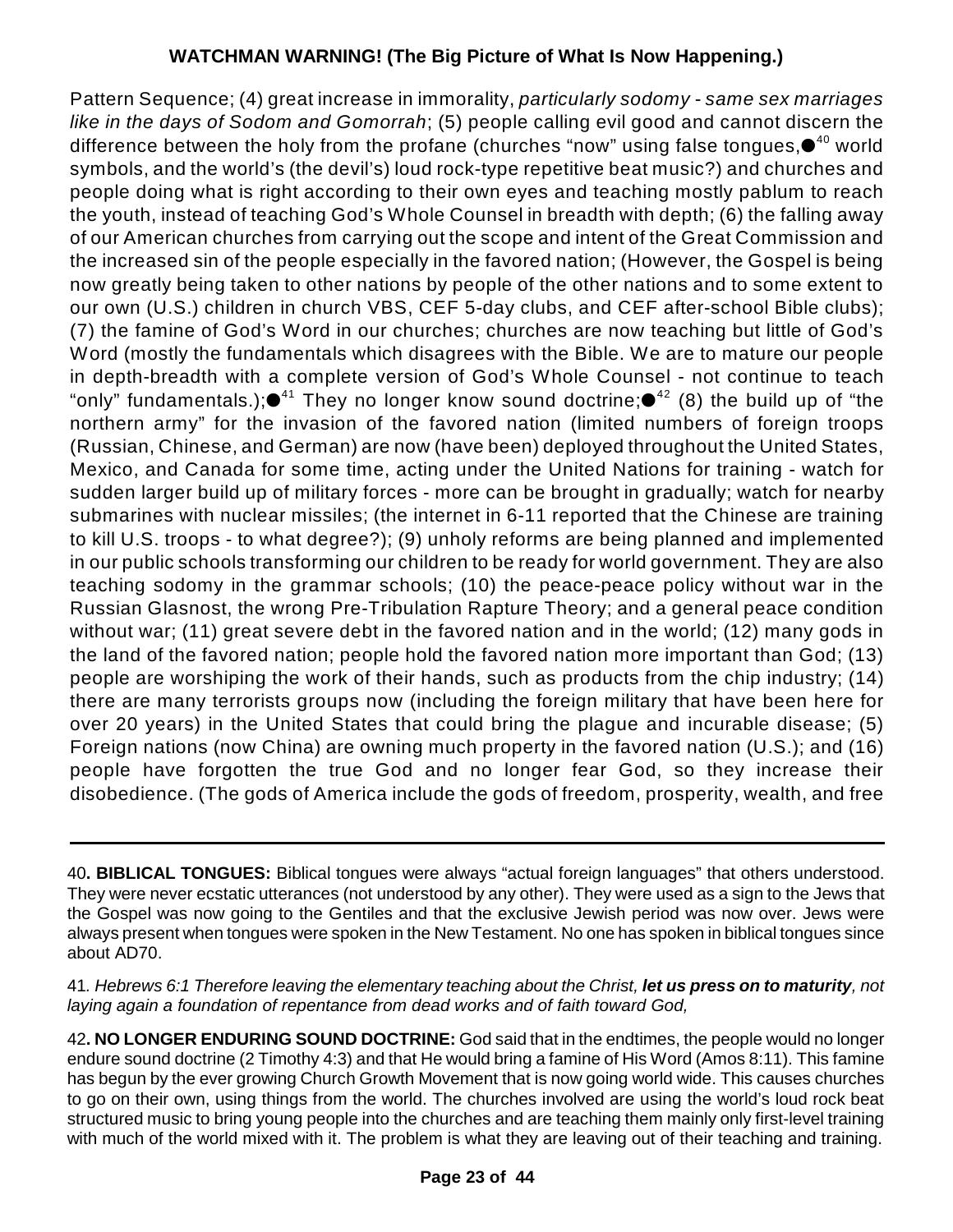enterprise.) **43**

# **APPENDIX THREE MANY DOCTRINES TAKEN TOGETHER TEACH UNAMBIGUOUSLY A POST TRIBULATION RAPTURE**

**(How the Endtimes Unfold, and why Israel, as a covenant nation under God, is not coming back, after the Cross. The endtimes Tribulation is all nations, not mainly Jewish, in characteristic. A Pre-tribulation Rapture of the all-nations Church is not possible and it is not taught in Scripture. This is verified by we (as believers - both Jews and 44 Gentiles) are on the earth to become maximumly mature in Christ-likeness. The doctrines teach we (the Church) will go into (not miss) the endtimes Tribulation.)**

Bible doctrines teach unambiguously a Post-Tribulation Rapture and that there is an endtimes Tribulation with all nations, not just Jews. The many doctrines teaching a Post-Tribulation Rapture with an Endtimes Tribulation include the following:

**\*** Revelation teaches there is a special endtimes Tribulation. Revelation (chapter 7:9-14) teaches that the Great Tribulation (the Tribulation, the great one, in the Greek teaching a specific one - not the general Church period) is all nations in characteristic, not exclusively Jewish, that would require or allow a Rapture of the all-nations (both Jews and Gentiles) Church before the Tribulation. (There are many saved people of a very large number "from all nations" who die in the endtimes Tribulation, the great one. This doctrine alone, by itself, teaches there definitely is an endtimes all-nations Tribulation and a Post-Tribulation Rapture. Thus, the teaching denies a Pre-Tribulation Rapture of the all-nations Church that would require an exclusive all Jewish Tribulation.) Also the "persons" of the beast and false prophet are cast into the Lake of Fire at Christ's Second Coming teaching the 3½ year Mark-of-the-Beast Period comes just before Christ's Second Coming. This doctrine teaches there is an endtimes Tribulation. The endtimes Pattern Sequence teaches: (1) there is an endtimes Tribulation used for divine discipline on the Church and world; and (2) the Rapture occurs after the Tribulation as a disciplinary period at Christ's Second Coming. **(The churches 45**

43**. TEN DISTRICTS**: There can be plans to divide the U.S. into ten districts. I have maps that show the distribution of the states to these districts. Europe may also be divided into 10 parts. The Tri-lateral commission may be planning to divide the world into three parts. We will need to see what actually happens. Things may happen differently. What happens will not effect the sequence overlay.

44**. PRE-TRIBULATION RAPTURE ORIGIN:** The Pre-Tribulation Rapture View was first established by Margaret Macdonald in 1825 AD and then brought into the Irvinite Church. Then it went to John Darby and then to C.I. Scoefield (Scoefield Bible), to Dallas Seminary, and then to thousands of churches. But the doctrine is not taught in the Bible. It is used as satanic strategy to have the churches believe falsely in a Pre-Trib Rapture so people will not have incentive to study and know prophecy, they will not mature their people in Christ, they will not know the endtimes signs as to when the Tribulation will come, and will be caught blind sided when the Calamity comes.

45**. THE TWO TRIBULATIONS IN MATTHEW 24:21, 29:** The Great Tribulation in verse 21 occurred when the Romans destroyed the Jewish temple and greatly persecuted the Jews in AD70-72. In verse 29, the Tribulation, (continued...)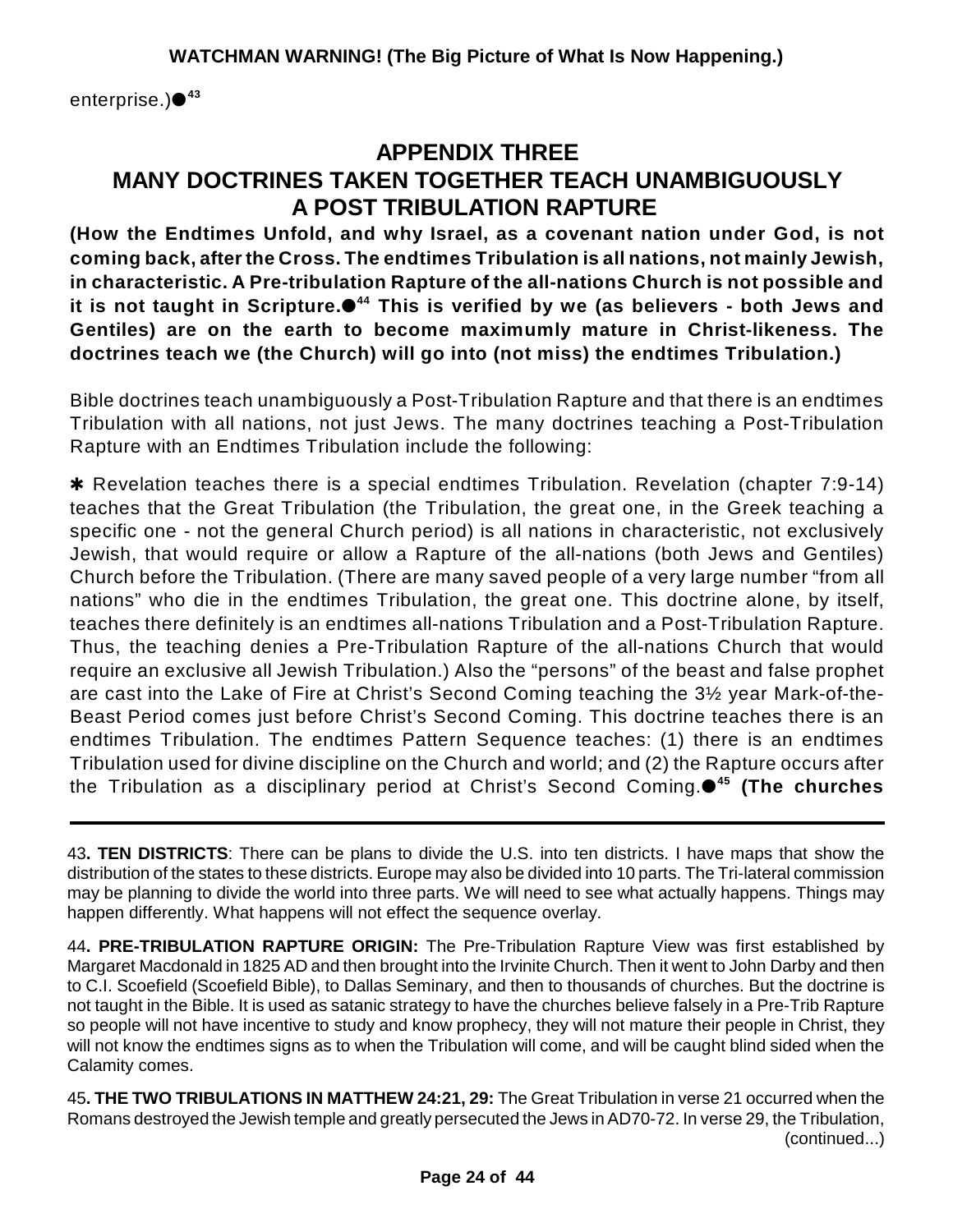#### **experienced tribulation in the Church period. This was part of our testing to become mature in Christ-likeness. Thus, the word Tribulation has general use as well as specific use when referring to the endtimes.)**

\* All believers, no exceptions, both Jews and Gentiles, including those in the Tribulation, are (compose) the single Body of Christ and the only Church. The Church is the name given to all believers in the Gospel (including both Jews and Gentiles - all ethnic groups). They have been translated (called out) from the Dominion of Satan into the Kingdom of God. We, as the Church (both believing Jews and Gentiles), are here to become maximally mature in Christ-likeness in relationship living (living as Christ lives in relationship to the Father). This is so that in eternity we can know and relate to God in His fulness in His righteousness and holiness in close fellowship with Him and each other to the maximum, living amidst His great Glory forever. **Apart from this, there is nothing.** Gaining this maturity is the main reason we are here. Our Lord on the earth demonstrated the life we are to live. Everything for life (in thought and in action) is to be directed from the Father as a source (today His general direction is in our Bibles.) We can only learn to live by the greatest sacrificial love there is by seeing it expressed and demonstrated by God in Christ on the Cross as explained in the Scriptures. Wrongly, having two groups (Church and Israel) after the Cross, as Pre-Tribulation Rapture believers (must) believe, most wrongly denies this main purpose. **Thus, under no circumstances can the Pre-Tribulation Rapture view be correct.**

Romans 1:16 For I am not ashamed of the Gospel, for it is the power of God for salvation to *everyone who believes, to the Jew first and also to the Greek.* (The Gospel did not leave the Jews to go the Gentiles (Greeks) until 3 ½ years after the Day of Pentecost in the Church period .)

**\*** "All" believers (both Jews and Gentiles) in Christ as Savior (the Church) from all of history, as presented earlier) have been called out from the Dominion of Satan under Satan's eternal control into the Kingdom of God under Christ's eternal control. The Cross broke down the barrier of the dividing wall between the Jew and Gentile where now they, both as believers, are one in Christ, and His Church without ethnic division. **"All believers" (both Jews and Gentiles) in the Cross are "the Called Out Assembly" unto Christ. Thus, all believers from all of history are part of the Church.** Thus, there is no biblical basis (or teaching) for a Rapture view that wrongly separates believers into two groups, Israel and the Church.

*Galatians 3:28 - There is neither Jew nor Greek, there is neither slave nor free man, there is neither male nor female; for you are all one in Christ Jesus.*

*Ephesians 2:14-16 For He Himself is our peace, who made both groups into one, and broke*

<sup>45(...</sup>continued)

after these days, is the time just before Christ's Second Coming. Some have believed wrongly that both Tribulations are the same period. But interpreters must realize that there is an unmentioned hiatus in the passage which is the church period. It is not stated, because at this time, the Church Period was held as a mystery, not to be revealed until after Christ's Ascension when the Church Period started (Ephesians 5:32; Colossians 1:26-27). Also the great Tribulation in AD70 was mostly on the Jews. The one at Christ's Coming will be all races of people. They are different tribulations.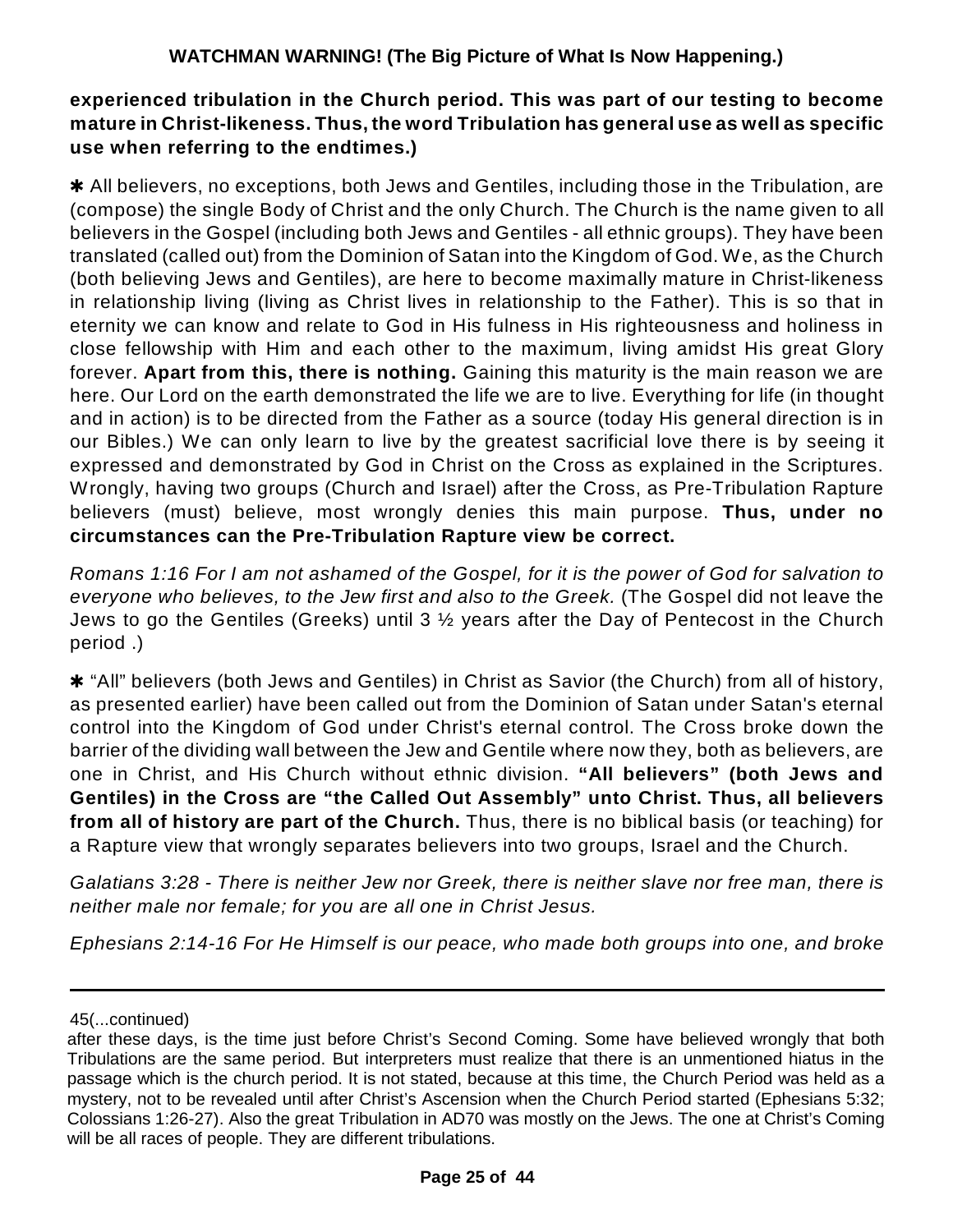*down the barrier of the dividing wall, by abolishing in His flesh the enmity, which is the Law of commandments contained in ordinances, that in Himself He might make the two into one new man, thus establishing peace, and might reconcile them both in one body to God through the cross, by it having put to death the enmity.*

\* Christ has divorced national Israel. He divorced the Northern Kingdom of Israel in her history declaratively stated (Jeremiah 3:8). $\bullet^{46}$  The marriage to the Southern Kingdom of Judah was terminated when the Jews had the Romans crucify Christ - (when He died). Christ is now marrying the Church. He cannot have two wives at the same time. Thus, He cannot now or ever again remarry Israel. The Church (consisting of both Jewish and Gentile believers) as the bride of Christ does not now live with Him. She goes to live with Him at the marriage supper of the Lamb (Revelation 19:7-9) which occurs after the endtimes Tribulation at the time of Christ's Second Coming. This is the time of the Rapture.

\* God gave a covenant to Israel that her people could live in their land forever. The Bible teaches that all the promises to Israel concerning the land that He promised them were fulfilled (Joshua 21:43, 45; Nehemiah 9:7-8, 24; Ezekiel 33:24). Israel at one time possessed all the land that God promised them. Israel was promised the land as an everlasting covenant. But to keep the covenant active, the Jews had to obey God. This was in a marriage relationship. $\bullet^{47}$ 

But Israel could break the covenant by her disobedience. In their disobedience, breaking the land covenant, they were placed under the rule of world government for divine discipline with many Jews being taken out of Israel's land into the land of the world government. God would re-establish the covenant with repentance after the discipline period (Leviticus 26; Deuteronomy 28). But there came a time for the Northern Kingdom when she would not repent. God did not restore the covenant and gave her a writ of divorce (Jeremiah 3:6-10). The Southern Kingdom rejected God at the Cross by rejecting their Messiah - having Him crucified. Because, she would not return to God in obedience, and having Christ crucified, the marriage to the Southern Kingdom was terminated when Christ died. Thus, the promise to the land by the everlasting covenant, God has revoked forever. So God will never return Israel to her land

46*.* **DIVORCE OF THE NORTHERN KINGDOM OF ISRAEL:** *Jeremiah 3:8 "And I saw that for all the adulteries of faithless Israel, I had sent her away and given her a writ of divorce, yet her treacherous sister Judah did not fear; but she went and was a harlot also.*

47. **PROMISE OF THE LAND:** God gave Israel the land in an everlasting covenant and possession (Isaiah 60:19-21). This required the Jews to obey God in order to stay in the land. By being disobedient to God, the Jews, themselves, broke the covenant (Leviticus 26:15; 44; Deuteronomy 31:16, 20; Jeremiah 11:10-11; Ezekiel 16:59; 18:18). But in repentance, God would reestablish the covenant and allow them to live in the land, once again (Ezekiel 16:60). Then Israel would proceed to break the covenant again in the sequence of Leviticus 26 and Deuteronomy 28. The Northern Kingdom would not come back to God from their disobedience, so God divorced the Northern Kingdom (Jeremiah 3:8). At the Cross, the Southern Kingdom of Israel broke the covenant again in a final arrangement by rejecting their Messiah forever. So when the Jews had Christ crucified, this broke the covenant and destroyed the marriage to the Southern Kingdom when Christ died. God gave them a 40 year probation from AD 30 to AD70 to repent and come to their Messiah. But this did not happen. This continued rejection brought the destruction of Jerusalem by the Romans. This destruction signaled that National Israel (both Northern and Southern Kingdoms) in God's Plan was gone forever.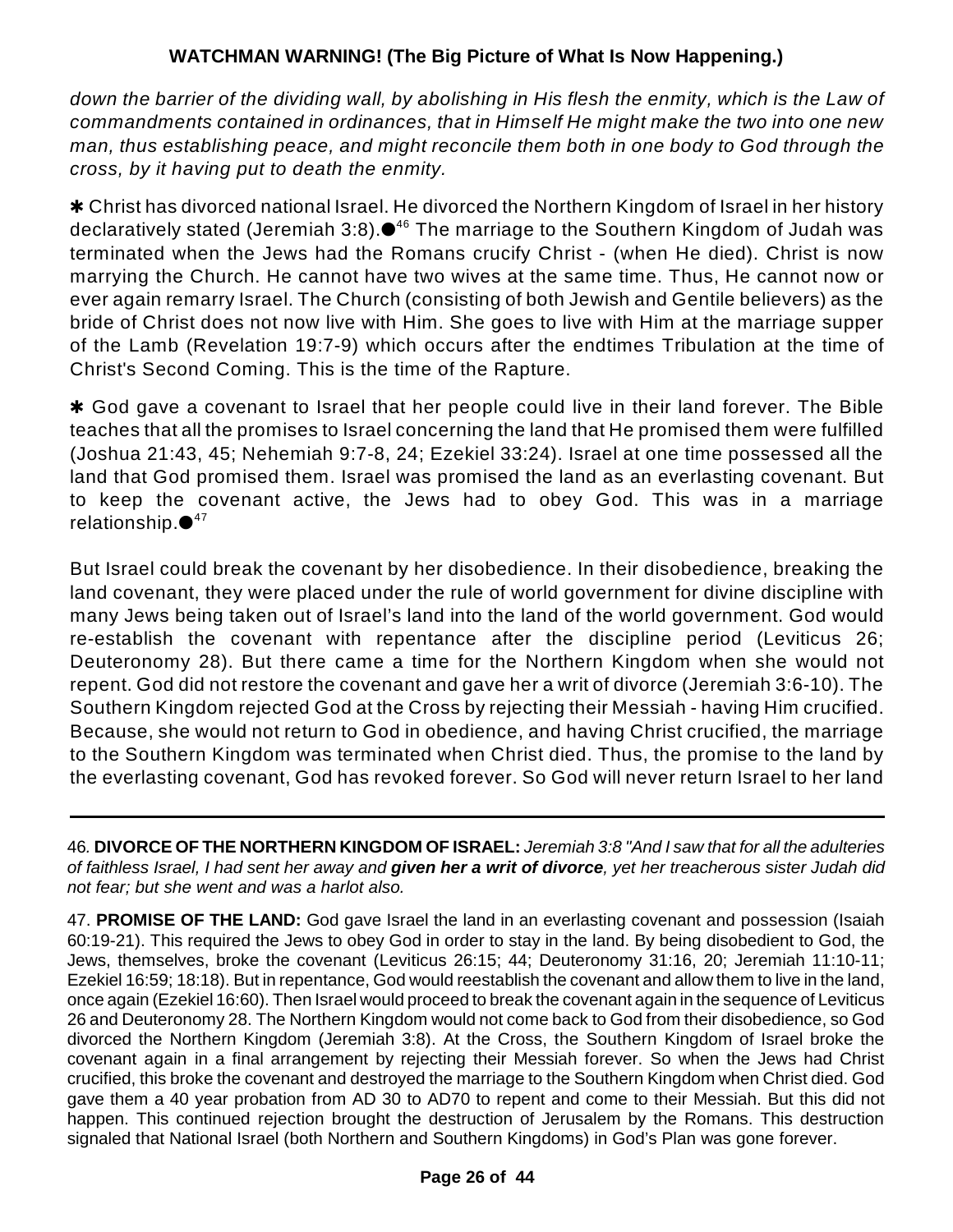ever again (After the Romans destroyed their temple and their land).

Satan, in May 1948, brought the present Israel back into the land. The Jews are now in the land in complete apostasy without the required repentance. They have no interest in their Messiah. (Satan will use Israel to bring the wars to help establish the Tribulation. He is using Israel to have the Church believe wrongly in a Pre-Tribulation Rapture, wrongly having a Jewish Tribulation and a Jewish Millennial Kingdom. This wrong view deters us (even though it should not) from seeking and becoming maximumly mature in Christ-likeness so less of God's work will be accomplished. This is part of Satanic strategy to help prevent the elect from believing and/or accomplishing God's work.) (Israel as of the Cross was terminated as God's covenant nation even though previously she was used greatly of God. She was used greatly to: (1) be the genealogy that brought Christ; (2) bring the law to show a Savior was needed a sacrificial Lamb (the Messiah) must die for the forgiveness of sin; and (3) bring the sequence as a pattern for the endtimes.

 $*$  The termination of history and the Rapture can only occur after all people who are to live, have lived, and have made formal and binding decisions to accept or deny the Gospel. The endtimes Tribulation is to complete this purpose. **No one is born or saved after the Rapture.** This is shown by the teachings: **(1)** the wheat (believers) cannot be separated from the tares (unbelievers) until AFTER all the tares are bundled for the fire in the endtimes Tribulation (Matthew 13:29-30); and **(2)** Christ sits on the right hand of God until after all His enemies (unbelievers) become His footstool (Acts 2:34-35) and under His authority (being completed in the endtimes Tribulation). Both directly prevent a Rapture until after the endtimes Tribulation.

\* The Bible uses the word "saints" for the "Church" (believers in Christ) throughout the N.T. epistles. In the latter part of the Tribulation in Revelation, the word, saints, is used, but not the word Church. This usage shows the Church is all through Revelation's endtimes including in the Mark-of-the Beast Period. (Believing Jews would be part of the Church and would be included in the "saints." **In Christ, there is no division between the Jew and Gentile. The Pre-Tribulation Rapture view denies this.**)

\* Christ can Rapture the Church and bring the final judgments only after the heavenly court, after the endtimes Tribulation, has determined, by opening the heavenly books of records, He has won the spiritual warfare over Satan and then has awarded Him (Christ) the legal authority according to God's Plan for the spiritual warfare. The books (including the Books of Life and of Works) show the elect did actually believe and the elect did actually accomplish all of God's chosen works. This match was required for Christ to win the warfare. Christ did win the warfare. Satan could not prevent this happening that he needed to do in order to win the warfare. **48**

48**. SATAN DEFEATED HIMSELF** (This is God's way): **Satan defeated himself in the spiritual warfare when He worked to have Christ crucified. All he had to do to win the warfare was to prevent (not cause) the Crucifixion and he would have won the warfare. No one then could (would) go to heaven or to the Lake of Fire, and Satan would have ruled over all angels and people forever. Having a sin nature, and not** (continued...)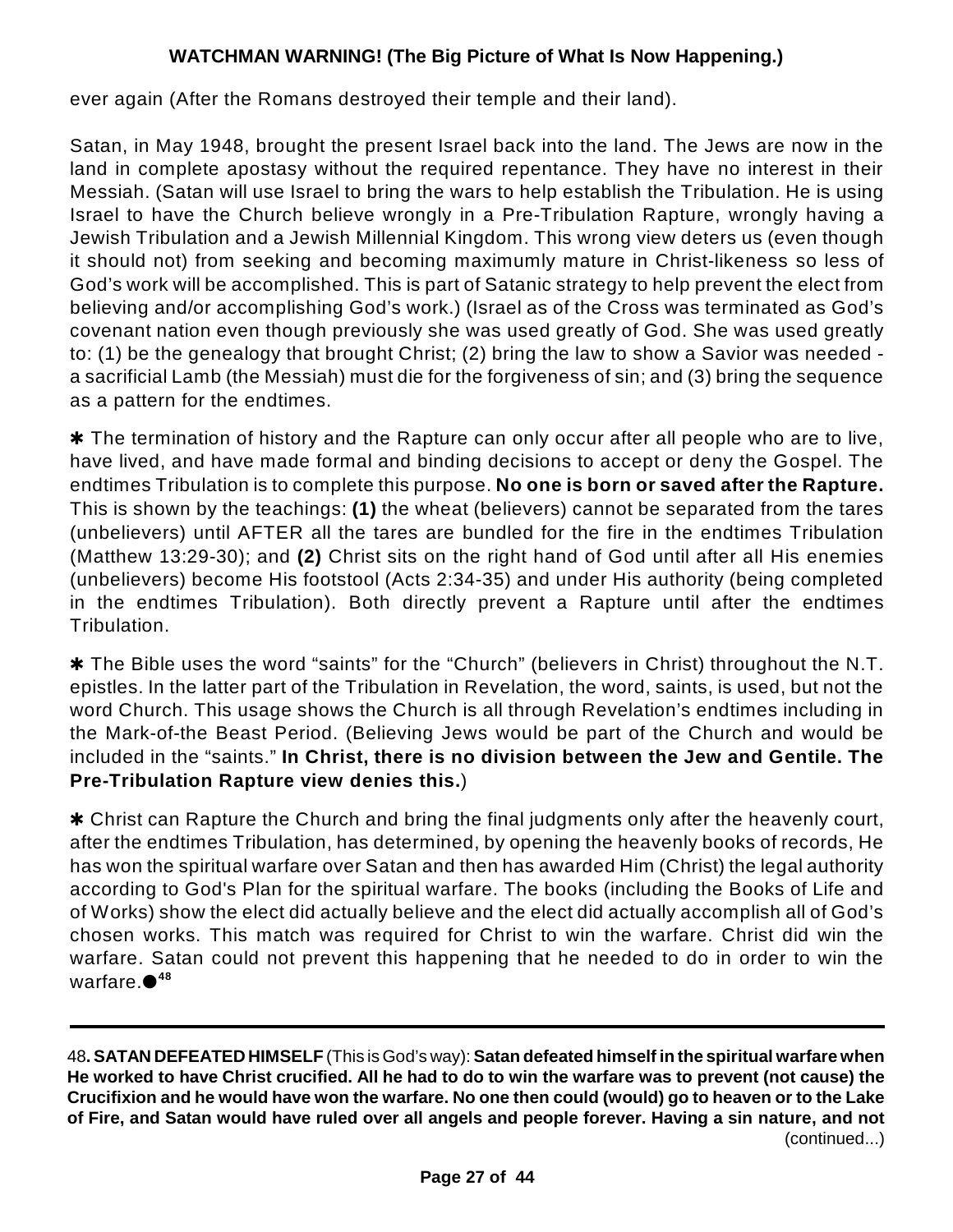$*$  The Church is now the sanctuary of God and is to be a living sacrifice. Thus, the Cross has put aside all animal sacrifices and physical temples forever in God's plan. Satan could (may) bring them back in his plan to bring deception to the Church. To bring them back would deny the efficaciousness of the Cross. This would be major sin.

r **Daniel's exclusive all Jewish Seventieth Week is history at the time of the Cross. It "does not" refer to the Endtimes Tribulation requiring a Pre-Tribulation Rapture of the all-nations (both Jewish and Gentile) Church.** The purpose of the prophecy was to show: (1) when the O.T. Jews would return to Jerusalem; (2) that fellowship with God would transition from being under the Palestinian Everlasting Covenant for the land (when the marriage of Israel to God was terminated) to now being under the New Covenant under Grace (with believers being married to Christ; Christ could marry believers because died to the Law when He was crucified); and (3) the chronology when Christ as the Messiah would come, minister, and be crucified. Most of the prophecy's purposes were fulfilled through Christ on the Cross. This requires the Cross to be in the seventieth week. It occurred in its middle. The prophecy has nothing to do with the endtimes Tribulation or the endtimes man of lawlessness. Thus, the endtimes Tribulation is not forced to be exclusively Jewish (forced wrongly by the all Jewish  $70<sup>th</sup>$  week) that would require the Rapture of the all-nations (including the Jews) Church to occur before the Tribulation. See my detailed appendix (Daniel's Seventy Weeks) in my book *Watchman Warning.* The appendix is available by itself is on the Web Site. (As presented, the character of the endtimes Tribulation is all nations, not just exclusively Jewish. There is no match with the Jewish 70<sup>th</sup> week.)

**\*** The Pre-Tribulation Rapture View is not credible. Without any believers in the Tribulation period at its beginning (all people left after such a Rapture will be in extreme apostasy with no interest in the Gospel), this "very large" number of believers from "all nations" including Israel (as stated in Revelation 7:9-14) (most likely) could not be saved in less than 7 years as this view would require. (Such has not happened in all of history.)

**\*** The Greek New Testament uses the article (the) with "the" Revelation, "the" Appearance, and "the" Coming of Christ teaching (signifying) there is only one (that occurs after the endtimes Tribulation), not two that would be required for a Pre-Tribulation Rapture. The Bible teaches only one resurrection of the Just, not two that would allow and be needed for a Pre-Tribulation Rapture.

 $\ast$ . The Church will miss the wrath of God. It comes with the Day of the Lord. This wrath of God and the Day of the Lord the Church will miss in the endtimes come with the bowls that occur "after" the Tribulation and "after" the Rapture during the latter time of Christ's Second Coming. The endtimes wrath of God is not the endtimes Tribulation forcing a Pre-tribulation Rapture. The Tribulation brings the discipline on the Church for her falling away.

**\* Revelation 3:10** - Pre-Tribulation Rapture interpreters teach that Revelation 3:10 implies

<sup>48(...</sup>continued)

**living by faith to gain revelation from God, He could not discern the O.T. Scriptures about Christ coming as the Messiah. He was more (or equally) enamored with himself than he was with God.** (The latter can sometimes be our problem as Christians without our realization or desire.)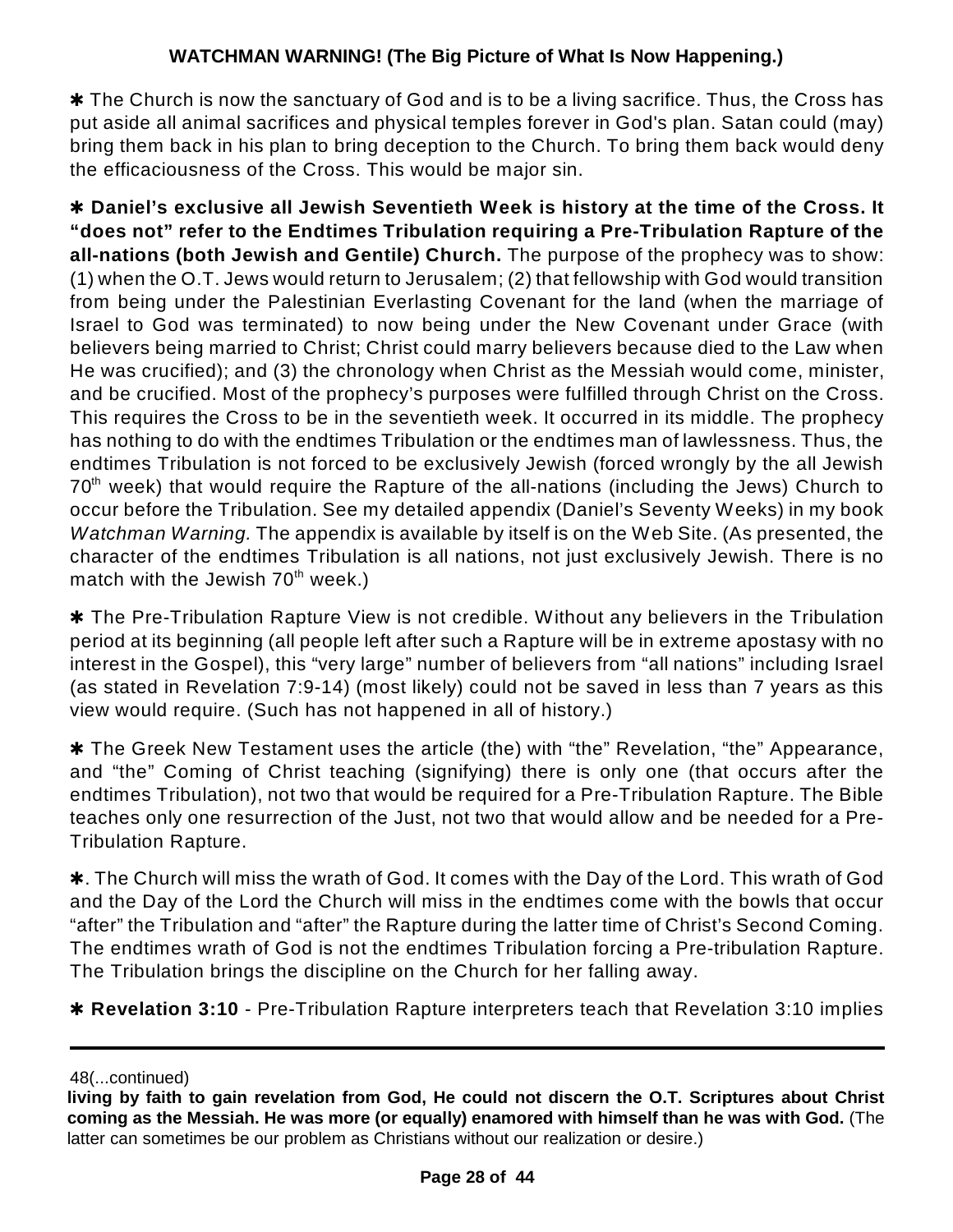the Church will be raptured before the hour of trial ("assumed to be" the Tribulation - but the Bible does not teach this) begins (without proving the hour of trial is equal to the Tribulation). Revelation 3:10 in the Greek can mean that believers go through the hour of trial but are kept from its effects (are preserved from harm or its effects by God). The Greek word or preposition *ek* used in this passage is used elsewhere in John 17:15 with this meaning (even though not an exact match). The believers are preserved in the Tribulation from the evil one because they have eternal security in Christ. God preserves them. The passage, according to the Greek, does not require removal of the Church before the period begins. It teaches just the opposite. An alternative legitimate translation or interpretation is: *Revelation 3:10 - 'Because you have kept the word of My perseverance, I also will keep you from* [implied separated from but still in the presence of] *the hour of testing, that hour which is about to come upon the whole world, to test those who dwell upon the earth.*

 $*$  The Rapture, as Scripture states, occurs at the last trumpet which occurs after the endtimes Tribulation. This means the last trumpet is the seventh that occurs after the endtimes Tribulation or one after it. (1 Corinthians 15:51-52) This situation places the Rapture after the endtimes Tribulation. (The Jewish systems (in application) teaches that the Second Coming of Christ with the Rapture will occur at some Feast of the Trumpets (Rosh Hashanah) in the fall of the year (autumn). This feast comes at the Jewish seventh month for a gathering of the saints and a time of coming judgment. See Leviticus 23:24.)

**\*** There is no partiality with God. He would not rapture some saints before the Tribulation and then put others in the Tribulation under severe persecution (even if they were to become believers in the Tribulation). (Acts 10:34; Romans 2:11)

 $*$  The Rapture occurs after the times of the Gentiles are fulfilled. This fulfillment occurs in the endtimes Tribulation. There are both believers and unbelievers in the Tribulation. (Luke 21:24)

 $*$  There is no Scripture that teaches the endtimes Tribulation has only Jewish believers that would require or allow the Rapture of the all-nations (both Jews and Gentiles) Church before the Tribulation. The Bible teaches there is a very large number of Gentile believers from all nations that die in the Great Tribulation. This prevents a Pre-Tribulation Rapture.

**\*** The Bible teaches the Coming of Christ is imminent. Since it has not happened for 2000 years, it does not have to be imminent just before the Tribulation begins. It can happen after the Tribulation at the time of Christ's Second Coming which teaching is in a agreement with many other doctrines.

### **FALSE DOCTRINES THAT ARE ASSUMED (WRONGLY) TO TEACH A (WRONG) PRE-TRIBULATION RAPTURE; OTHER DOCTRINES THAT MUST ALSO BE WRONGLY TRUE TO HAVE A PRE-TRIBULATION RAPTURE VIEW**:

**(In order to have a Pre-Tribulation Rapture "all" of the following" must be true**. **"The Bible does not teach any of them**)**:"** (1) The Rapture can be imminent at any time and will (must) occur just before the Tribulation begins; (2) Daniel's seventieth is equal to the endtimes Tribulation; (3) God will return physical temples and animal sacrifices; (3) The Church is composed of only those believers in the Church Period; The Church period ends as the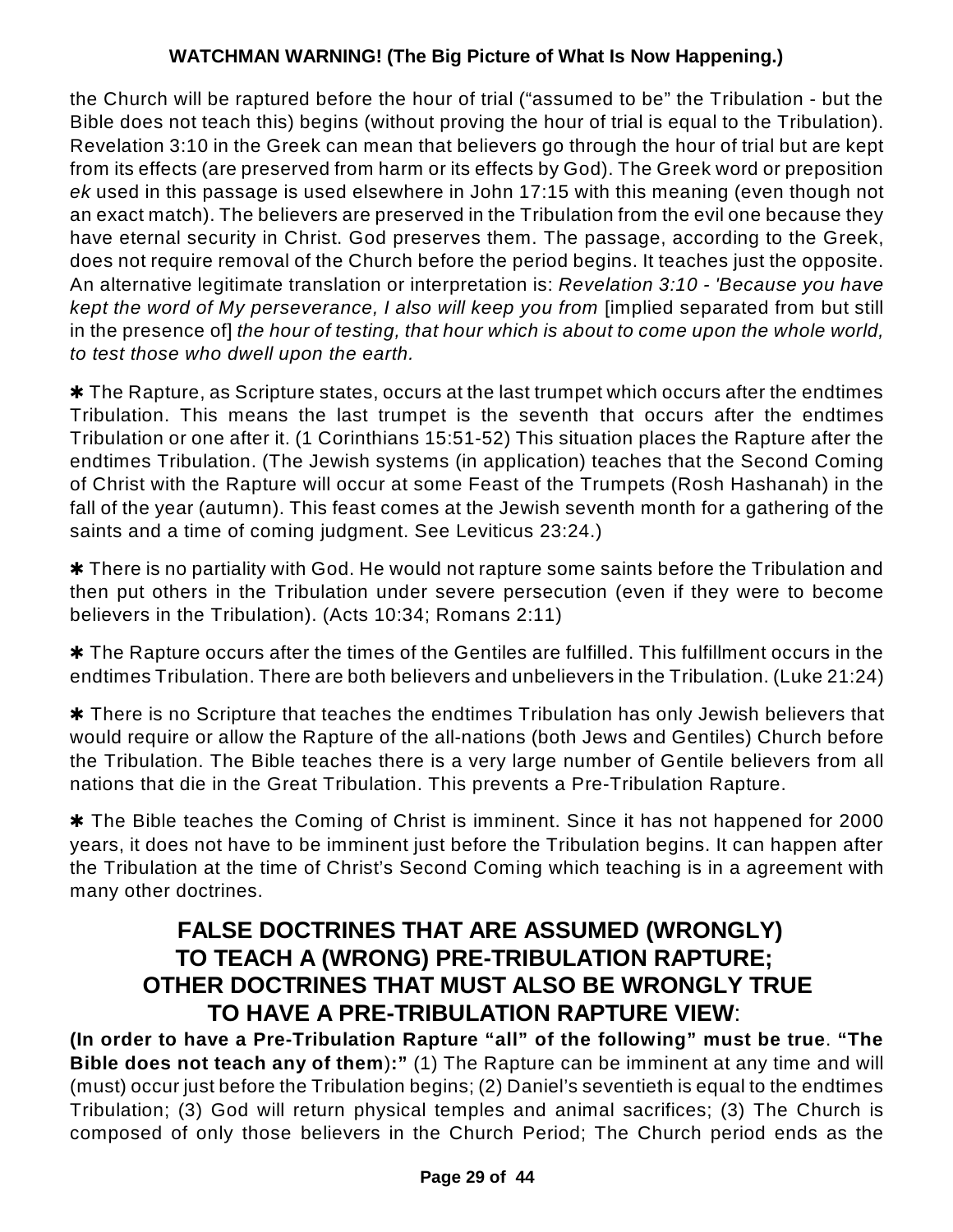Tribulation begins. This Church, (including Jewish believers?) must be raptured before the Tribulation begins. (This view ignores the many believers from "all nations" that die in the Great Tribulation, and Jews are part of the Church); (4) The Church, composed of only believers, goes to heaven and Israel, composed of both believers and unbelievers, goes into the Land; (5) God shows partiality allowing some believers to be raptured before the Tribulation and put other believers in the Tribulation; (6) The wrath of God the Church is to miss is in the Tribulation, not afterward in the time of the bowls; (Some may wrongly place the bowls as part of the endtimes Tribulation forcing a Pre-Tribulation Rapture or a Mid-Tribulation Rapture); (7) Christ does not come for and with His saints at the same time. He comes for His saints before the Tribulation and with His saints after the Tribulation; (8) At the Rapture, the Church is not resurrected because there is only one resurrection of the Just that occurs at Christ's Second Coming; (9) There are multiple resurrections of the Just; (10) The last Great Day of the Lord is equal to the endtimes Tribulation; (11) Jewish and Gentiles believers are not now one new man in Christ without distinction; The Cross did not break down the dividing wall between the Jew and the Gentile so they are now one in Christ without ethnic division;(12) Gaining maximum maturity in Christ now for eternity is not essential; only being saved - Justification; (13) God is married to both Israel and to the Church at the same time; as separate entities; (14) The tares are bundled for the fire before the Tribulation begins so the wheat can be separated from the tares in Rapture before the Tribulation - this means there will be no tares in the Tribulation; (15) The enemies of Christ become His footstool before the Tribulation begins - there are none in the Tribulation; (16) The Bible does not use the oriental marriage concept so the Church can be raptured before Christ's Second Coming and before the marriage supper of the Lamb; (17) The three Greek words for "the" Coming, "the" Appearance. and "the" Revelation of Christ can refer to more than one event such as one before the Tribulation and one after the Tribulation (this assumption is denied by the Greek); (18) The Kingdom of God is ruled from the earth and is equal to a future kingdom of Israel on earth after Christ's Second Coming (assumption is wrongly made that the Kingdom of God is a physical Kingdom on earth, it is not a relationship kingdom ruled now from heaven); (19) One has to return to worship God in physical temples in Jerusalem instead of in spirit and in truth everywhere. (For people from world wide to worship God in a Jerusalem temple is not even practical. And besides the Church (all believers) is now the sanctuary of God and is to be a living sacrifice. Physical temples and animal sacrifices are gone forever in God's plan as of the Cross. **It would be major sin to bring them back.**)

**CONCLUSION: The Rapture of the Church can only occur after the Tribulation at Christ's single Second Coming and there definitely is an endtimes Tribulation.**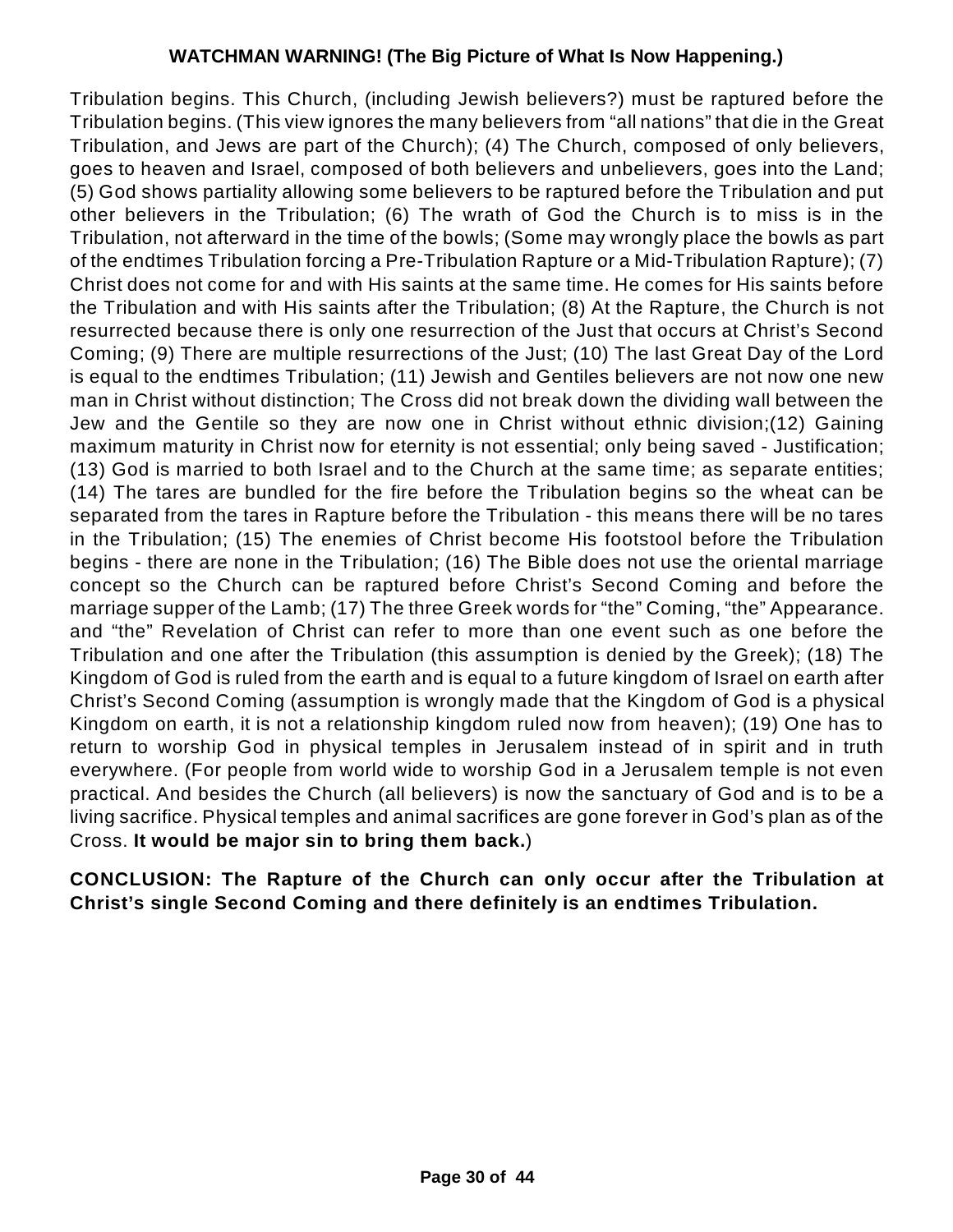### **APPENDIX FOUR MINIMUM NECESSARY PRINCIPLES, WE MUST LIVE OUT TO BECOME** AND TO LIVE MAXIMUMLY MATURE IN CHRIST- LIKENESS<sup>49</sup> <sup>650</sup>

(Topics I have assembled and integrated, including taking topics from others.) 1. **Exalt, Worship and Glorify God (in His Infinite and most perfect Greatness)**. This includes praising, honoring, worshiping, glorifying, obeying, pleasing, and loving God in an intimate fellowship. We do this in our worship services and by the way we live our lives in response to Him - giving back in obedience to Him in our lives what He Has given to us in His Word - all led by the Holy Spirit. (We will do all these more greatly if we appreciate God's infinite Greatness such as expressed in His Attributes.) (Psalm 150; Matthew 22:37-38; John 4:23; 15:10; Acts 5:29; 1 Corinthians 10:31; Colossians 1:9-11, 18; Hebrews 11:6.)

Our Lord's example for how we glorify God: *John 17:4 - "I (*the Lord Jesus Christ) *glorified Thee* (God the Father) *on the earth, having accomplished the work which Thou hast given Me to do.* (Comments: Mine) (Our Lord gave back to the Father in His obedience what the Father had given Him. The life He lived out did not originate from Himself. We are to live this way, now only from the Bible. Thus, we must know "what" the Bible teaches regarding how to live the Christian life. We are to do nothing from ourselves as a source.)

**Thus, we can only glorify God by obeying what comes from Him as a source - what describes who and what He is.** This includes the choice of music we use in the church. His music, when we are filled with the Holy Spirit, is to sing the hymns and like music in "melody" from the heart unto Him. (E.g. *Ephesians 5:18-19 ..... but be filled with the Spirit, speaking to one another in psalms and hymns and spiritual songs, singing and making melody with your heart to the Lord; Colossians 3:16 Let the word of Christ richly dwell within you, with all wisdom teaching and admonishing one another with psalms and hymns and spiritual songs, singing with thankfulness in your hearts to God.*) We cannot glorify God by what comes from us and the world as a source even though it may seem right to us. God does not accept things (glory) that come from us as a source. We must trust God, not ourselves, to work all things together for good. We, from ourselves (having and using depraved natures), have nothing from ourselves as a source by which to offer to and/or glorify God. All that we have that is good came and will come from God. Thus, we must obey the Bible, knowing the needed teachings. We must be taught how to live them out with testimony for how they have been lived out (how

49. **GOD'S PRINCIPLES:** God, Christ, the Bible, and these principles from the Bible must be the center of our lives and the reason we want to live. **We must learn to live them out to become mature, and we will live them out if we are mature.** Read our web site document on principles needed to become mature in Christlikeness: *Keys to Becoming Mature in Christ-likeness In Godly Relationship Living*. Read our web site document on some characteristics of being mature in Christ: *Summary Document: Signs, Characteristics, Beliefs, and Practices of Being or Becoming Highly Mature in Christ-likeness***.**

50. **MINIMUM TOPICS:** These principles should be taught in training now in high priority to our families and to the entire Church and especially to our children and youth. **I have taught most of these over the years in the adult Sunday School and in seminars.** We can add principles that you think we need. All of these (and more) together, as a minimum, "need to be lived out" to become maximumly mature in Christ-likeness. Each of the six activities has a large depth and breadth to them. (I can give presentations, seminars, and Bible training.)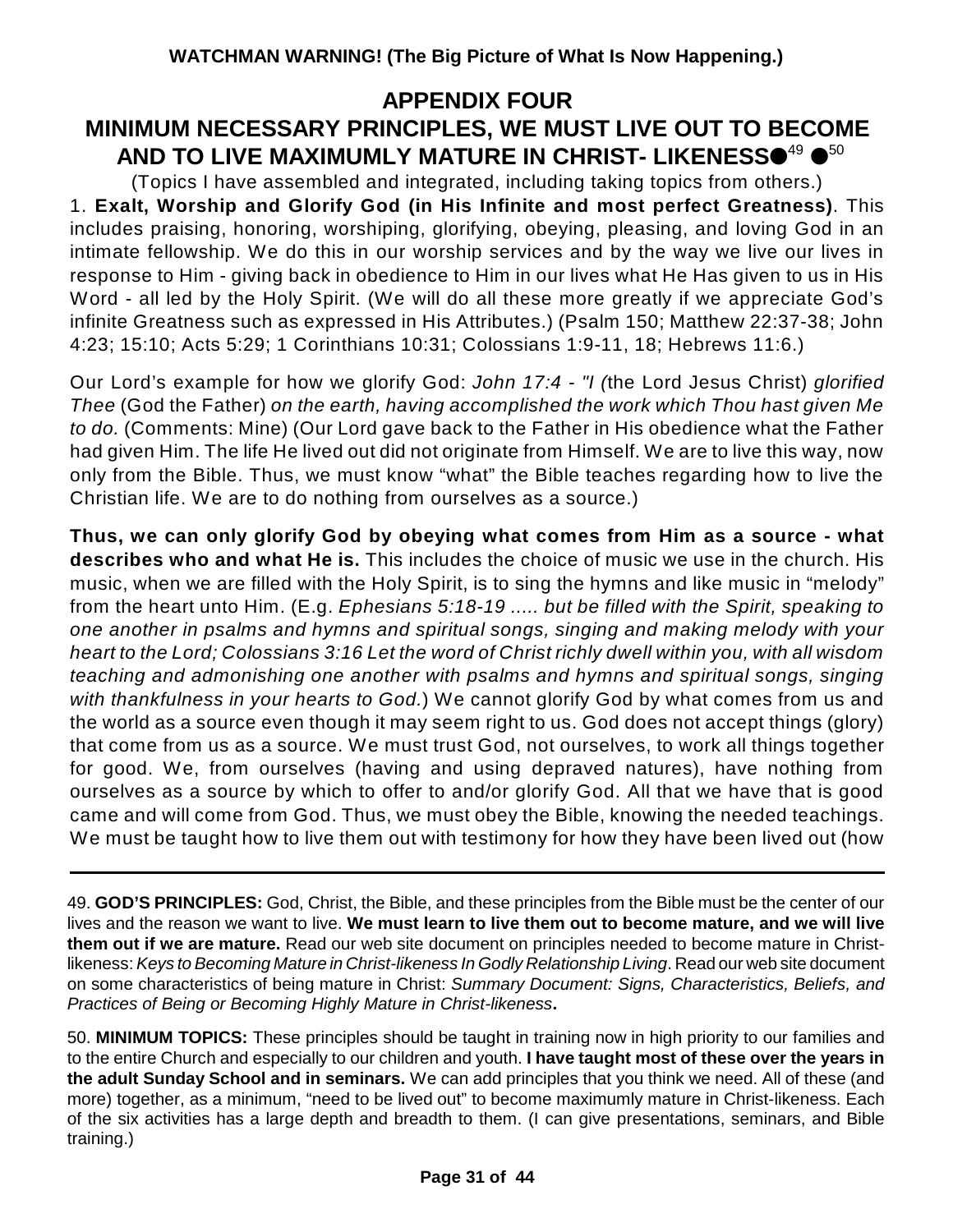we and others did it). (However, we (both believers and unbelievers) do many things now that we do not realize came (comes) from the Bible. All good things come from the Bible.)

*John 5:41 - "I do not receive glory from men;* (Thus, we must ensure that what we are doing came only from God - His Bible. This includes the choice and structure of music. Melody must be dominate over all rhythm.) All the major things we do are to be found in the Bible directly or in application.

2. **Live a Godly and Holy Life.** This life includes living by faith, love, and hope in biblical 51 head-subordinate authoritative relationships (including in marriage: husband-wife-children) patterned after the Son's walk with the Father, serving God and each other from sacrificial love, fellowshipping with God and with each other, etc. Christ lived out only what came from the Father as a source. So when people saw Him, they saw the Father because He was doing nothing from Himself as a source. We are to live this way - only from the Father, nothing from ourselves as a source. This holy life includes the sacrificial love, mercy, grace, faithfulness, forgiveness, kindness, longsuffering, compassion, and care for each other as disciples of Christ as a demonstration of our love for each other. Most importantly, it includes living a holy life before God from love keeping His commandments, principles, and requirements, remaining pure and without having immorality. When we do, we live holy, righteously, and know God's heart. It will include unceasing prayer. The holy life is an experiential life applying (living out) the principles. We are to walk by faith in God to keep His promises. When we do with activated faith, obeying the instructions with the promise, we live without sin and gain more revelation of the Scriptures from God. We are to be people of His own heart such that we do "all" His will (we need to have a comprehensive understanding of His will from the Bible).This is a necessary life especially for pastors, teachers, elders, fathers, and mothers - all of us. **We must know the commandments and promises. We need to memorize the promises. We should live by the requirements for Church leadership and by the Beatitudes.** (Psalm 150; 2 Chronicles 16:9 with Acts 13:22b; Matthew 5:1-12; 6:33; 22:39; John 5:19; 14:7-11, 15; 15:10; Romans 8:28; 1 Corinthians 11:3; 13:13; Ephesians 5:18-20, 27; Colossians 1:22; 1 Thessalonians 5:17; 1 Timothy 3:1-14; Hebrews 11:6; 1 Peter 1:16; 1 John 2:6; 3:2-3; Titus 1:5-9.)

3. **Help Accomplish God's Work With Commitment.** We, under His leading using the spiritual gifts He gave us, are to obey God to accomplish His work in agreement with our gifting. His work includes: **(1)** witnessing and evangelizing total local areas particularly including the children with the Gospel; **(2)** discipling believers to gain a maximum high-skill

51. **"TWO NECESSARY ITEMS" TO LIVE OUT** (Repeated for emphasis): One is to live by love keeping God's commandments. We must know them. When we do, we live holy and righteously and get to know more about God. The other is to live by faith trusting God to fulfill His promises to us. We activate our faith by obeying the instructions with the promise. Because both come from God as a source, we do not sin. When we trust God to fulfill His promises by faith, we receive revelation of the Scriptures (Romans 1:17). We must know and memorize the promises so we can use them when needed. We will get more in heaven. **We must live by love, keeping God's commandments to live holy and righteously and to know God. We must live by activated faith in God to carry out His promises to have Him direct our lives, live without sin, and to gain revelation of the Scriptures. If we are not working to learn the majority of the Scriptures for the Christian life and npt living them out, to what degree are we actually walking by faith?**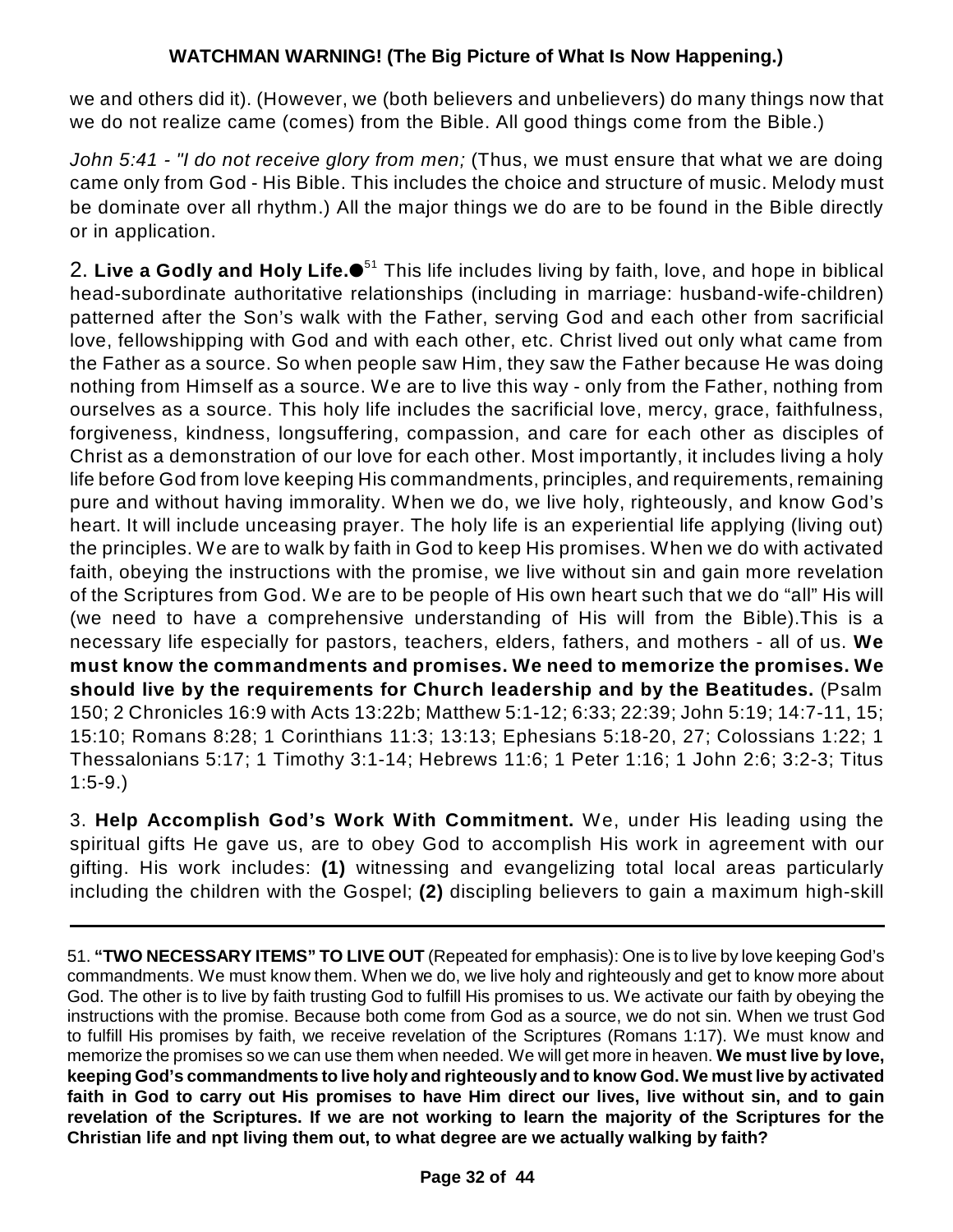maturity in Christ-Likeness (not just working for Christian growth); **(3)** building godly families; **(4)** training faithful people in depth-breadth (particularly the gung ho and the very faithful); **(5)** planting new churches; and **(6)** out of love, reaching out to and helping the needy. (We can be involved in one or more ministries, working as a team.) (Matthew 28:16-20; Mark 16:15-16; Luke 24:45-48; Acts; Romans 10:13-15; 1 Corinthians 3:6, 10-15; 12; 2 Corinthians 5:18-21; 9:10-15; Galatians 6:2; Ephesians 5:21-6:4; 1 Thessalonians 1:3, 8; 2 Timothy 2:1-2; Hebrews 6:1; 12:1-2; 1 John 3:16-18.)

4. **Believing, Knowing, and Standing Strong on Basic Christian-Faith Doctrines, Particularly Including on God's Attributes** (See our web site Paper: *The Attributes of God*.). It helps to Know Bible Content with the Doctrines of the Spiritual Warfare and Endtimes Prophecy. We should learn and stand strong on the doctrines of the faith we believe for which we should be willing to die (especially if we are forced to deny them in order to live). We should also learn God's Plan for history and how the spiritual warfare and endtimes prophecy fit in to His Plan. Knowing His Plan, we will pursue becoming mature in Christ-likeness. We should have our own doctrinal statement - personally derived or adopted, such as from our Church. I have my own that includes inputs from others. It is presented later.

*2 Timothy 3:16-17 - All Scripture is inspired by God and profitable for teaching, for reproof, for correction, for training in righteousness; that the man of God may be adequate, equipped for every good work.*

5. **Devotional Life**: We will have a strong personal devotional life before the Lord where we regularly read our Bibles (His Word) and pray about all things, situations, and people He puts into our minds. We can have devotions separately or together or both at different times. (We can also read a few pages daily of my devotional document*: Living by God's Righteousness. -* This is what I do. It contains Psalms by which to praise God, Promises to Memorize and live by, Commandments to Obey; Attributes of God, Requirements for Church leadership, Love Principles, and Prayer Principles and Concepts.)

6. **Must Learn to Walk by Faith (Presented now in more detail for a major emphasis that must be lived out):** We must learn to walk by very mature and strong faith. (So how do we do this?): God the Father, being omnipresent and having infinite capability, is everywhere that exists all the time. (He works with billions of people all at the same time.) Thus, He can not be physically seen (with our eyes) as a person in one place as we think now as a person. The Bible teaches no man has seen (or can ever see) God at any time (John 6:46). We have to walk by faith to know that He exists and will lead our lives according to His biblical promises (we must know them). We trust God to fulfill His promises and activate our faith by obeying the instructions with the promise. We need faith to see His work around us, according to the Scriptures. Thus, walking by faith is necessary now and will be most necessary in heaven (eternity) also. Living by activated faith is the way we can live without sin and have God work all things together for our good. So it is mandatory that we learn to walk by faith now. **(We must not live by sight requiring us to know all the facts before we will do anything. I know Christians who live this way.)** This may be why the Bible teaches we must walk by faith to please God (Hebrews 11:6). So learning and living out walking by faith is mandatory for our lives now. We must walk by faith to have God guide us and to keep from great sin.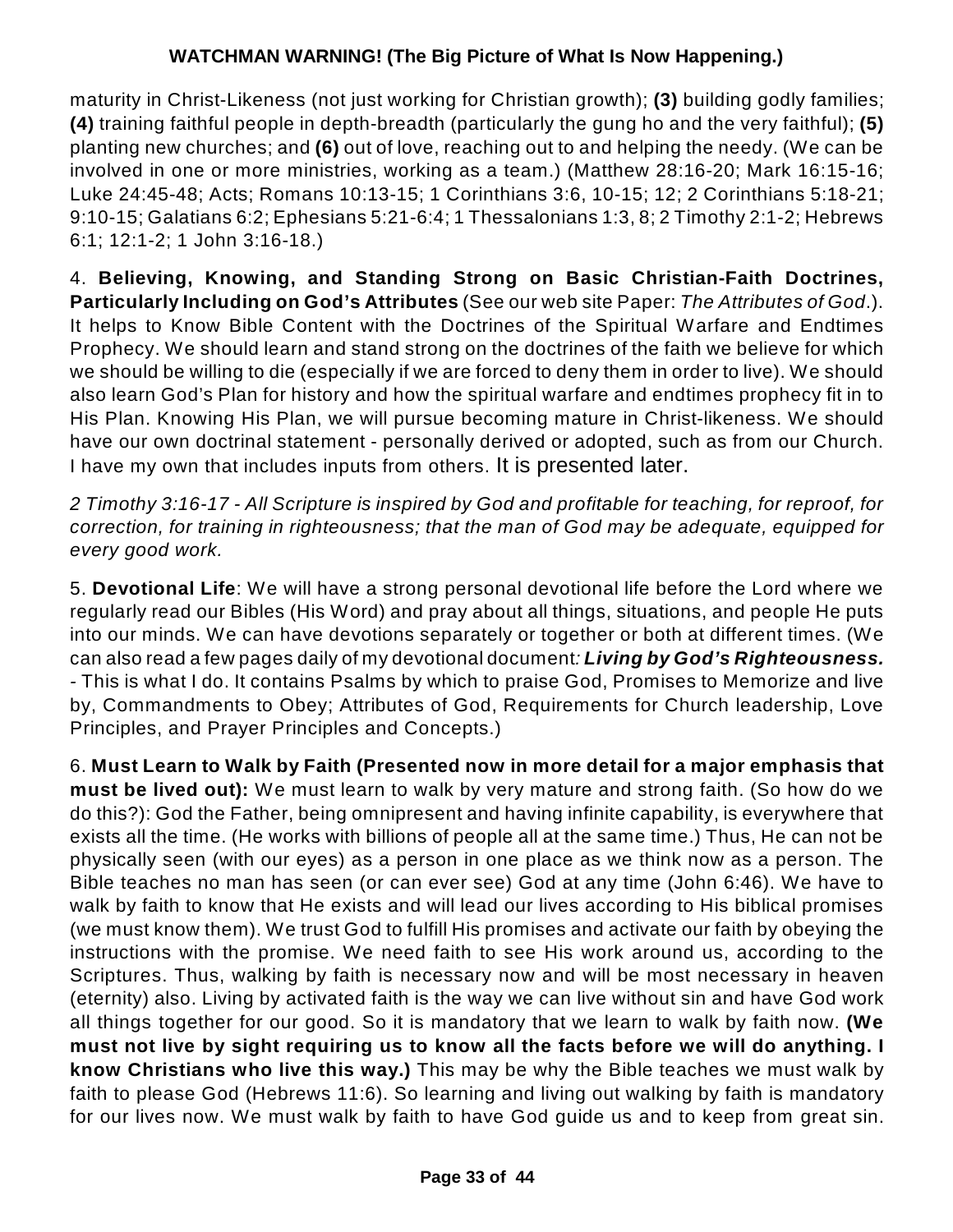**Because we do not sin when we walk by faith in God to lead us, gaining revelation from the Scriptures, this most likely is the main way God will lead us in eternity, requiring then also we walk by faith. (This strongly implies that the degree God will (can) lead us** in eternity is very likely dependent on our ability to walk by faith at the time we die. This **appears necessary to keep from sinning.) We must let go of doing all things "from us" by sight. We can take "faith-action steps" to find God's will in situations needing or desiring God's leading.●** $^{52}$  Because living by faith is the only way we can live without sin and gain revelation of the Scriptures, we will live this way in heaven. We will need to walk by faith then to receive new teachings from God. **(***Romans 1:17 For in it the righteousness of God is revealed from faith to faith; as it is written, "But the righteous man shall live by faith."***)** 53

**God alone inherently has the only value and perfection that exists**. **Because God alone is perfect, holy, and righteous, He is the only person who can guide our lives perfectly. Not gaining a "great experiential capability now of walking by mature faith," can very likely limit the degree He wants to lead us so we can know more of His depth-breadth, not only now, but especially in eternity. And apart from relating to Him in His Greatness, as presented many times, there is nothing. (Not to learn to live by great faith is a great eternal mistake.) Thus, we should proceed "now" to learn to walk by very mature and strong faith. We need many examples before us of people living by this faith to demonstrate the way (See testimonies in Hebrews 11).** 54

*Hebrews 11:6 And without faith it is impossible to please Him, for he who comes to God must*

52**. FAITH ACTION STEPS:** (1) I was teaching the Bible in my home. I needed to place aspects on a blackboard before people came to save class time. I believed that God wanted me to do this. I did not at the time have money to buy one, with my kids going to college, so I began to search for one. A school teacher told me we have some marked up blackboards we are giving away free. Come and take one. And (2): I take faithaction steps to determine divine appointments in my witnessing of the Gospel.

53. **PHYSICALLY SEEING GOD;** If we could see God, we would be very apt to live by sight instead of by faith. Thus, we might sin. Then we could not live greatly holy and righteously. So not seeing God with our eyes (and having to walk by mature faith) is most essential to living a perfect life and have God direct our every thought and action. **If we are to live without sin, we must trust God, not ourselves, to bring the results and work all things together for good.**

54**. BECOMING MATURE IN CHRIST**: Because God is infinitely perfect and knows everything, we must trust Him to lead us and to work all things together for our good in all parts of our lives (Romans 8:28). This is the way we keep from sin because we no longer do things our way (independent of God). We, as we take steps, are to trust God to lead the way and bring the needed results, people, etc. Churches dumbing down most all their training (probably without their realization) and using loud rock beat structured and like music show and signal they are not walking by sufficient great faith - they are walking by sight, their choice, from the world, not from the Bible, impeding their walking by faith. They are attempting themselves (perhaps without realization) to work all things together for good. Otherwise we would as previously presented; **(1)** mature our people; **(2)** sing melody from our hearts to the Lord when filled with the Holy Spirit (not using rock music); and **(3)** evangelize the children, especially out in the community. None of us are as mature as we should and can be. But we must pursue it with priority. This is what I am doing - to help me become more mature for a more complete and more mature experiential relationship with God. We can and must help each other. **This is why I read (and need to read) many books and documents by others.**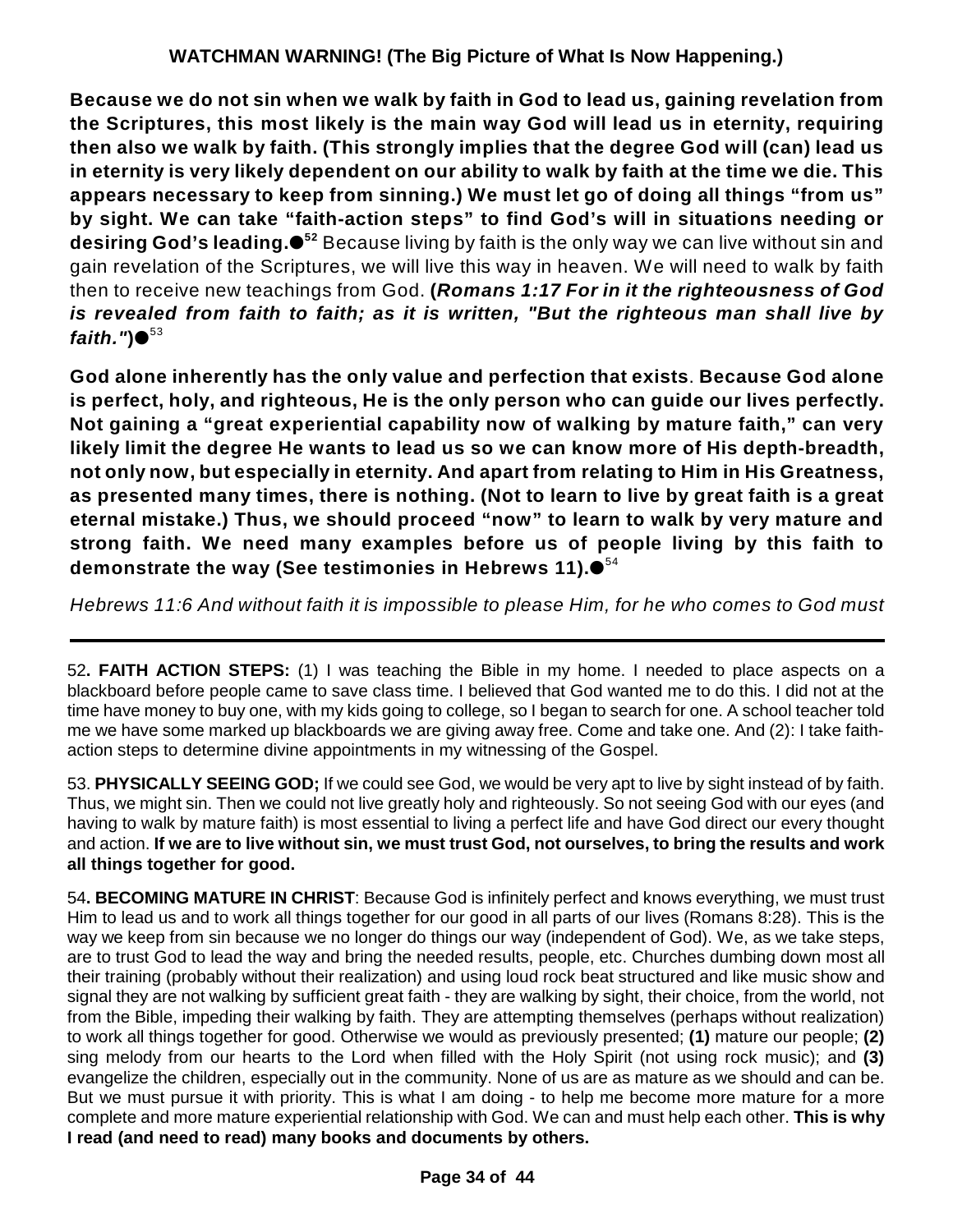*believe that He is, and that He is a rewarder of those who seek Him.*

**The Bible (John 14:2) teaches that in heaven, there are many mansions or dwelling places (very likely with many levels of leaders). With billions of people in heaven, few most likely then will live geographically (physically) close to Christ (at least all the time). Thus, we will need to live by great mature faith, then as now. So we must train our people now to live by great mature faith. (The same is true for our love our God and for others (by the greatest life ever lived demonstrated on the Cross), so we will keep all of God's commandments as directed by Him - this is also a product of walking by faith.)**

# **APPENDIX FIVE**

# **WE CAN BETTER UNDERSTAND HOW WE ARE TO LIVE AS GOD REQUIRES WHEN SEE THAT ALL OF LIFE IS LIVED AS AND IN A TRIUNITY, PATTERNED AFTER THE TRIUNITY OF GOD**

(This includes how we are to walk by faith and by love. These walks are repeated here for this purpose.) (Refer to the Charts below on Triune Living.)

In the triunity of God, all things come from the Father through the Son and to us by the Holy Spirit. The Son activates what comes from the Father as the ultimate source. And as He lives them out, they are manifested in life by the Holy Spirit. From our perspective based on this model, we are soul, body, and spirit. Our body activates that which comes from our souls. We see the manifestation through the human spirit. In a similar manner, our faith must be activated by some action to bring the results. The same is how we live by love. Keeping God's commandments demonstrates our love of God in His Greatness.

### **These teachings, as key examples, are carried out in the following four activities:**

1. We will appreciate God's infinite Greatness (His Attributes $\bullet$ <sup>55</sup>) so that we search the entire Bible for what He wants us to become in Christ-likeness in this lifetime and for all the steps or principles we must live out experientially "with excellence" to get there. We will record them for our entire Church people to read (we can update our lists when we learn more). Then, as presented, we have God's direction for the life He intends for us now. (As presented, we have a first cut paper (*Summary Document: Signs, Characteristics, Beliefs, and Practices of Being or Becoming Highly Mature in Christ-likeness*) started on the results of these two searches with many inputs from others. It is on my web site. I regularly update it as I learn more. You can send me additions.)

2. **We must learn to live as our Lord Jesus lives with everything coming from God the Father as a source (now "only from the Bible" directly or in application). We must not use things from ourselves and/or from the world as a source in Christian living or in our churches, wrongly believing using it is led by the Holy Spirit. We must trust God (not ourselves) to work all things together for good.**

3. We must walk by faith that God exists and trust Him to carry out (fulfill) His promises to us.

<sup>55.</sup> **GOD'S ATTRIBUTES:** One can read my web site paper: *The Attributes of God.*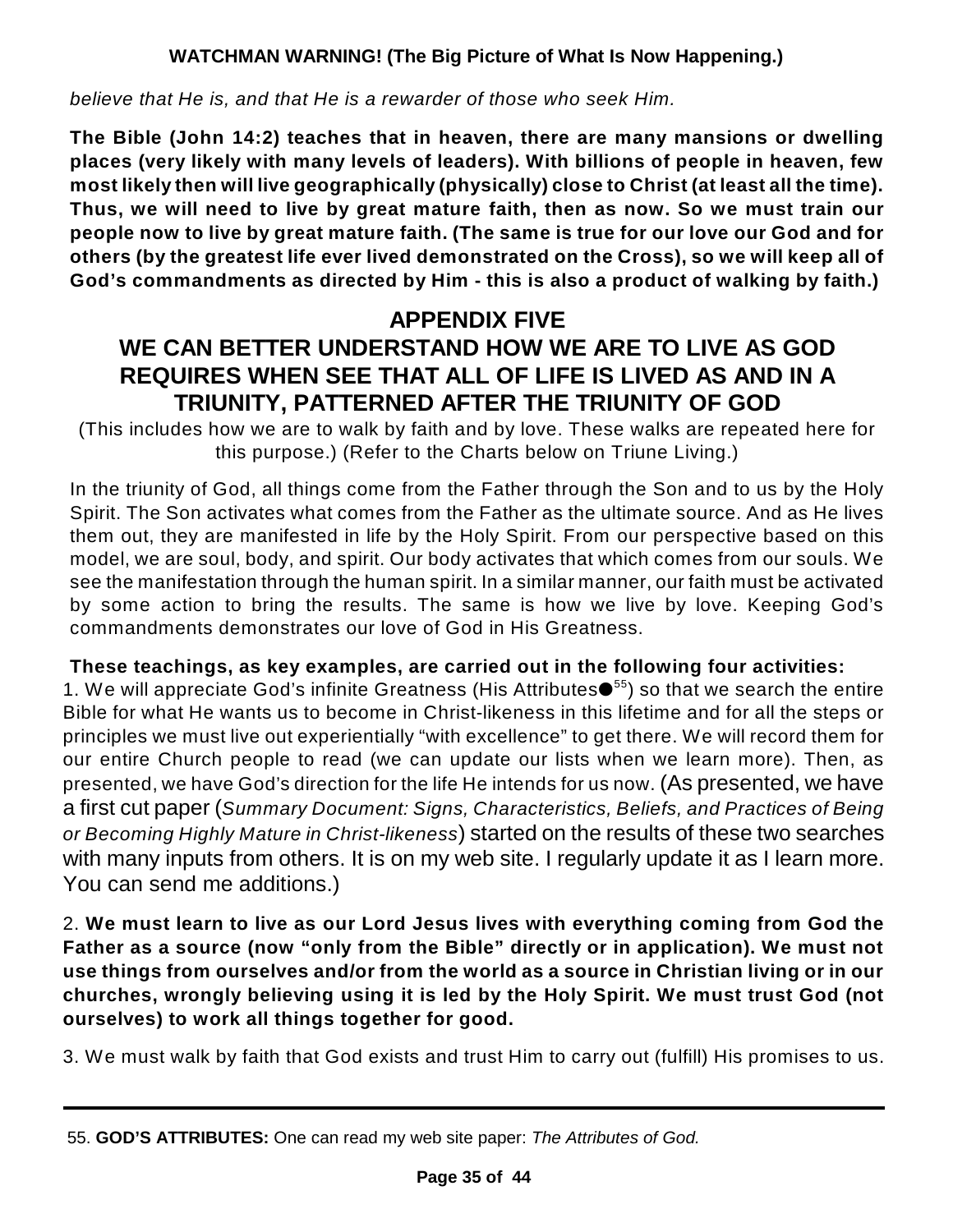We must activate our faith by obeying the instructions with the promises. As we do, we live without sin for everything is coming from God, and we gain revelation of the teachings of Scripture and get to know more Scriptures. **We must know and memorize the promises.** (*James 2:26..... so also faith without works is dead. Hebrews 10:38 But My righteous one shall live by faith; And if he shrinks back, My soul has no pleasure in him.*) (As presented, we can take faith-action steps to determine God's will.)

4. We are to love God with out total beings resulting in our keeping (obeying) His commandments and, from our love, serving each other sacrificially. We must be there for each other. Then we live holy and righteously and get to know our God. Without living by love, we are nothing (*1 Corinthians 13:2 If I have the gift of prophecy, and know all mysteries and all knowledge; and if I have all faith, so as to remove mountains, but do not have love, I am nothing. 13:13 But now faith, hope, love, abide these three; but the greatest of these is love.)*. **We must know the commandments. (I have over three hundred commandments that can be read one after the other in my web site devotional document:** *Living by God's Righteousness***.)**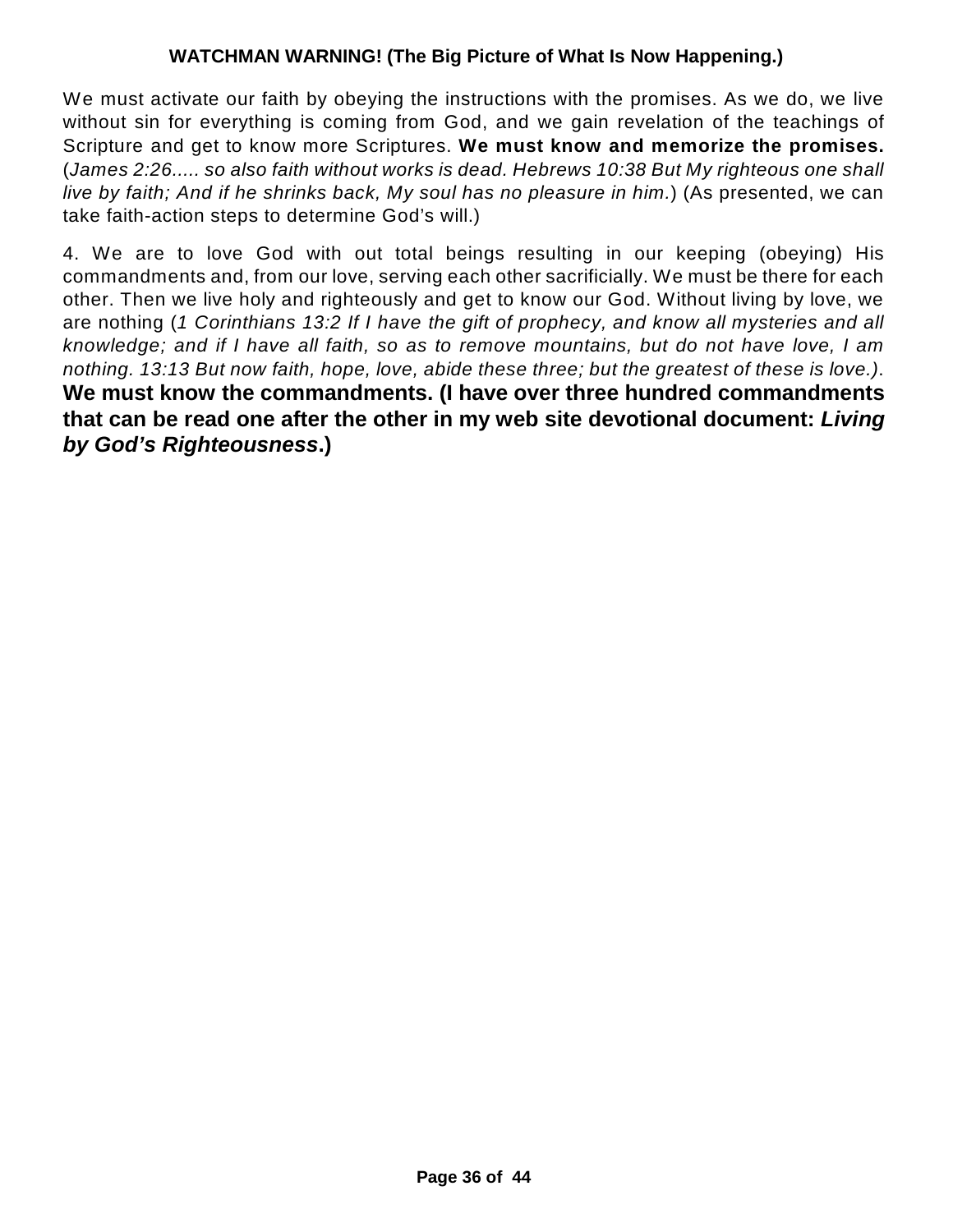### **The Chart illustrating living by the triunity of God follows:**

#### **GOD HAS DESIGNED THAT WE ARE TO LIVE IN AND AS A TRIUNITY**

| <b>TRIUNE</b><br><b>LIFE</b>                                                                         | <b>SOURCE</b>                                                                                             | <b>EMBODIMENT</b>                                                                                                             | <b>RESULT</b>                                                                                                                                         |  |
|------------------------------------------------------------------------------------------------------|-----------------------------------------------------------------------------------------------------------|-------------------------------------------------------------------------------------------------------------------------------|-------------------------------------------------------------------------------------------------------------------------------------------------------|--|
| <b>GOD</b>                                                                                           | <b>FATHER</b>                                                                                             | <b>SON</b>                                                                                                                    | <b>HOLY SPIRIT</b>                                                                                                                                    |  |
| <b>MAN</b>                                                                                           | Soul                                                                                                      | <b>Body</b>                                                                                                                   | <b>Spirit</b>                                                                                                                                         |  |
| <b>LIVING LIFE</b>                                                                                   | <b>Requirements</b>                                                                                       | <b>Tasks</b>                                                                                                                  | <b>Results</b>                                                                                                                                        |  |
| <b>LIVING</b><br><b>METHOD</b>                                                                       | <b>Motivation (Love,</b><br>faith, hope, lust)                                                            | <b>Action (Activating</b><br>our Motivation)                                                                                  | <b>Result (Sin if lust is used)</b>                                                                                                                   |  |
| <b>GAINING</b><br><b>MATURITY</b>                                                                    | <b>Live as Christ</b><br>lives-By Only That<br><b>From the Father</b>                                     | Do Only What<br><b>Comes from the</b><br>Father - Only in the<br><b>Bible</b>                                                 | Do God's Will, Become and<br><b>Live Mature in Christ - All</b><br><b>Thoughts and Actions from</b><br><b>God the Father</b>                          |  |
| <b>GLORIFY GOD</b>                                                                                   | <b>Glorify God</b>                                                                                        | Obey "Only" What<br><b>God Gives Us To Do</b>                                                                                 | We Glorify God, and God's<br><b>Work is Accomplished</b>                                                                                              |  |
| <b>TO BE SAVED</b>                                                                                   | <b>Faith in Christ's</b><br><b>Cross (The</b><br>Gospel)                                                  | <b>Action Activating</b><br><b>Our Faith (Prayer)</b>                                                                         | God Saves, Based on<br><b>Activated Faith, Giving us</b><br><b>Eternal Life</b>                                                                       |  |
| <b>WALK BY</b><br><b>FAITH</b>                                                                       | <b>Trust God to Fulfill</b><br><b>His Promises to</b><br>Us                                               | <b>Obey Instructions</b><br>with the Promise;<br><b>Activate Our Faith</b>                                                    | <b>God Fulfills His Promise;</b><br><b>We Live Without Sin and</b><br><b>Receive Revelation; God</b><br><b>Works All Things Together</b><br>for Good. |  |
| <b>LIVE BY LOVE</b>                                                                                  | Love God,<br><b>Appreciating His</b><br><b>Greatness</b>                                                  | <b>Obey God's</b><br><b>Commandments;</b><br><b>Activate Our Love</b>                                                         | Love is Implemented; We<br><b>Live Holy and Righteously</b><br>and We Get To Know God                                                                 |  |
| <b>MUST BE</b><br><b>BOTH</b><br><b>OUTCOME</b><br><b>AND</b><br><b>PROCEDURE</b><br><b>ORIENTED</b> | <b>Detailed</b><br><b>Description of</b><br><b>Needed Outcome</b><br>(e.g. Maturity)<br>(Desired Outcome) | <b>List of Principles To</b><br><b>Live Out as</b><br><b>Procedure to Gain</b><br><b>Needed Outcome</b><br>(Needed Procedure) | <b>Gain the Needed Results;</b><br><b>Become Mature in Christ</b><br>(Gain Desired Results)                                                           |  |

**Everything that lives and acts does so in the triunity of God - living in and out the image of God. This shows we must activate our faith and love to have living faith and living love.** (Reference: *The Secret of the Universe* by Nathan R. Wood (1936) for basic concepts.)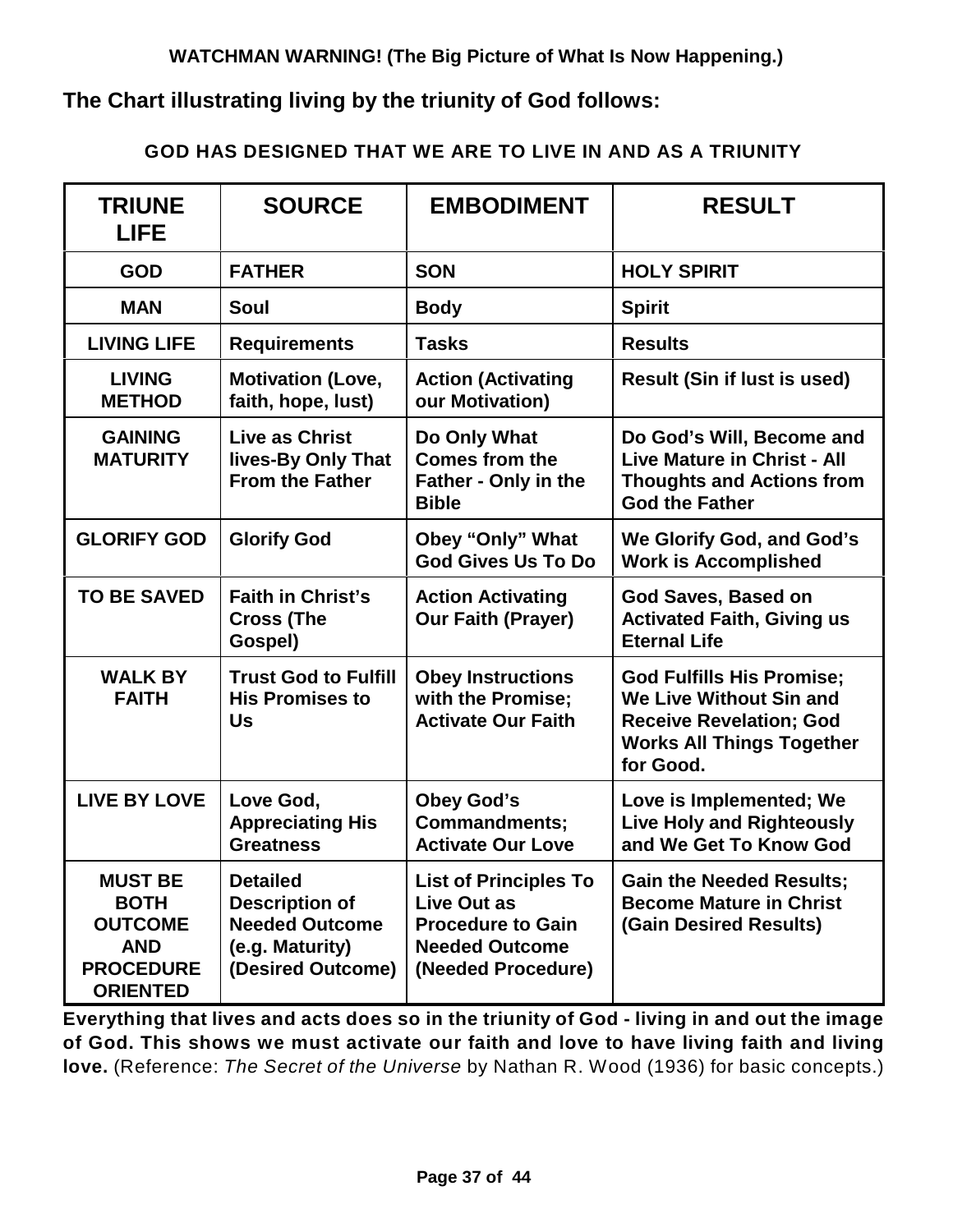### **CLAIMING THE PROMISES OF GOD**

**(More examples how we live by the triunity of God.)**

| <b>ULTIMATE SOURCE</b><br>(what God is doing,<br>will do, or has done.)<br>God's leading    | <b>SOURCE</b><br>(What We trust God<br>to do; Desired Result.)<br>Our faith (and love) in<br>God to act according<br>to His Word<br>(motivation)    | <b>EMBODIMENT OF</b><br><b>SOURCE</b><br>(What we do.)<br>We act from our faith<br>to have living-faith<br>(Source<br>plus<br>embodiment of source<br>is living-faith.) | <b>RESULT OF OUR</b><br><b>FAITH-ACTION</b><br><b>LIVING</b><br>(What God does.)<br><b>God acts to bring His</b><br>promised results<br>based on our living-<br>faith (faith embodied<br>by action) |
|---------------------------------------------------------------------------------------------|-----------------------------------------------------------------------------------------------------------------------------------------------------|-------------------------------------------------------------------------------------------------------------------------------------------------------------------------|-----------------------------------------------------------------------------------------------------------------------------------------------------------------------------------------------------|
| Romans 8:28                                                                                 | God will work all<br>things together for our<br>ultimate good                                                                                       | From love, we keep<br><b>His commandments</b><br>and from purpose do<br>His work.                                                                                       | God acts to work all<br>things together for<br>good.                                                                                                                                                |
| Proverbs 3:5-6                                                                              | God will make our<br>paths straight                                                                                                                 | <b>Trust in the Lord with</b><br>all our heart, do not<br>lean on our<br>understanding, and<br>acknowledge Him in<br>all our ways                                       | God acts to make our<br>paths straight.                                                                                                                                                             |
| 2 Chronicles 16:9<br>with Acts 13:22                                                        | <b>Bring us strong</b><br>support                                                                                                                   | Obey God to do all His<br>will from hearts<br>showing that they are<br>totally His.                                                                                     | God acts to bring us<br>strong support.                                                                                                                                                             |
| <b>Psalm 55:22</b>                                                                          | God will sustain and<br>protect us.                                                                                                                 | <b>Cast our burdens</b><br>upon the Lord.                                                                                                                               | God acts to sustain us<br>and cause us not to<br>be shaken.                                                                                                                                         |
| Matthew 21:22<br>with 1 John 5:14)                                                          | What we desire to<br>receive (needs to be<br>according to His will)                                                                                 | Ask in prayer<br>believing.                                                                                                                                             | God brings the<br>requested results<br>according to His will.                                                                                                                                       |
| 1 John 1:9                                                                                  | To have our sins<br>forgiven and to be<br>cleansed from all<br>unrighteousness.                                                                     | We confess our sins<br>(not intending to<br>continue in them.)                                                                                                          | God forgives our sins<br>and cleanses us from<br>all unrighteousness.                                                                                                                               |
| John 3:16, Romans<br>1:16; 1 Corinthians<br>$15:1 - 4;$<br>2 Peter 3:9<br>with Romans 10:13 | <b>Share the Gospel with</b><br>others believing that<br>God will save them as<br>He as saved us. We,<br>as God does, do not<br>want any to perish. | <b>Encourage others to</b><br>take a step of faith to<br>pray to God for<br>salvation.                                                                                  | God acts (if according<br>to His will) to save the<br>person praying.                                                                                                                               |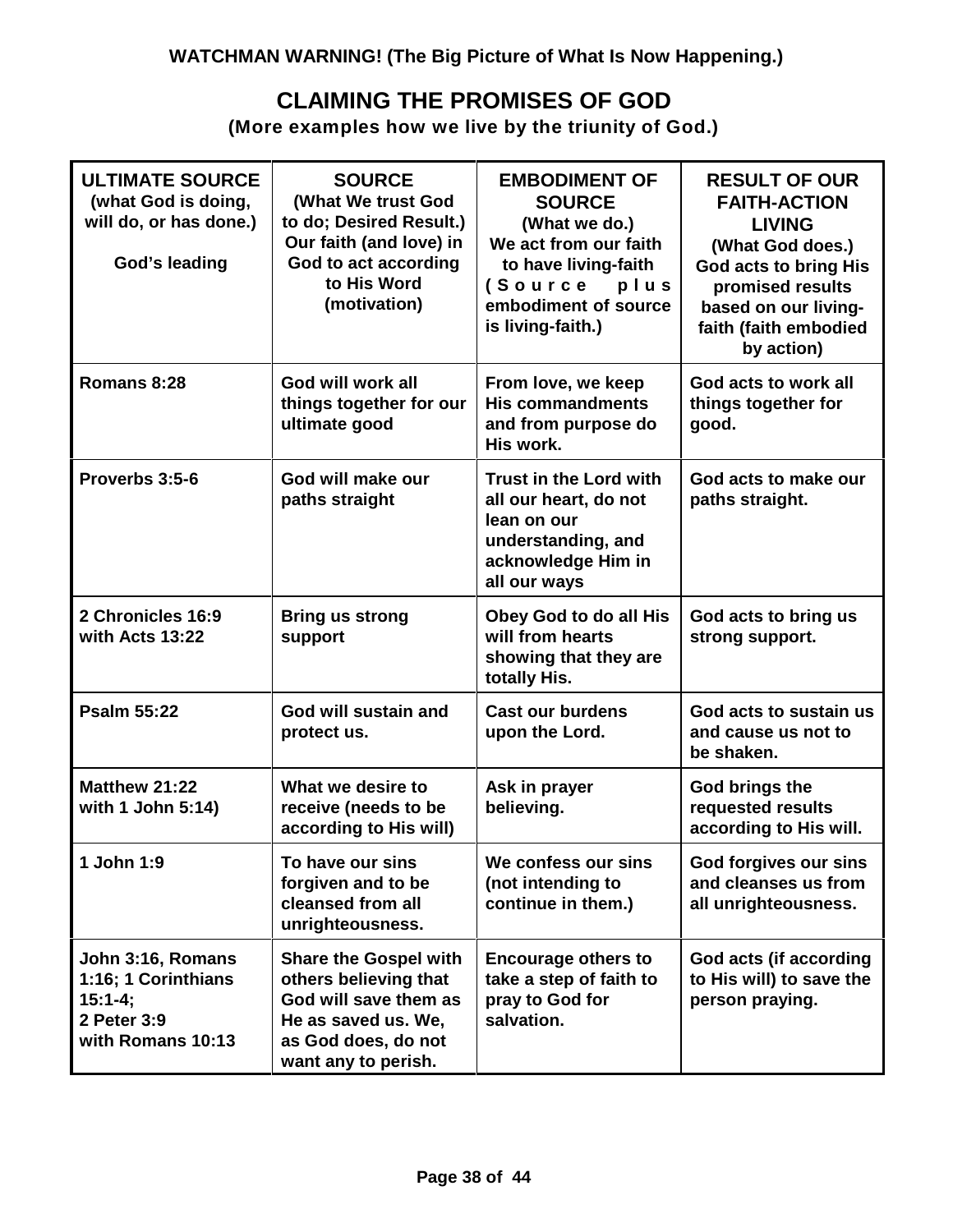# **APPENDIX SIX OUR DOCTRINAL STATEMENT OF BIBLICAL BELIEFS**

(This statement is presented as an example or what we should (must) believe. It has been expanded to present more of the aspects.)

**(These are doctrines for which we all should be willing to die if needed.)** (How does this match with your doctrinal statement (Do you have one?) and your set of beliefs?)

 The Bible (in its original languages and manuscripts), consisting of both the Old and New Testaments (without the Apocryphal), is the inerrant and inspired Word of God and is the only authoritative source from God. (People wrote down the words of Scripture, but they came word for word as inspired from God.) (2 Timothy 3:16; 2 Peter 1:20-21; Revelation 22:18-19.) (We should use accurately translated Bibles, no interpretive paraphrases or hybrids (Partly translated and partly interpreted.))

 There is only one God, and He is an infinitely perfect person in every attribute. (Without a perfect God, there could be no perfect life for us.) (The are no other god or gods and never will be.) He is omniscient, omnipotent, and omnipresent. There will never be another God. God is not made up of the sum of mankind or everything that exists, and mankind is not and cannot evolve to become a god or gods. (Deuteronomy 4:35; 6:4; 1 Samuel 2:2; 2 Samuel 7:22; 1 Kings 8:60; Isaiah 43:10; 44:6; 45:5; Mark 12:29, 32; John 17:3; 1 Corinthians 8:6; Ephesians 4:6; 1 Timothy 2:5.)

 God (and Christ) has always existed (both have preexistence) eternally (eternity past to eternity future) and is a triunity consisting of the Father, the Son, and the Holy Spirit. (In life, He has always existed, and will always exist, He had no beginning and has no end. This makes Him God.) Accordingly, the Son, the Lord Jesus Christ, has always existed and will always exist (He has pre-existence). (This preexistence is a mystery to us for how He has always existed and did not come from anything. For example, what was God and Christ doing in eternity past before they created the universe, the earth, angels, and people?) All things come from God the Father through the Son and to us by the Holy Spirit. (Matthew 3:16-17; 18:19; John 1:1, 2; 15:26-27; 16:13-15; Romans 16:26; 1 Peter 1:20.)

 God (with Christ) created the heavens and the earth, mankind and angels. Mankind and angels did not evolve. There is no such thing as a big bang theory or evolution (using things that did not initially exist). (Genesis 1:1, 27; 5:1-2; Deuteronomy 4:32; Isaiah 42:5; 45:12, 18; John 1:3; Ephesians 3:9; Colossians 1:16; Revelation 5:13; 10:6.)

 The Lord Jesus Christ came down from heaven to do the Father's will for the sake of mankind. He was born of a virgin (Mary) to fulfill prophecy as the coming Messiah. He was conceived by the Holy Spirit in order to have a divine nature (one that cannot sin), and not a fallen nature as all mortal men have. This divine nature allowed Him to fulfill (obey) the Law perfectly without any sin of any kind that qualified Him to go to the Cross and die for sin. (The sin nature is passed down by the human male father.) (Matthew 1:18-25; Luke 1:26-35, 38; 19:10; John 3:17; 6:38.)

 When under the Law, in order to go to heaven and be with God, one must obey God's Law perfectly all their life. However, being born with fallen natures, all people have transgressed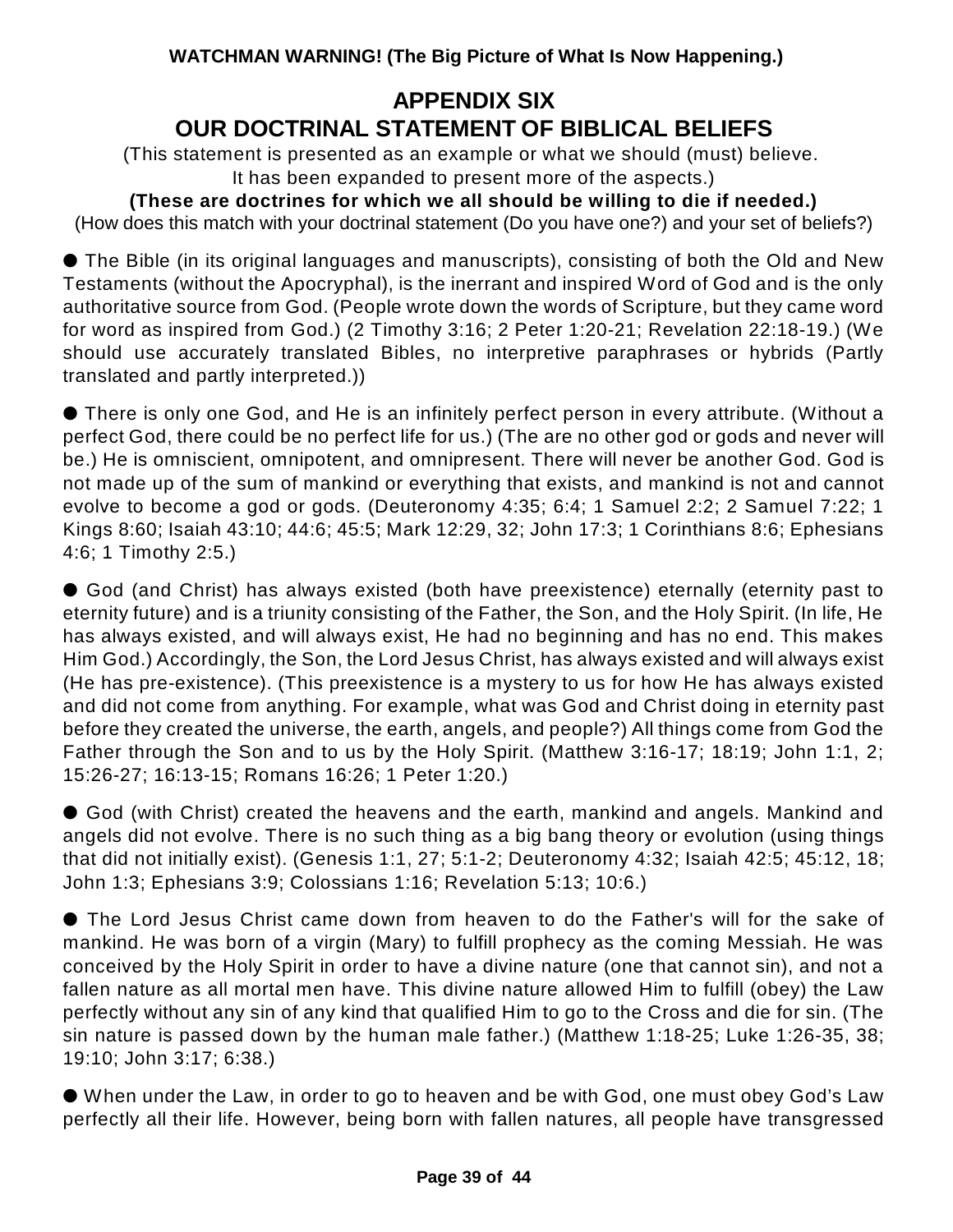(broken) God's spiritual laws. Thus, every person has sinned, coming short of God's glory, with the result they have come under God's condemnation for sin (a breaking of God's Laws). They are held under the custody of the Law and under the power of death until such time God's justice for their sin was (is) satisfied on their behalf and "applied" to them. Thus, all people are born condemned before God and are destined to be cast eternally into the Lake of Fire for the satisfaction of God's justice. Left in this state, without believing the Gospel, they cannot ever go to heaven to be with God - a most terrible eternal situation. **We must not let it happen to us or to any of our loved ones.** (Hosea 13:14;1 Corinthians 15:56; Romans 3:9-20, 23; 5:18; 6:23; 8:1; Galatians 3:23; Hebrews 2:14; Revelation 20:11-15.)

Before the Cross (then and now as unbelievers), we were born and lived under law when we, having depraved natures, could not keep from sinning (breaking the law). When we became a Christian, we received a new divine nature that cannot sin. It now legally represents us. No longer able to sin with our divine natures, we now have eternal security in Christ - a guarantee we will go to heaven. Thus, we are now no longer under Law, but under Grace when God leads us in all things righteously. We still retain our sin natures, and we still sin when we use them. We can ask forgiveness for our sin. But, as a Christian, they no longer legally represent us. (However, if we remain as unbelievers, we are still under the law which we must keep without sin (and we can't) in order to go to heaven. Thus, remaining in this state to the time of our death, we will not (can not) go to heaven. We will instead go the Lake of Fire.)

 God's holiness and righteousness require a satisfied justice (payment) for people breaking His spiritual laws (people being sinful) that they (we), themselves, cannot satisfy or make payment. (Romans 3:9-20, 28; Galatians 2:16; 3:11.)

 The Lord Jesus Christ lived a perfect life on earth without sin. (He had a divine nature, no depraved nature.). He fulfilled (obeyed) the Law perfectly without sin. His perfect life demonstrated that He was qualified to die as a substitutionary sacrifice to satisfy God's Justice for all of mankind's sins. His perfect life came from God the Father as Christ lived out only what came from the Father as a source. He could do this because He only had a divine nature. (Isaiah 53:5,10,12; John 5:19-20;14:8-11; 2 Corinthians 5:21; Hebrews 5:8-9; 1 Peter 1:18-19.)

 Christ's Death on the Cross for sin, His burial, and His bodily resurrection from the dead on the third day, only according to the Scriptures (the Holy Bible), called the Gospel, completely satisfied God's justice for everyone's sin - living in the past, present, and future. (No one was left out. He died for everyone. He did not die only for the actual elect.) (*2 Corinthians 5:14-15:* For the love of Christ controls us, having concluded this, that one died for all, therefore all died; and He died for all, that they who live should no longer live for themselves, but for Him who died *and rose again on their behalf.*) Thus, Christ on the Cross established the New Covenant in His blood for salvation. His sinless blood purged out all sin so that it no longer can be seen. In effect, sin was covered over by Christ's blood, never to be seen again. His blood was the purchase price that bought us out of the slave market of sin. This is the Gospel of Christ. Christ's work on the Cross was completely efficacious. Man cannot add anything to it or subtract anything from it. God rejects all of man's works for salvation because they are as filthy rags (are sin). Man without Christ is without righteousness. Christ had to die physically to place the New Covenant for salvation into effect. (Isaiah 64:6; John 1:29; 3:16; 6:33, 51; Acts 20:28;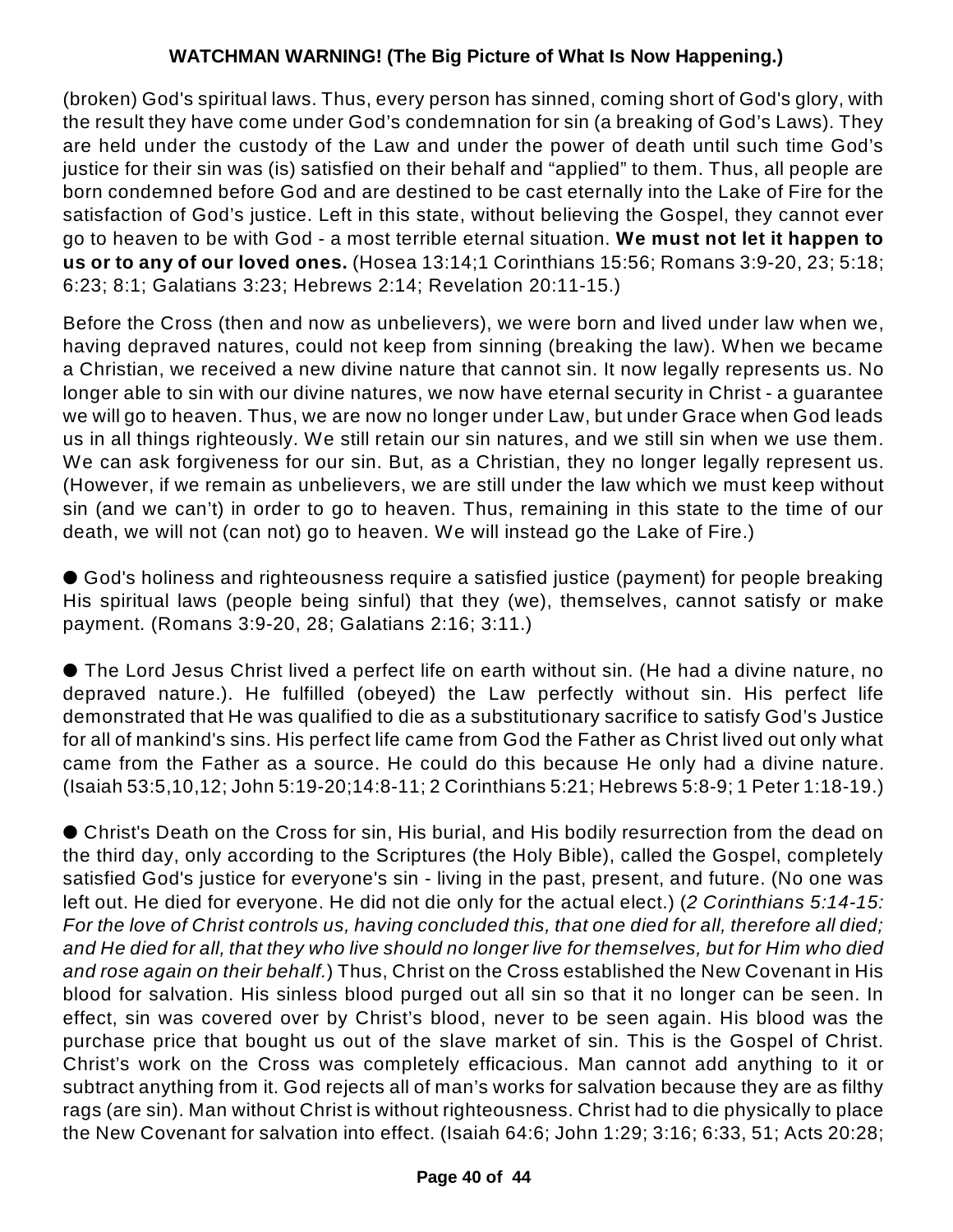Romans 1:16; 4:24-25; 5:6, 8-9; 1 Corinthians 15:1-4; 2 Corinthians 5:19, 21; Colossians 1:20; 2:13-14; Titus 4:10; Hebrews 2:9; 9:16, 22; 1 Peter 1:18-19; 1 John 2:2; Revelation 5:9.)

 God's satisfied justice for sin is applied to individuals from His Grace and then only by their faith in Christ's Gospel only according to the Bible, as they exercise their will and choice led of God by some action that activates their faith (to become living-faith). No one can come to the Father unless the Father draws them (John 6:44) that results in one responding by faith. (We are saved by activated faith, not by faith alone. Faith without works is dead (James 2:17, 20,22,24, 26).) This happens as God works in them and draws them to Himself. Based on the Scriptures then, a person needs to accept or receive Christ's Gospel as a free gift (without works) by faith activated by an action of the will, heart, and choice. Accepting the Gospel allows God to place His satisfied justice by the Cross to one's personal benefit (or account) so that one receives salvation.

Salvation is based (founded) only on the person of Christ and what He did on the Cross and in His death, burial and bodily resurrection. This is the Gospel of Christ. God saves people only on the basis of their living-faith in what Christ did on the Cross. There is no other way, person, book, religion, church, or name under heaven by which we can be saved. He does not save people on the basis of their works (or any action) or what people do or on what people know, or in joining a church. The Bible allows several actions to activate their faith in the Cross so that the Cross alone (being completely efficacious) saves them (no one is saved by the actions including by water baptism or by joining a church). These actions can include prayer, confession of the Gospel before men, and/or water baptism as a public confession and witness of faith in the Gospel, as an action to demonstrate and to activate living-faith. Normally one is water baptized after one believes and becomes a Christian as public witness that one is a Christian and now plans to live for Him. (Mark 16:16; John 1:12; 3:16; 6:44; Acts 4:12; 16:30, 31; Romans 1:16 with 1 Corinthians 15:3-4; Romans 6:1-13;10:9-10, 13; Ephesians 2:8-9; James 2:26; 1 John 4:15; 5:14.)

 Once a person is saved, as presented earlier, he or she remains saved forever with eternal security in God. Once actually saved, believers can never lose their eternal-life salvation. (But without sufficient obedience, one can limit their spiritual growth.) God continues to work in the believer (in his divine nature) throughout his lifetime to bring him to a skill level of maturity in Christ-likeness (Sanctification). At salvation (Justification), the new believer is changed into a new person (a new believer) or creature by regeneration. At this time, by means of the baptism of the Holy Spirit, the new believer is placed spiritually into Christ, is co-crucified and dies with Christ on the Cross, is buried with Christ, and is risen from the dead with Christ. As he is raised from the dead, he becomes a new creation and receives a new divine nature. This new nature now legally represents the new believer. It does not and cannot sin. It responds only (can only respond) to God's leading. (It is to be trained to do so.). (Thus, after we are saved, not able to sin using our divine natures, we can never lose this salvation to eternal life. God's condemnation for sin never returns.) The believer uses it to gain maturity in Christ-likeness to have a experiential walk with God. This regeneration gives the new believer eternal life and security in Christ because he does not and can not sin to break any spiritual laws. As such, the believer dies to the jurisdiction of the Law. The Law no longer has power over and require him to live perfectly to gain salvation and eternal life in regard to eternity. The believer cannot be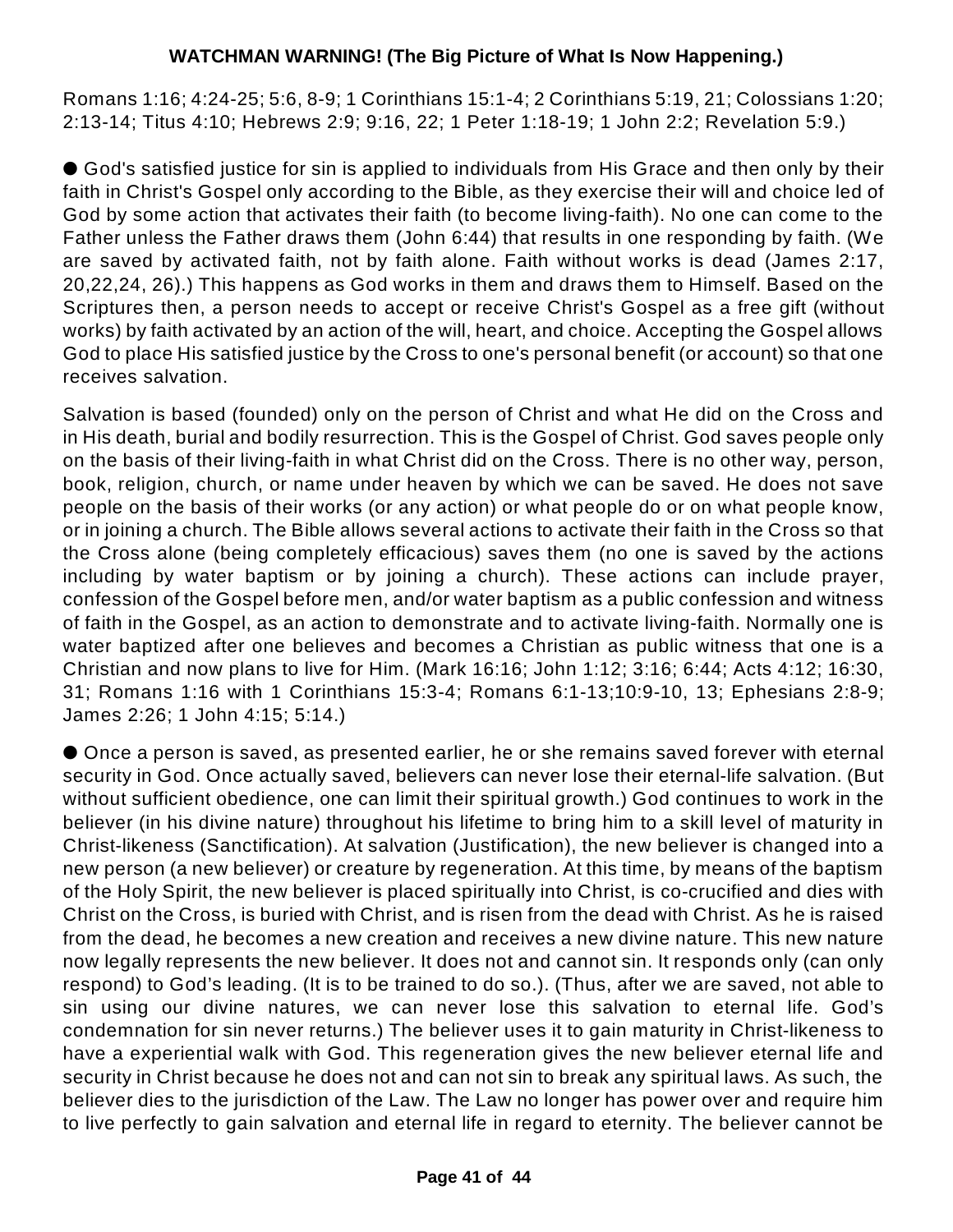changed back to his previous old condition. However, the believer still retains his depraved sin nature. But, it no longer legally represents him. The believer sins when he uses it and is restored to fellowship with God as he confesses his sin (the blood of Christ keeps on cleansing the sin). The Holy Spirit permanently indwells the believer. God seals the believer at salvation by His Holy Spirit as a promise for the believer to be with God in eternity. God continually leads the believer throughout his life by His Holy Spirit. We are filled by the Holy Spirit as the Spirit leads us and God's Word richly indwells us as we obey God's commandments. This results in us experiencing the fruit of the Holy Spirit, and we sing melody in our hearts and give thanks to the Lord. *Galatians 5:22-23 But the fruit of the Spirit is love, joy, peace, patience, kindness, goodness, faithfulness, gentleness, self-control; against such things there is no law.* (We must all, as Christians, experience some of this fruit, or we may not be Christians.) (John 6:37, 39, 40; 10:27-29; Romans 6:1-13; 8:14, 28-29; Galatians 5:22-23; Ephesians 1:13-14; 2:8-9; 5:18-20; Philippians 1:6; 2:11- 12; Colossians 3:16-17; 1 Peter 1:3-5; Jude 1:24; 1 John 1:2, 9; 5:11-13.)

 After His death, burial, and bodily Resurrection, Christ ascended into heaven to sit at the right hand of God the Father and received all power in heaven and in earth, over all principalities and powers (over all saved and all unsaved). He ruled (rules) the relationship Kingdom of God over the entire earth. In heaven, Christ acts as our only mediator between God (the Father) and man. This power gave Him the legal authority, because God's Justice for sin was satisfied, to translate or call out all believers, including those dead, out from the Dominion of Satan under his eternal control into the Kingdom of God, under Christ's eternal control, as legal citizens. This called out assembly of believers is called Church. Thus, biblically, one can not go to church, but instead the Church assembles for worship and study. All believers, both Jews and Gentiles (all races), from all of history, are part of the Church. No exceptions. One cannot be a believer in Christ without being in (part of) the Church. (There is no such division (thing) as having believers in Israel and in the Church as separate groups.) (Matthew 28:18; Acts 26:18; Ephesians 1:20-23; 4:8; Hebrews 2:8; Colossians 1:13-14;1 Timothy 2:5; 6:14-15; 1 Peter 3:22.)

 The Lord Jesus Christ will come again at the end of the Church Period to resurrect, rapture, and reward His Church for her works from God of faith-obedience. At this time, the sin or depraved nature is removed from us (Glorification - we receive a new glorified body and retain our divine nature). He will take her to the new Jerusalem as part of the new earth and the new heavens to be with Him forever. There is and will not ever be any sin in heaven for us in the future. (We will not be able to make spiritual mistakes. God will lead us according to our ability to respond without making a mistake - without having sin.)(John 5:28-29; 6:39, 40, 44; 11:24; 1 Corinthians 15:51-58; 1 Thessalonians 4:13-18; 2 Thessalonians 1:7, 10-12; 2:1; Hebrews 9:28; 1 John 3:2; 2 Peter 3:18; Revelation 11:18; 21; 22.)

 The Lord Jesus Christ will come again to resurrect, and judge unbelievers for their works of disobedience (sin) at the Great White Throne Judgment. Then He will cast them away from God into the Lake of Fire $\bullet^{56}$  to suffer eternal punishment commensurate with their works in order

<sup>56</sup>**. HELL:** Hell is the interim place where unbelievers go after death to wait for the judgment of the Great White (continued...)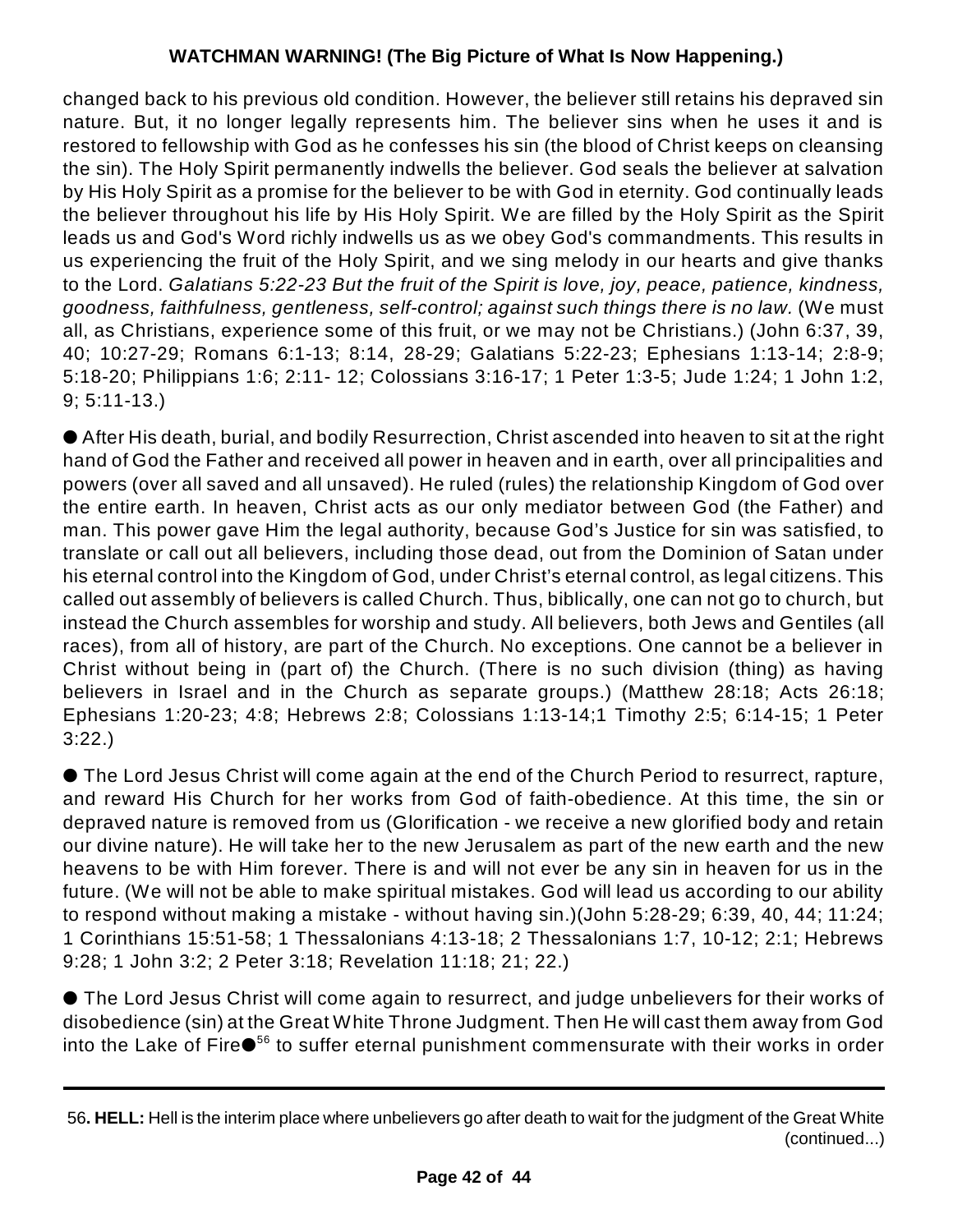to satisfy God's justice for their sin. They will go there because God's satisfied justice for sin by the Cross will not have been placed to their personal account through their not having livingfaith in, and thus, not believing and receiving the Gospel. Unbelievers go there because they refused to accept God's love in His giving of the Gospel and work of Christ on the Cross. Unbelievers are without excuse in the judgment because they knew of God through His creative power shown by the creation of the universe, the earth, and all people. (John 5:28-29; Romans 1:18-23; 2 Thessalonians 1:7-9; Revelation 11:18; 19:11-21; 20:11-15.)

**LAKE OF FIRE: Unbelievers go "eternally" to the Lake of Fire to satisfy God's Required Justice for sin.** It is hard for me to understand (or appreciate) sending anyone "eternally" (forever and ever) to the Lake of Fire. It is a most terrible place. Participants will be without any Bible knowledge (what they had will be taken away from them) and will not know why God has forsaken them. They will be in both absolute spiritual and physical darkness (absolute blackness). They will be in torturous physical and mental pain (torment), and will never see another person forever. They will be all alone there forever. There will be weeping and gnashing of teeth. (The actual judgment experience will be based on works lived out now in this lifetime.) This to me is a most terrible place. I would not want to send anyone there eternally, having this eternal experience. I cannot fathom this. (Matthew 8:12; 1 0:14-15; 11:20-24; 13:12,30; 24:51; 25:29-30, 41,46; 27:45-50; 26:24; Revelation 20:10; 12-15; 21:8) ●<sup>57</sup>

# **APPENDIX SEVEN NEED-TO-READ "FREE" REFERENCE DOCUMENTS ON MY WEB SITE** 58

(Please read all of them. They present the development of the big picture everyone needs to know for God's Plan, how prophecy unfolds, and topics to become mature in Christ.)

Under **Biblical Worldview:** *God's Plan over History for Man to Become Mature in Christ Needed to Eternally Know and Relate to Our Perfect God in His Greatness* (49 pages) (This document from the Scriptures gives the details of God's Plan over history with the spiritual warfare between Christ and Satan used to bring us to maximum maturity in Christ-likeness so we can know and relate to our perfect God toward His maximum in eternity.)

Under **Training:** (1) *Keys to Becoming Mature in Christ-likeness In Godly Relationship Living* (33 pages)*;* and (2) *Summary Document: Signs, Characteristics, Beliefs, and Practices of*

56(...continued)

Throne for being cast eternally into the Lake of Fire as a permanent place.

<sup>57</sup>**. LAKE OF FIRE**: **In the Lake of Fire there will be complete darkness (absolute blackness) with no light of any kind including both physical and spiritual. In heaven there will be only light (both spiritual and physical)and no darkness of any kind, including no sin.** All that we learned and did as divinely spiritual (as unbelievers) will not be in the Lake of Fire. All that we did and learned using our sin natures will not be in heaven. We will not remember the former things - the things in our present lifetime based on the sin nature. Everything will be new and that which we brought with us using our divine natures.

<sup>58</sup>**. HOW TO BECOME A CHRISTIAN SO TO GO TO HEAVEN:** Read our web site document: *God Is Reaching out to You to Become a Christian* (8 pages).If you are a Christian, this document can give you reenforcement of your beliefs. Give this document as God leads to those who need salvation. Christians can read it for reenforcement. They must be sure they have activated their faith in the Gospel.